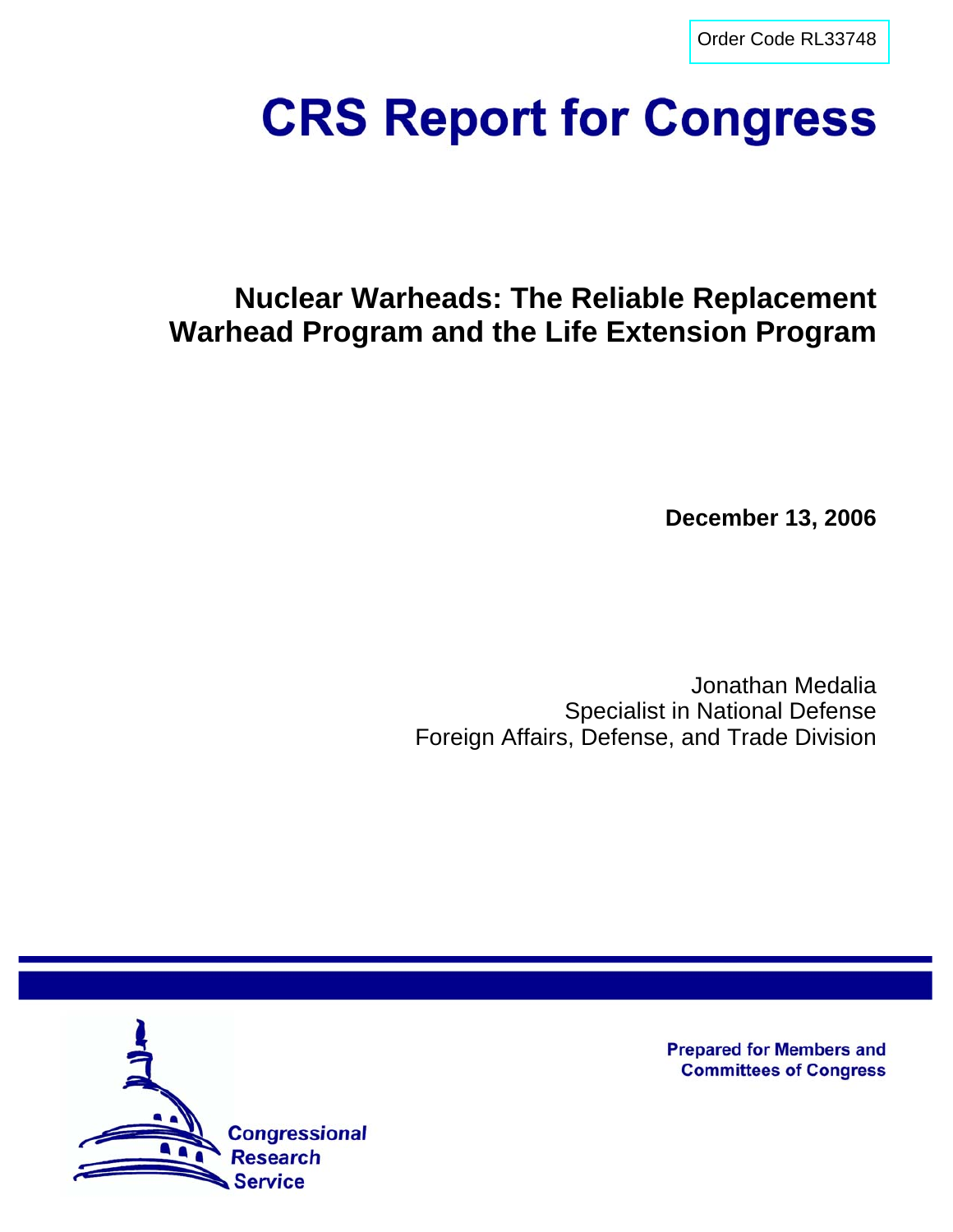# Nuclear Warheads: The Reliable Replacement Warhead Program and the Life Extension Program

# **Summary**

Current U.S. nuclear warheads were deployed during the Cold War. The National Nuclear Security Administration (NNSA) maintains them with a Life Extension Program (LEP). NNSA questions if LEP can maintain them indefinitely on grounds that an accretion of minor changes introduced in replacement components will inevitably reduce confidence in warhead safety and reliability over the long term.

Congress mandated the Reliable Replacement Warhead (RRW) program in 2004 "to improve the reliability, longevity, and certifiability of existing weapons and their components." Since then, Congress has specified more goals for the program, such as increasing safety, reducing the need for nuclear testing, designing for ease of manufacture, and reducing cost. RRW has become the principal program for designing new warheads to replace current ones.

The program's first step is a design competition; the winning design may be selected in December 2006. If the program continues, NNSA would advance the design, assess technical feasibility, and estimate cost and schedule in FY2008; start engineering development by FY2010; and produce the first deployable RRW in FY2012. Each year, Congress would decide whether to fund the program as requested, modify it, or cancel it, and whether to continue or halt LEP.

RRW's supporters argue that the competing designs meet all goals set by Congress. For example, they claim that certain design features will provide high confidence, without nuclear testing, that RRWs will work. Some critics respond that LEP should work indefinitely and question if RRW will succeed. They hold that LEP meets almost all goals set by Congress, and point to other LEP advantages. Others maintain that the scientific tools used to create RRW designs have not been directly validated by nuclear tests, and that the accretion of changes resulting from LEP makes the link of current warheads to the original tested designs increasingly tenuous. In this view, nuclear testing offers the only way to maintain confidence in the stockpile. RRW raises other issues for Congress: Is RRW likely to cost more or less than LEP? How much safety, and how much protection against unauthorized use, are enough? Should the nuclear weapons complex be reconfigured to support RRW? And what information does Congress need to choose among the alternatives?

This report is intended for Members and staff interested in U.S. nuclear weapon programs. It will not be updated; see CRS Report RL32929, *Nuclear Weapons: The Reliable Replacement Warhead Program,* by Jonathan Medalia, for background and developments in RRW and related matters.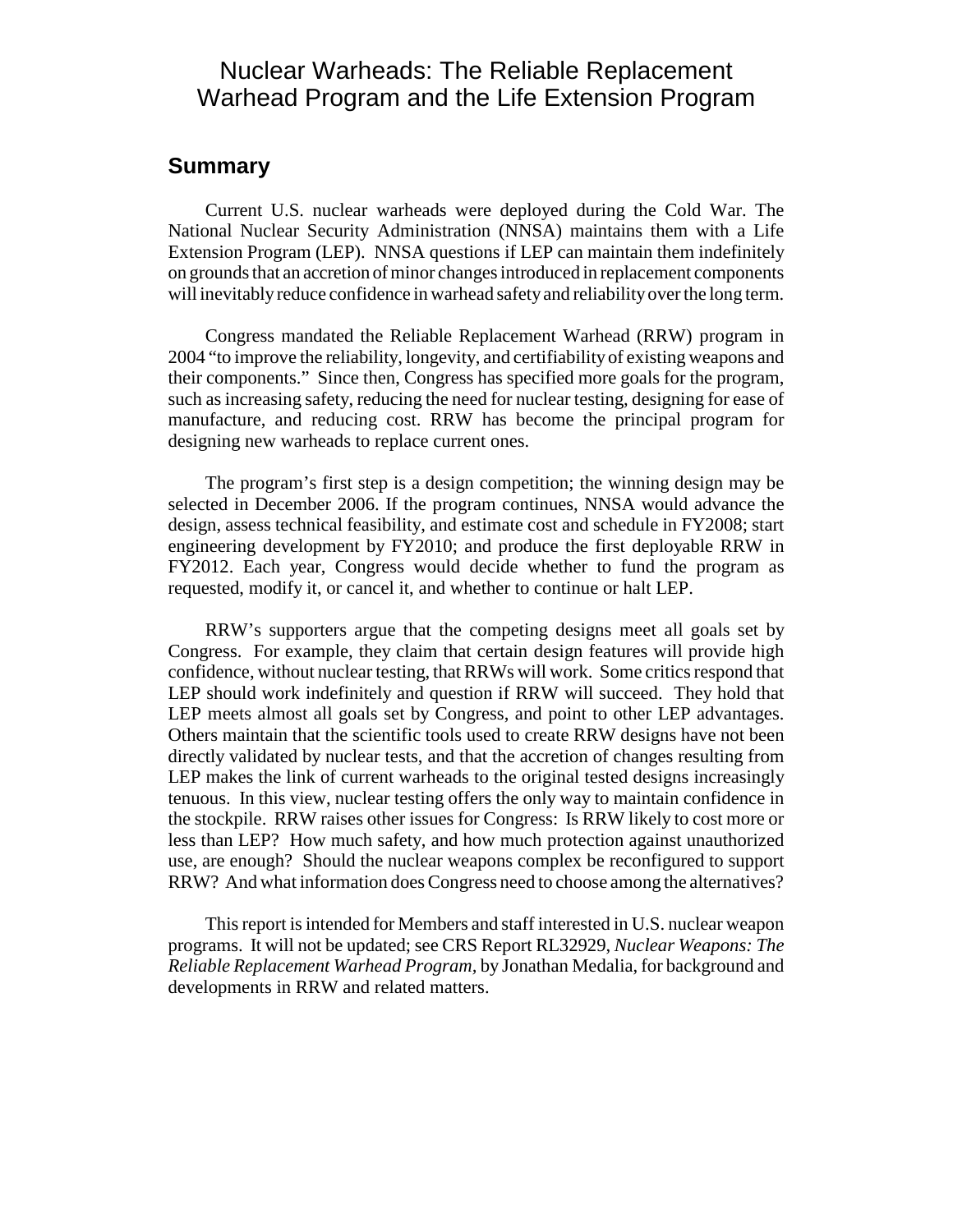# **Contents**

| 3. Stay within the design parameters validated by past                                                                                                                                                                                           |  |
|--------------------------------------------------------------------------------------------------------------------------------------------------------------------------------------------------------------------------------------------------|--|
| 4. Design warheads for ease of certification without                                                                                                                                                                                             |  |
| 5. Increase the ability of warheads to prevent unintended                                                                                                                                                                                        |  |
| 6. Increase the ability of warheads to prevent unauthorized<br>7. Reduce the consequences of an accident or attempted<br>unauthorized use that does not produce nuclear yield  15                                                                |  |
| Warhead Characteristics: Design for Manufacturing and Maintenance 15<br>Reduce the environmental burden imposed by<br>8.<br>9.<br>11. Design warheads for ease of maintenance  19                                                                |  |
| 13. Fulfill current mission requirements of the existing stockpile 21<br>14. Avoid requirements for new missions or new weapons 21<br>15. Focus initial efforts on replacement warheads for<br>17. Reduce the number of nondeployed warheads  24 |  |
|                                                                                                                                                                                                                                                  |  |
|                                                                                                                                                                                                                                                  |  |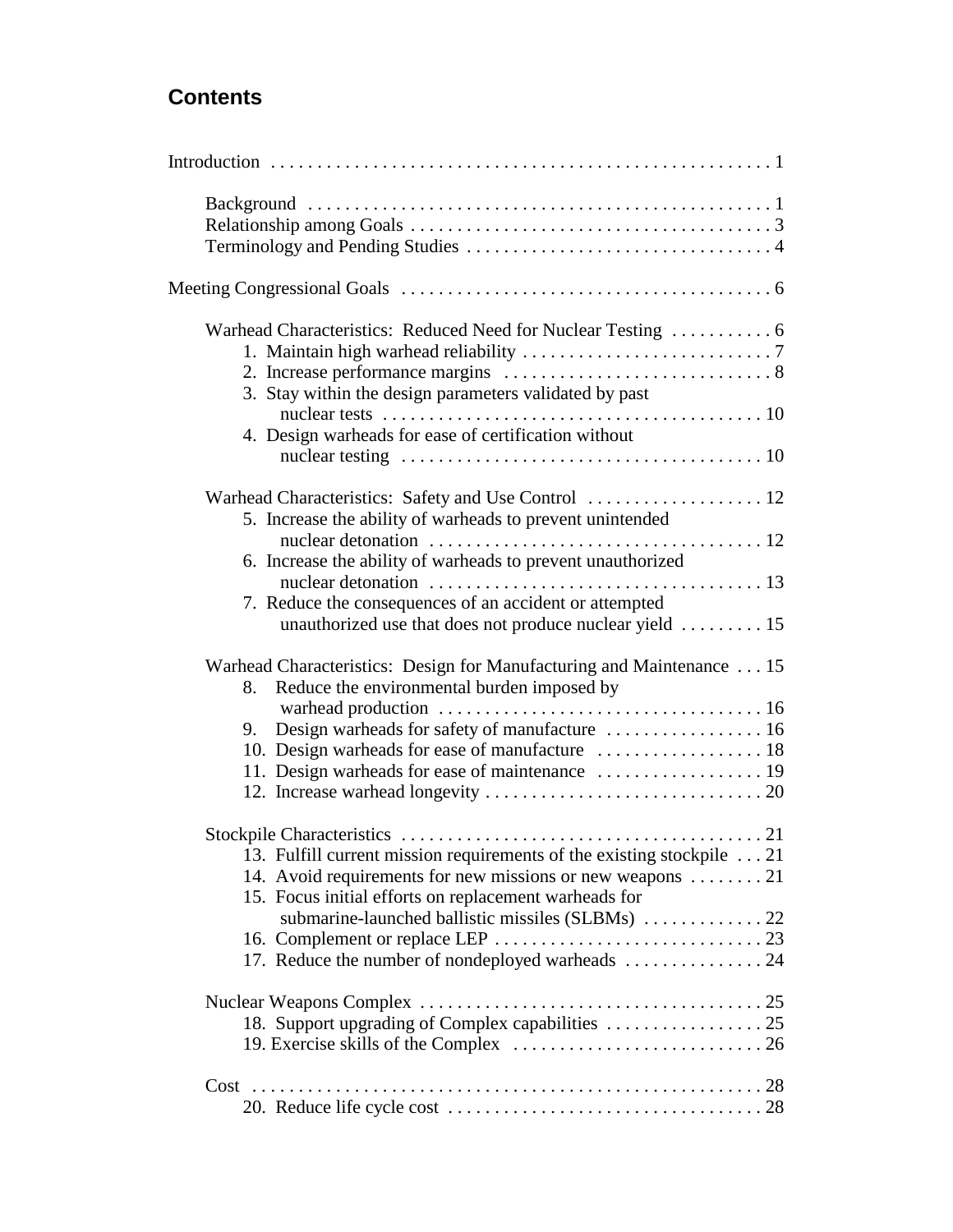| Will LEP or RRW better maintain warheads for the long term                                        |
|---------------------------------------------------------------------------------------------------|
| without nuclear testing, or is a return to testing required? 31                                   |
| Might there be gaps between current RRW designs and                                               |
|                                                                                                   |
| How do pit issues bear on the choice between RRW and LEP? $\dots$ 32                              |
| Risks of RRW vs. Risks of LEP $\ldots \ldots \ldots \ldots \ldots \ldots \ldots \ldots \ldots$ 35 |
|                                                                                                   |
| Appendix A: Nuclear Weapons, Nuclear Weapons Complex, and                                         |
|                                                                                                   |
|                                                                                                   |
|                                                                                                   |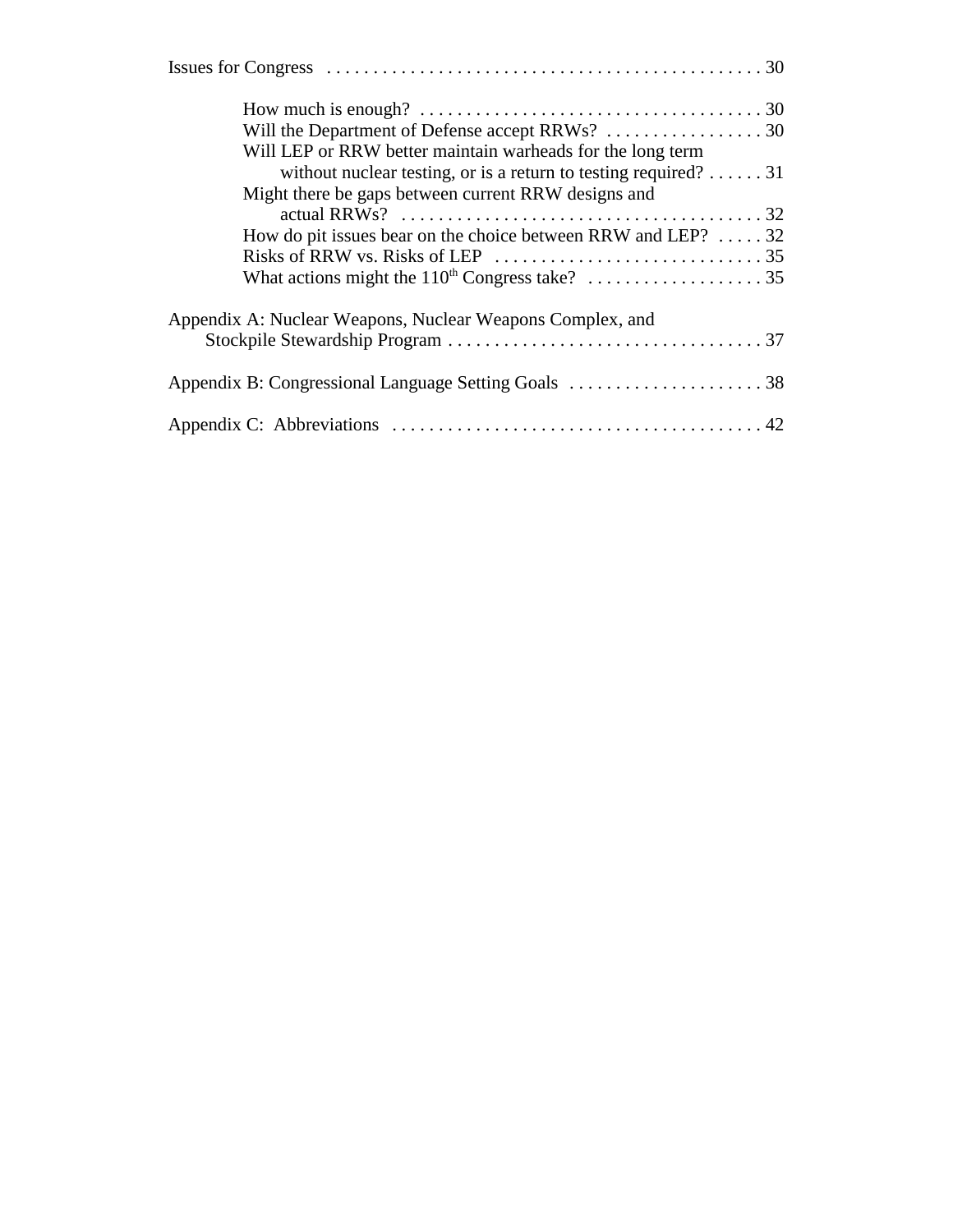# Nuclear Warheads: The Reliable Replacement Warhead Program and the Life Extension Program

# **Introduction**

Nuclear weapons will continue to play a key role in U.S. security policy for many decades. Yet the Department of Defense (DOD) and the National Nuclear Security Administration (NNSA), the Department of Energy (DOE) agency in charge of the nuclear weapons program, have raised concerns that maintaining current weapons, which date from the Cold War, will become increasingly difficult.

At issue for Congress is how best to maintain the nuclear stockpile so that it will retain, for many decades, capabilities that political and military leaders deem necessary. There are three main options: (1) extend the service lives of current warheads without nuclear testing; (2) develop, build, and deploy a new generation of warheads without testing to replace the current stockpile; or  $(3)$  resume nuclear testing, which the United States suspended in 1992, as a tool to help maintain existing warheads or develop new ones.

This report focuses on the first two options. It compares how they respond to congressional goals, presenting pros, cons, uncertainties, costs, and potential risks and benefits, then discusses issues for Congress. Regarding the third option, the United States has not conducted a nuclear test since 1992, yet has assessed for the past 11 years that current warheads are safe and reliable. The Administration and many in Congress prefer not to resume nuclear testing, so this report does not consider it as a separate option, but discusses it at various points because testing would provide additional data to help maintain or develop nuclear weapons. This report does not consider a fourth option, abolition of U.S. nuclear weapons, as it has garnered no support in Congress or the Administration.

# **Background**

Almost all warheads in the current stockpile were built in the 1970s and 1980s. They require ongoing surveillance and maintenance because their components deteriorate. In the wake of the nuclear test moratorium that the United States has observed since 1992, Congress instituted the Stockpile Stewardship Program (SSP) in 1993 "to ensure the preservation of the core intellectual and technical competencies of the United States in nuclear weapons."1 SSP has provided the technical basis for advancing the relevant science in an effort to maintain confidence

<sup>&</sup>lt;sup>1</sup> P.L. 103-160, FY1994 National Defense Authorization Act, Section 3138(a).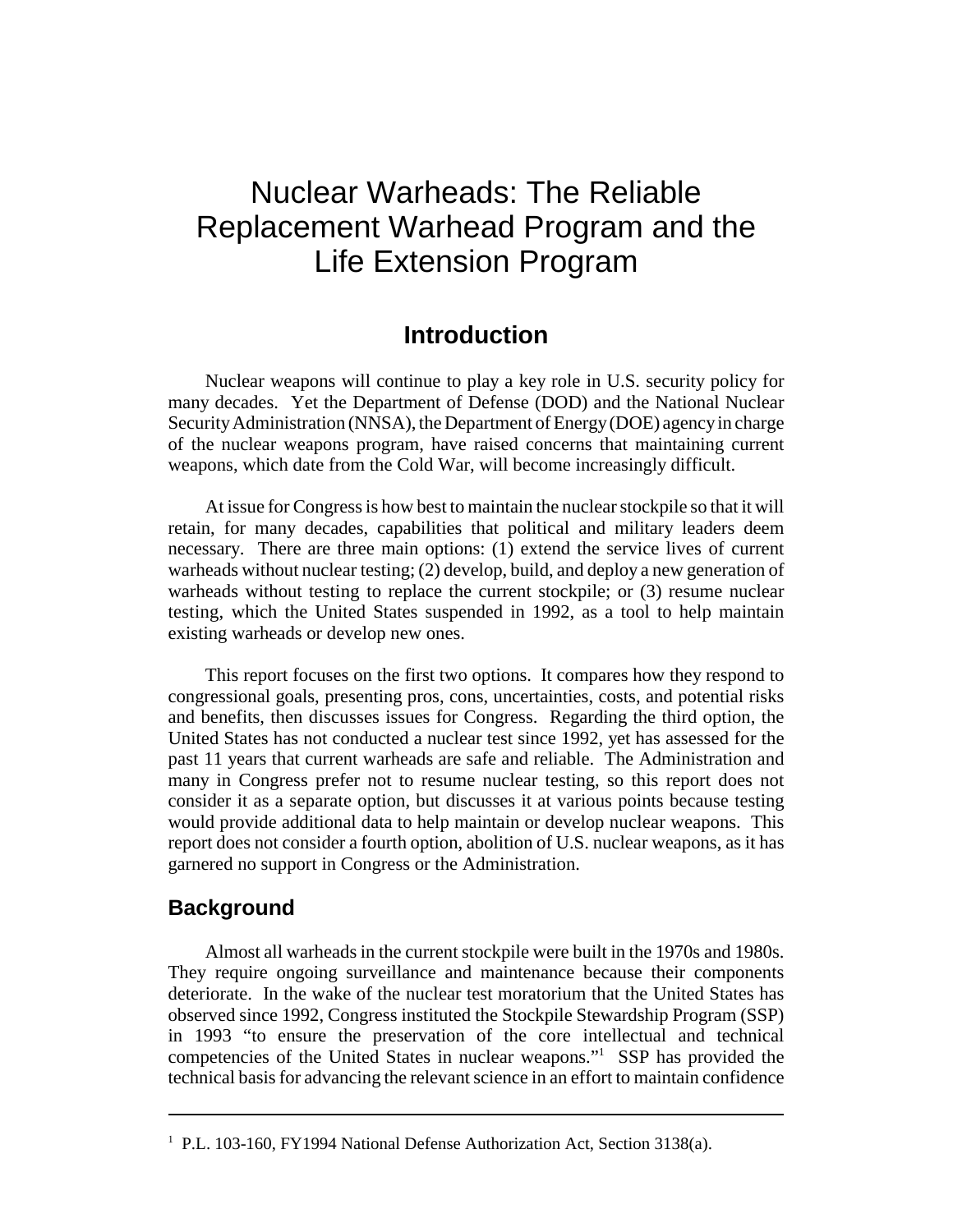in U.S. warheads without nuclear testing. NNSA requested \$6.4 billion for SSP, under the heading "Weapons Activities," for FY2007. Part of SSP is the Life Extension Program (LEP), which seeks to maintain warheads by replacing certain components, as needed, with newly-fabricated ones that stay as close as possible to the originals; other components may be modified.

NNSA is concerned that it will become increasingly difficult to maintain high confidence in current warheads for the long term with LEP. Reflecting this concern, Congress initiated the Reliable Replacement Warhead (RRW) program in the FY2005 Consolidated Appropriations Act (P.L. 108-447) "to improve the reliability, longevity, and certifiability of existing weapons and their components."

NNSA executes the RRW program in cooperation with DOD, the "customer" for nuclear weapons, through the Nuclear Weapons Council, a joint DOD-NNSA organization that oversees and coordinates nuclear weapon activities. When DOD needs a new warhead, or when NNSA must modify a warhead, the council establishes a warhead Project Officers Group (POG) to develop draft "military characteristics" that the warhead must meet, such as explosive yield. The RRW POG has representatives from key stakeholders: Office of the Secretary of Defense, NNSA, U.S. Strategic Command, Navy, Air Force, and design teams. It spelled out military characteristics for RRW and established RRW program priorities that the council has vetted. Safety is the first priority; security/use control is the second. Others — certifiability, cost, longevity, manufacturability, reliability, survivability in nuclear environments, and yield — are not rank-ordered. $2^2$ 

NNSA must also meet policy goals in designing or maintaining warheads. Congress, mainly through FY2006 legislation and committee reports, spelled out at least 20 goals for RRW in the following categories: reduce the need for nuclear testing; improve safety and use control; design for manufacturing and maintenance; fulfill current mission requirements but not new ones; facilitate upgrading the nuclear weapons complex (the "Complex"; see Appendix A); and reduce the cost of the stockpile and Complex. RRW designs seek to meet all these goals.

The Nuclear Weapons Council started a competition between a New Mexico (NM) design team composed of Los Alamos National Laboratory (LANL) (NM) and Sandia National Laboratories' NM site, and a California (CA) team of Lawrence Livermore National Laboratory (LLNL) (CA) and Sandia's CA site. Both teams created preliminary warhead designs between October 2005 and March 2006, but must do further detailed design work. According to a December 1, 2006, statement, the Nuclear Weapons Council has determined that RRW is a feasible strategy for sustaining U.S. nuclear weapons without testing and is expected to select a design in a few weeks.<sup>3</sup> NNSA is expected to request FY2008 funds to prepare a detailed design, assess technical feasibility, and develop an estimate of cost and schedule. NNSA plans to conduct engineering development of the selected design beginning

<sup>&</sup>lt;sup>2</sup> Information provided by Dr. Barry Hannah, SES, Chairman of the RRW POG and Branch Head, Reentry Systems, Strategic Systems Program, U.S. Navy, October 31, 2006.

<sup>&</sup>lt;sup>3</sup> U.S. Department of Energy. National Nuclear Security Administration. "Nuclear Weapons Officials Agree to Pursue RRW Strategy," press release, December 1, 2006.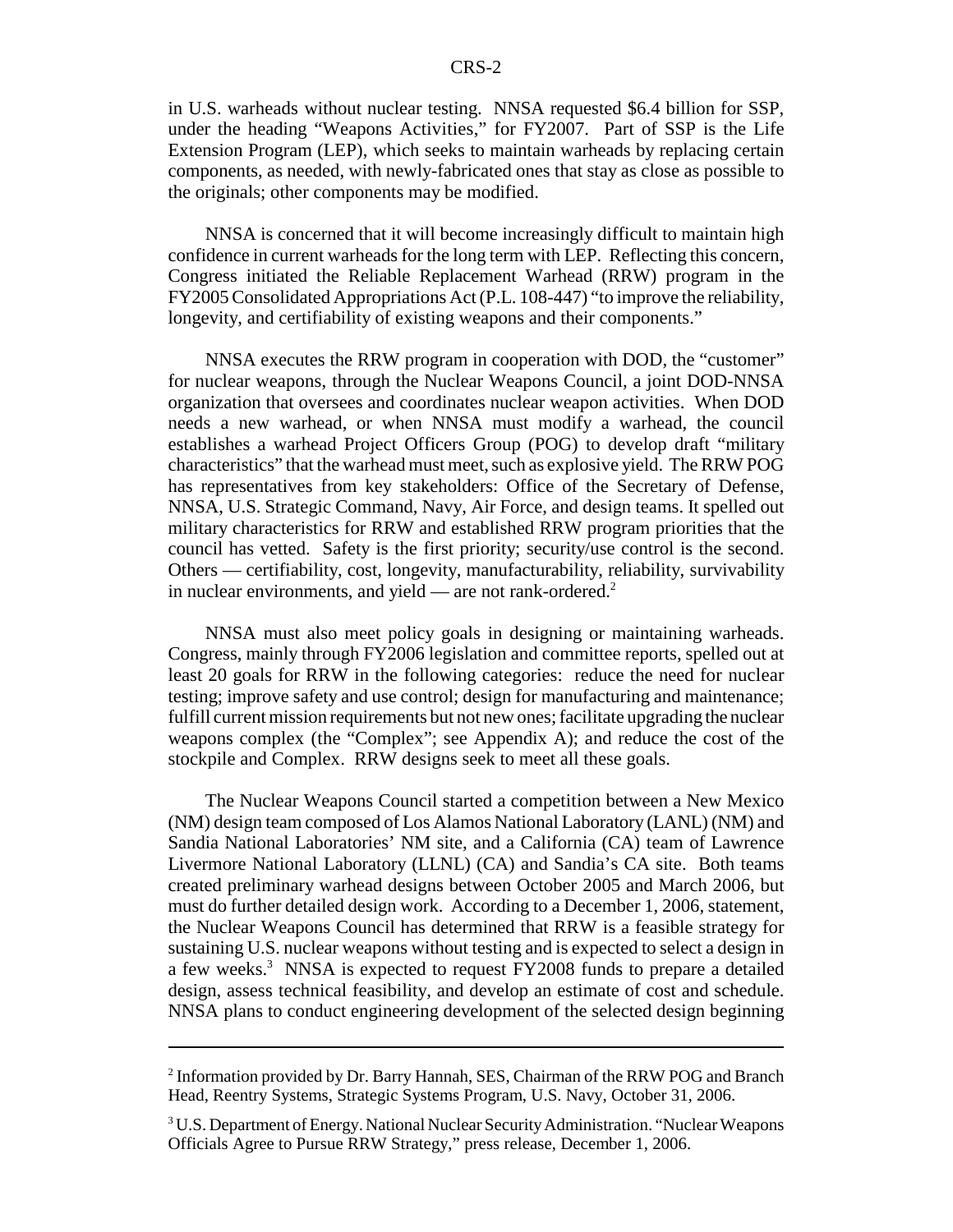by the start of FY2010. The FY2007 National Defense Authorization Act (P.L. 109- 364, Section 3111) sets as an objective having the first production unit (FPU, the first complete warhead from a production line certified for deployment) of RRW in 2012, and the FPU is scheduled for September 2012. There is some uncertainty about NNSA's ability to meet the FPU date. Barry Hannah, Chairman of the RRW POG, stated, "I believe that an FPU of FY2012 for the first RRW is extremely optimistic."4 Each year, it would be up to Congress to decide whether to fund the program as requested, modify it, or cancel it.

## **Relationship among Goals**

Many goals Congress set for RRW are interrelated. A more efficient Complex and increased confidence in long-term reliability might let DOD retain fewer nondeployed warheads as a hedge against reliability problems or adverse geopolitical changes. Wider performance margins would give DOD more confidence in NNSA's ability to certify warheads without testing. The effort to design and produce an RRW that offers greater resistance to unauthorized use, that is easier to manufacture, and that increases performance margins should help maintain design and production expertise. Using more environmentally benign materials should increase safety and ease of manufacture and facilitate a smaller and more modern Complex.

Many goals seek to reduce cost over the long term. Reducing the use of hazardous materials requires less equipment to shield workers and protect the environment, permits some work to be done outside of high-cost buildings, and reduces waste streams. Moving some work outside of high-cost buildings to make space available inside them may permit more production lines to be installed in such buildings, increasing their productivity. Designing warheads for ease of manufacture, assembly, and maintenance is likely to save money by requiring fewer process steps, reducing the equipment and workers to support those steps, and permitting more rapid production. Less rigid tolerances and wider design margins reduce costs by reducing the number of rejected components, increasing throughput, and reducing waste streams. Making a warhead more resistant to terrorist attack could slow the growth of physical security costs.

While Congress has specified many goals, it did not set a clear goal on an issue that it has considered for other nuclear weapons: whether RRW is to be a "new warhead." Congressional language on this point may appear ambiguous. For example, the program is "to improve the reliability, longevity, and certifiability of existing weapons and their components";<sup>5</sup> a goal is "to develop replacement

<sup>&</sup>lt;sup>4</sup> Information provided by Dr. Barry Hannah, SES, Branch Head, Reentry Systems, Strategic Systems Program, U.S. Navy, telephone conversation with the author, October 23, 2006.

<sup>5</sup> U.S. Congress. Committee of Conference. *Making Appropriations for Foreign Operations, Export Financing, and Related Programs for the Fiscal Year Ending September 30, 2005, and for Other Purposes, conference report to accompany H.R. 4818, 108*<sup>th</sup> Congress,  $2<sup>nd</sup>$ Session, H.Rept. 108-792, 2004, p. 951.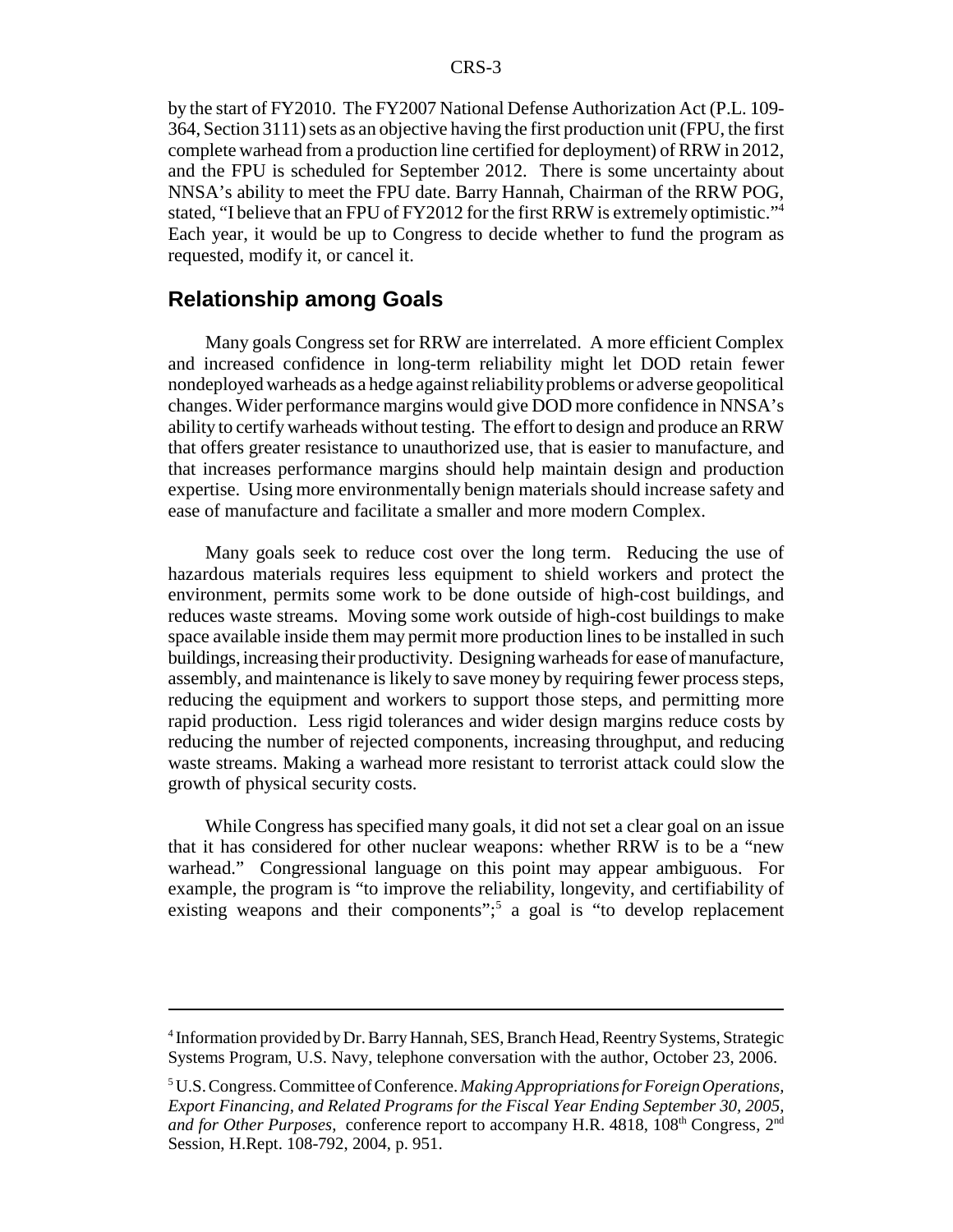components for nuclear warheads";<sup>6</sup> another goal is "[t]o ensure that the nuclear weapons infrastructure can respond to unforeseen problems, to include the ability to produce replacement warheads";<sup>7</sup> "any new weapon design must stay within the design parameters validated by past nuclear tests";<sup>8</sup> and a committee's "qualified endorsement of the RRW initiative is based on the assumption that a replacement weapon will be designed only as a re-engineered and remanufactured warhead for an existing weapon system in the stockpile."<sup>9</sup>

Part of the ambiguity is semantic. "Warhead" refers clearly to a nuclear explosive device, but "weapon" may mean a warhead or its delivery system. If "weapon" refers to delivery system, then the warhead may be viewed as a "component" of the delivery system. If "weapon" refers to "warhead," then a component would be a part of a warhead. The term "new" is also ambiguous. While neither competing RRW design is exactly like any warhead currently deployed, each design contains key components that are similar to those of current warheads.

Whatever the case, NNSA could not meet the goals for RRW by modifying current warheads. A dominant design consideration of these Cold War warheads was maximizing yield to weight — having the most explosive energy possible within a tight weight budget so that more warheads could be placed on a missile. To pare down weight, some warheads used a nuclear explosive package (NEP; see Appendix A) designed with parameters close to the point at which the warhead would fail to meet its design requirements. NNSA expresses concern about the impact of even minor changes to NEP components that the Life Extension Program might introduce. These tight designs could not undergo drastic modifications needed to accommodate such goals as increased safety and use control, lower cost, and reduced use of hazardous materials and still provide confidence that they would work as intended.

# **Terminology and Pending Studies**

This report refers to "supporters" and "critics" of RRW. While this division may oversimplify matters, it permits the report to highlight key points of contention while avoiding a tedious discussion of minor differences. In general, supporters of LEP are critics of RRW, and vice versa, but finer divisions of opinion exist. Raymond Jeanloz, Professor of Earth and Planetary Science at the University of California at Berkeley and a long-time adviser to the U.S. government on technical aspects of national and international security, said, "I still don't think of myself as

<sup>6</sup> U.S. Congress. Senate. Committee on Armed Services. *National Defense Authorization Act for Fiscal Year 2006.* S.Rept. 109-69 to accompany S. 1042,  $109<sup>th</sup>$  Congress,  $1<sup>st</sup>$  Session, 2005, p. 482.

<sup>&</sup>lt;sup>7</sup> P.L. 109-163, FY2006 National Defense Authorization Act, Section 3111.

<sup>8</sup> U.S. Congress. Committee of Conference. *Making Appropriations for Energy and Water Development for the Fiscal Year Ending September 30, 2006, and for Other Purposes.* H.Rept. 109-275 to accompany H.R. 2419, 109<sup>th</sup> Congress, 1<sup>st</sup> Session, 2005, p. 159.

<sup>9</sup> U.S. Congress. House. Committee on Appropriations. *Energy and Water Development Appropriations Bill, 2006.* H.Rept. 109-86 to accompany H.R. 2419, 109<sup>th</sup> Congress, 1<sup>st</sup> Session, 2005, p. 130.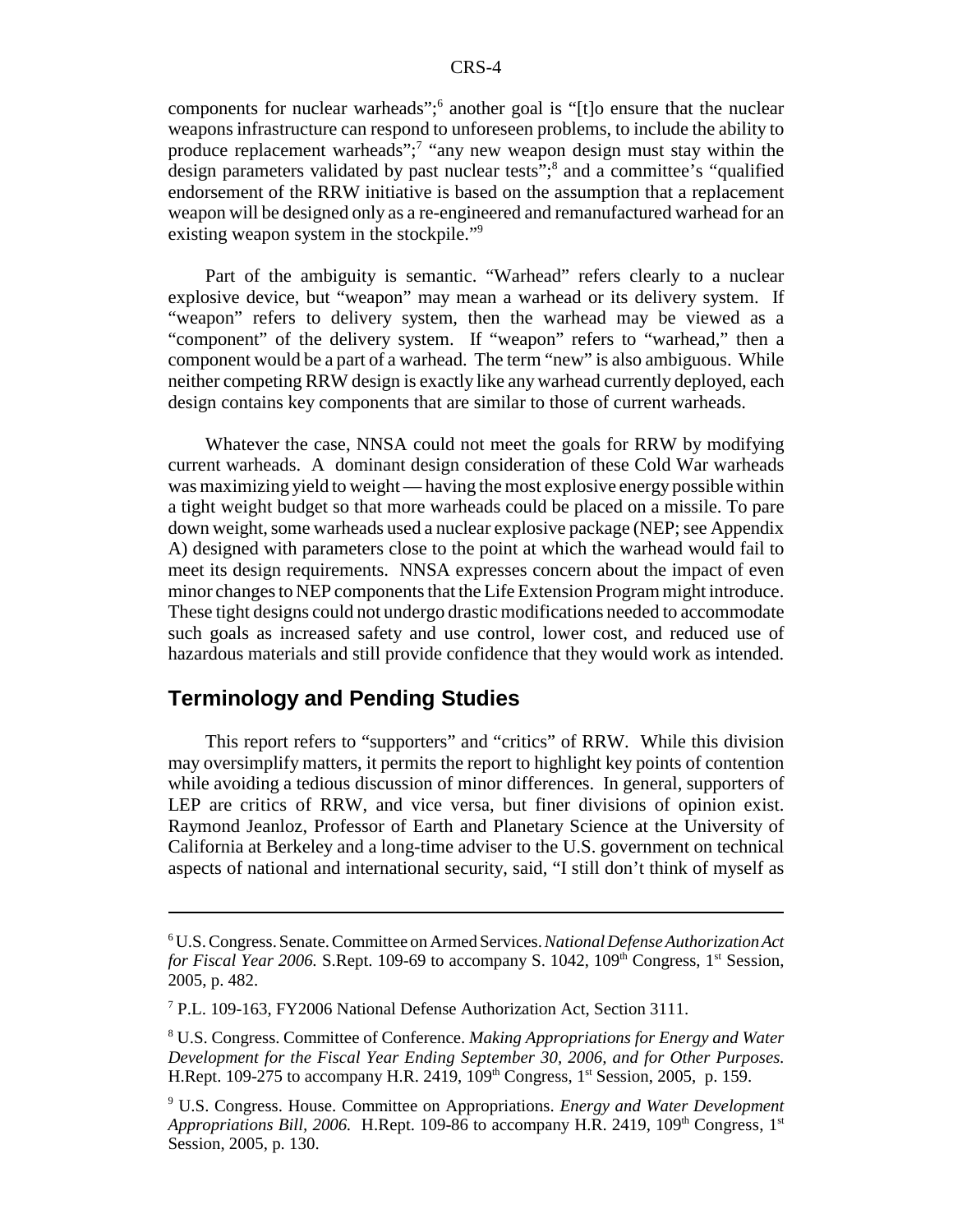being in the 'critic' [of RRW] category because I find that many of the objectives motivating [RRW] are reasonable, and it's more in the implementation (and interpretation of what is needed) where I find myself concerned."10 Some RRW supporters question aspects of RRW designs. And supporters of RRW are not necessarily critics of LEP. As Los Alamos states,

We have been asked to study the feasibility of RRW-design enabled by relaxing yield/weight. We have found compelling designs that provide added margin, surety,and manufacturability in our studies. Just because this exercise has been successful does not imply that we're opponents of LEP-strategies. At the end of the day, we are service providers and advisors. We will pursue the course of action decided by the Administration, Congress, and the DoD. If they wish to pursue LEPs, then we're fully committed to that path and will provide our best advice and service. $11$ 

This report offers two terminological notes. First, as the RRW program has progressed and congressional goals for it have become clearer, the term "Reliable Replacement Warhead" no longer seems appropriate. It implies that current warheads are not reliable, which Ambassador Linton Brooks, the head of NNSA, has emphatically denied.<sup>12</sup> It implies that reliability is the program's goal, yet Congress has set forth dozens of goals. It deemphasizes "replacement," yet a key goal of RRW is to replace existing warheads in such a way as to be used on existing aeroshells<sup>13</sup> and missiles. Second, this report distinguishes between "Competing Candidate RRW Designs," or CCRDs, which currently exist; the RRW program; and RRWs, actual warheads that may be built in the future.

Several external reviews of the program are forthcoming. The House Appropriations Committee directed NNSA to have the JASONs, a group of scientists who advise the government on defense matters, conduct an independent peer review

to evaluate the competing RRW designs. The JASONs should evaluate the RRW design recommended by the POG [the RRW Project Officers Group] against the requirements defined by congressional legislative actions to date and the elements defined in the Department of Defense's military characteristics for a reliable replacement warhead requirements document. The JASON review should also include an analysis on the feasibility of the fundamental premise of the RRW initiative that a new nuclear warhead can be designed and produced

<sup>&</sup>lt;sup>10</sup> Personal correspondence, September 7, 2006.

<sup>&</sup>lt;sup>11</sup> Information provided by Los Alamos National Laboratory, September 20, 2006.

<sup>&</sup>lt;sup>12</sup> According to Brooks, "*Stockpile Stewardship is working*; the stockpile remains safe and reliable." "Statement of Ambassador Linton F. Brooks, Under Secretary for Nuclear Security and Administrator, National Nuclear Security Administration, U.S. Department of Energy, Before the Senate Armed Services Committee, Subcommittee on Strategic Forces," March 7, 2006, p. 1 (original emphasis); at [http://armed-services.senate.gov/statemnt/ 2006/March/Brooks%2003-07-06.pdf].

<sup>&</sup>lt;sup>13</sup> An aeroshell, generally called a reentry vehicle by the Air Force and a reentry body by the Navy, is the cone-shaped shell that carries an individual warhead on a ballistic missile. It protects the warhead against burnup as it reenters the atmosphere at high speed and minimizes degradation of accuracy.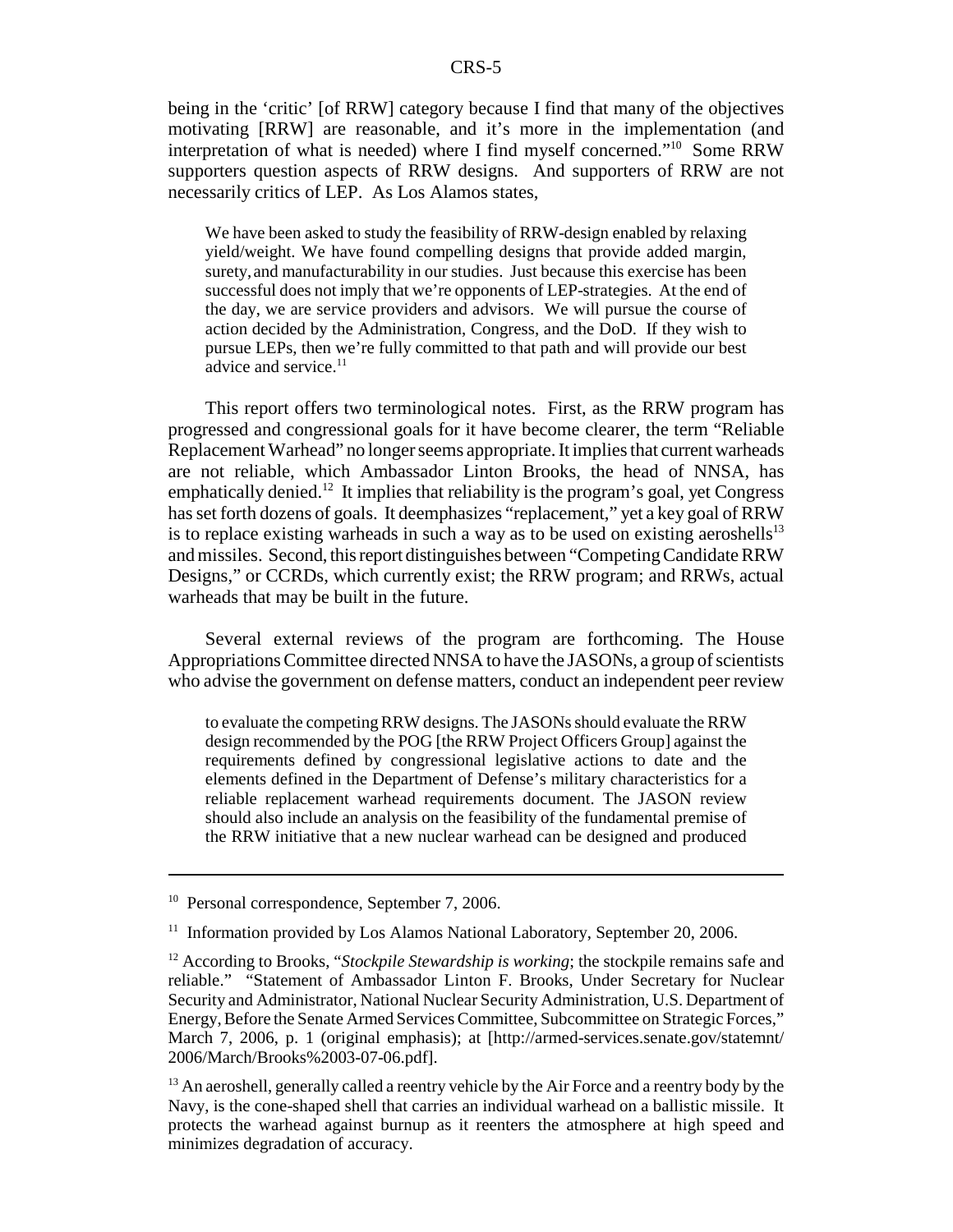and certified for use and deployed as an operationally-deployed nuclear weapon without undergoing an underground nuclear explosion test.<sup>14</sup>

The report is due March 31, 2007, several months after a design is to be selected, which would permit it to "evaluate the RRW design recommended by the POG" but not "to evaluate the competing RRW designs" in time to affect the selection.<sup>15</sup> A study by the Nuclear Weapons Complex Assessment Committee of the American Association for the Advancement of Science will examine whether RRW is the best path for addressing certain potential risks of SSP and LEP and for developing a responsive infrastructure. The anticipated completion date is February 2007. A third report, mandated by the FY2006 National Defense Authorization Act, P.L. 109-163, Section 3111, is to discuss RRW's "feasibility and implementation." It is due March 1, 2007. It will "discuss the relationship of the Reliable Replacement Warhead program within the Stockpile Stewardship Program and its impact on the current Stockpile Life Extension Programs."

# **Meeting Congressional Goals**

This report now discusses how the competing designs and LEP seek to meet congressional goals and presents the debate by supporters of LEP, RRW, and others. Some of these goals are taken directly from congressional language, while others are derived from it. To help the reader link goals to congressional language, each goal is followed by one or more numbers in brackets. These numbers refer to excerpts from legislation (numbered 2) or committee reports (other numbers) in Appendix B.

# **Warhead Characteristics: Reduced Need for Nuclear Testing**

In order to maximize yield to weight, warheads were designed close to points at which they would fail, but nuclear testing helped provide sufficient confidence that they could be placed in the stockpile. The United States has been able to maintain its weapons despite the moratorium on nuclear testing largely because SSP has developed or improved upon many means — such as nonnuclear experiments, large and small experimental facilities, computer simulations, and new analyses of data from past nuclear tests — to better understand warhead performance in order to anticipate, identify, and fix warhead problems. As a result, the Secretaries of Defense and Energy have made 11 annual assessments that each warhead type in the stockpile remains safe and reliable, and that testing is not required.

Yet NNSA and its labs have expressed concerns that, over the long term, minor changes to current warheads through repeated LEPs and maintenance will decrease confidence in the warheads, possibly requiring a return to nuclear testing. Critics

<sup>14</sup> U.S. Congress. House. Committee on Appropriations. *Energy and Water Development Appropriations Bill, 2007, H.Rept. 109-474 to accompany H.R. 5427, 109<sup>th</sup> Congress, 2<sup>nd</sup>* Session, 2006, p. 110.

 $15$  Ibid.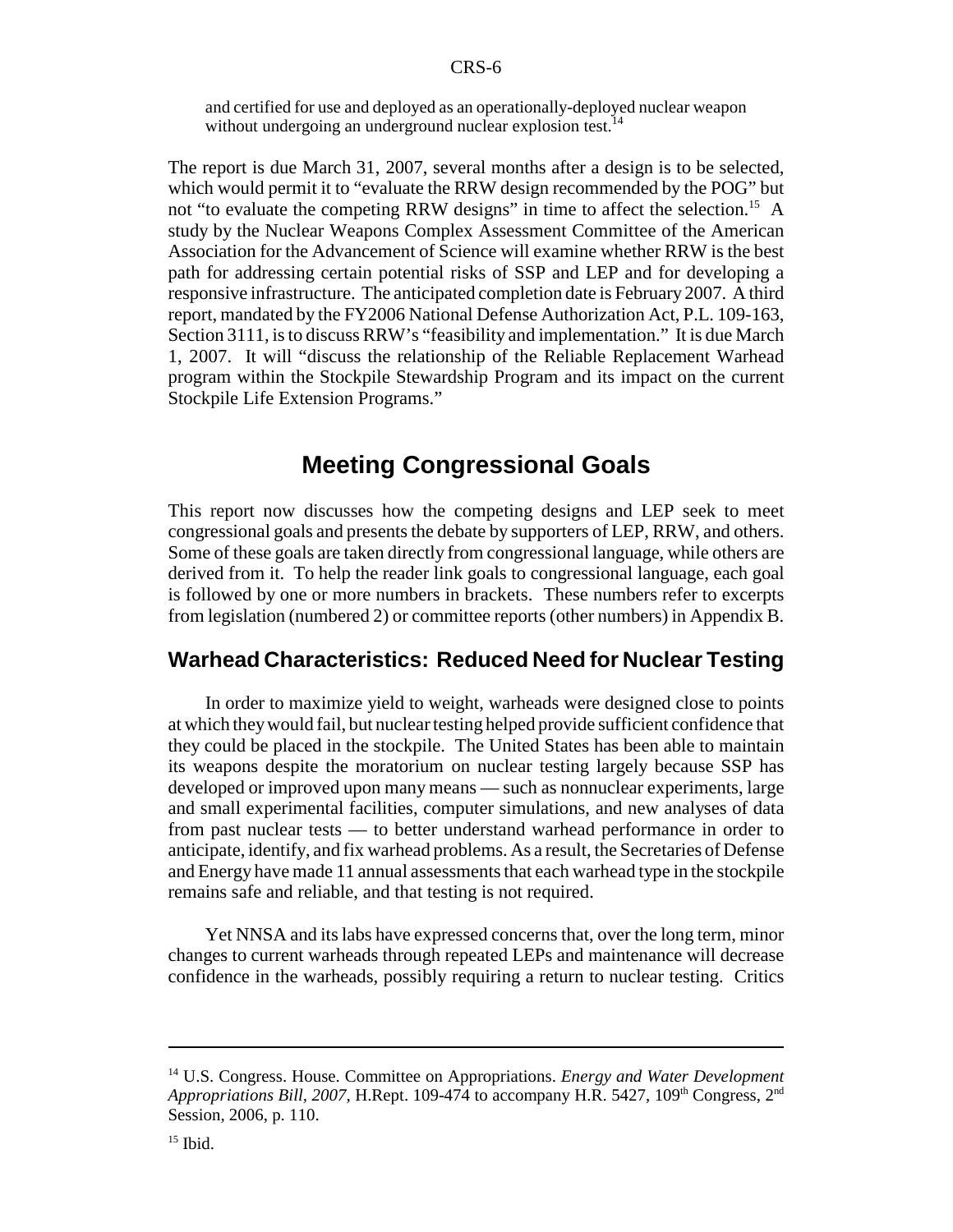counter that careful attention to minimizing changes, and advances in understanding of the relevant science, should keep existing warheads reliable for many years.

Because of its desire to avoid testing, Congress has stated that a goal for RRW is to minimize the need to return to testing. NNSA claims that the RRW program will meet this goal because of steps, discussed below, to increase confidence. LEP's proponents respond that the lack of a nuclear test "pedigree" reduces confidence in RRWs. Others maintain that certification using SSP has been a political assessment rather than a technical one. Since SSP emerged *after* the moratorium on testing began, this position holds that its tools were never validated with nuclear tests done for that purpose, so they could lead to false conclusions. Accordingly, in this view, NNSA will not know for sure if SSP, and thus RRW or LEP, work until it conducts nuclear tests.<sup>16</sup> As former LANL Director Siegfried Hecker stated in 1997,

Of course, if nuclear testing were allowed, we would gain greater confidence in the new tools. We could validate these tools more readily, as well as validate some of the new remanufacturing techniques. One to two tests per year would serve such a function quite well. Yields of 10 kt would be sufficient in most cases. Yields of 1 kt would be of substantial help.<sup>17</sup>

**1. Maintain high warhead reliability. [1, 2, 4, 6, 7]**18 A Sandia report defines reliability for a nuclear warhead as "[t]he probability of achieving the specified yield, at the target, across the Stockpile-To-Target Sequence of environments, throughout the weapon's lifetime, assuming proper inputs."<sup>19</sup> In this definition, the specified yield is generally understood to mean within ten percent; the Stockpile-To-Target Sequence of environments is the range of conditions the warhead is expected to experience in its service life in storage, transit, or use, such as temperature extremes, radiation from any nuclear-armed missile defense interceptors, and acceleration; lifetime is the "original lifetime objective as specified at the time of design"; and proper inputs are arming, fuzing, and firing signals.

RRW's designers have sought to obtain high reliability by maximizing margins (building in more performance than is needed). The design teams argue that they could do so because the designs were unconstrained by technologies and design choices made decades ago. With wide margins, they claim, material deterioration or design or manufacturing defects are less likely to degrade warhead performance below the minimum required. Further, diagnostic systems that could be incorporated in the designs would help detect deterioration at an early stage. In contrast, RRW advocates project increasing difficulty in maintaining the reliability of existing

<sup>&</sup>lt;sup>16</sup> Information provided by Kathleen Bailey, former Assistant Director for Nuclear and Weapons Control, U.S. Arms Control and Disarmament Agency, November 28, 2006.

<sup>&</sup>lt;sup>17</sup> S.S. Hecker, "Answers to Senator Kyl's questions," in Senate Committee on Governmental Affairs, *Safety and Reliability of the U.S. Nuclear Deterrent,* p. 83.

 $18$  As noted, these numbers refer to excerpts from congressional language in Appendix B.

<sup>&</sup>lt;sup>19</sup> R.L. Bierbaum et al., "DOE Nuclear Weapon Reliability Definition: History, Description, and Implementation," Sandia National Laboratories, report SAND99-8240, April 1999, p. 8. Available at [http://www.wslfweb.org/docs/usg/reli99.pdf#search=%22doe%20nuclear% 20weapon%20reliability%20definition%22].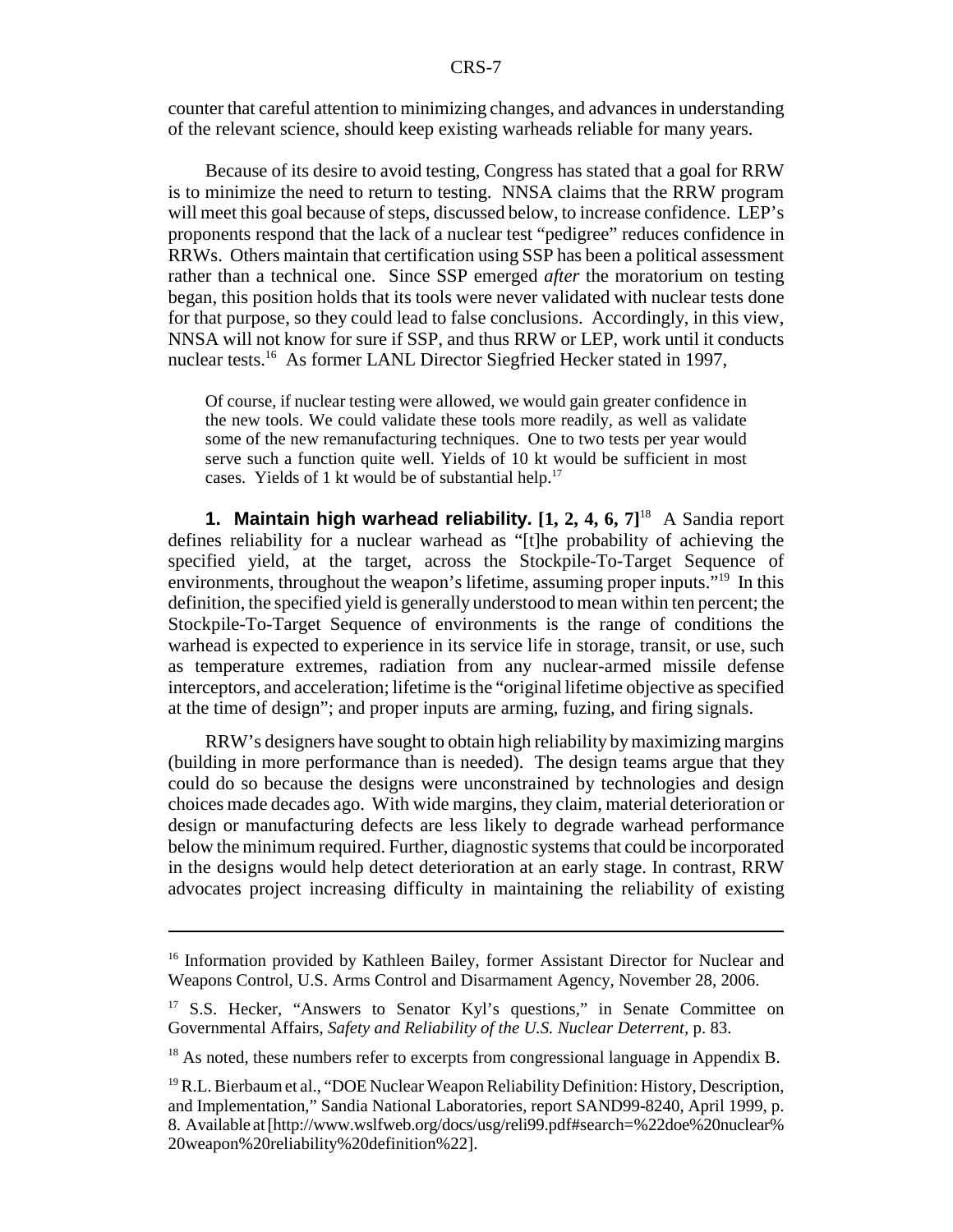warheads. Sandia stated, "As systems age and [warhead] lives are extended, changes due to aging or repair creep into the system that make it more difficult to predict performance, and repair itself becomes more challenging as we move further away from the design era."<sup>320</sup>

LEP's supporters argue that current warheads are reliable enough, as evidenced by the 11 stockpile assessments. While problems emerge, solutions do as well, and LEP supporters argue that SSP has been keeping at least even in this race. RRW supporters agree with this latter statement; an NNSA official stated, "Each year, we are gaining a more complete understanding of the complex physical processes underlying the performance of our aging nuclear stockpile. $121$ 

Some doubt that either LEP or RRW can be assessed as reliable. They contend that stewardship tools should not be relied on, and that RRWs cannot be assessed as reliable without testing because of questions about how new warheads will function. They also contend that LEPs cannot be assessed as reliable without testing because LEPs will inevitably introduce small changes into warheads, and their cumulative effect will undermine confidence in reliability. $22$ 

**2. Increase performance margins. [3, 7]** Margins, uncertainty, and confidence are important for understanding risks of implementing RRW or LEP without nuclear testing. For a given characteristic, a minimum value is required for a warhead to operate as intended. Margin is the amount by which the design parameter exceeds that minimum — the excess performance built into the design. A warhead's design provides a higher value than the minimum for each characteristic to ensure margin and avoid failure. Uncertainty results from imprecise knowledge of design parameters and of the minimum value required to ensure performance. The labs use computer models, experimental data, etc., to bound these uncertainties. Confidence is the ratio of margin to uncertainty: if margin is high and uncertainties low, confidence is high; if both are high, confidence is low. Having margins greater than uncertainties provides confidence against potential failure modes.

The close relationship of margins, uncertainties, and confidence is formalized in Quantification of Margins and Uncertainties, or QMU, an analytic framework that LANL and LLNL have developed. They are implementing it to assess, in the absence of testing, confidence in weapon performance. Since its inception, the nuclear weapons program has used the core principle of QMU, building margins into warhead designs, to assess performance risk, such as identifying situations where small changes could cause performance to degrade sharply.

Current missile warheads maximize explosive yield while minimizing warhead weight. For example, to minimize weight, a warhead's primary stage (see Appendix

<sup>&</sup>lt;sup>20</sup> Information provided by Sandia National Laboratories (NM), August 3, 2006.

<sup>&</sup>lt;sup>21</sup> "Statement of Thomas P. D'Agostino, Deputy Administrator for Defense Programs, National Nuclear Security Administration, Before the House Armed Services Committee, Subcommittee on Strategic Forces," April 5, 2006, p. 1.

<sup>&</sup>lt;sup>22</sup> Information provided by Robert Barker, former Assistant to the Secretary of Defense for Atomic Energy, November 29, 2006.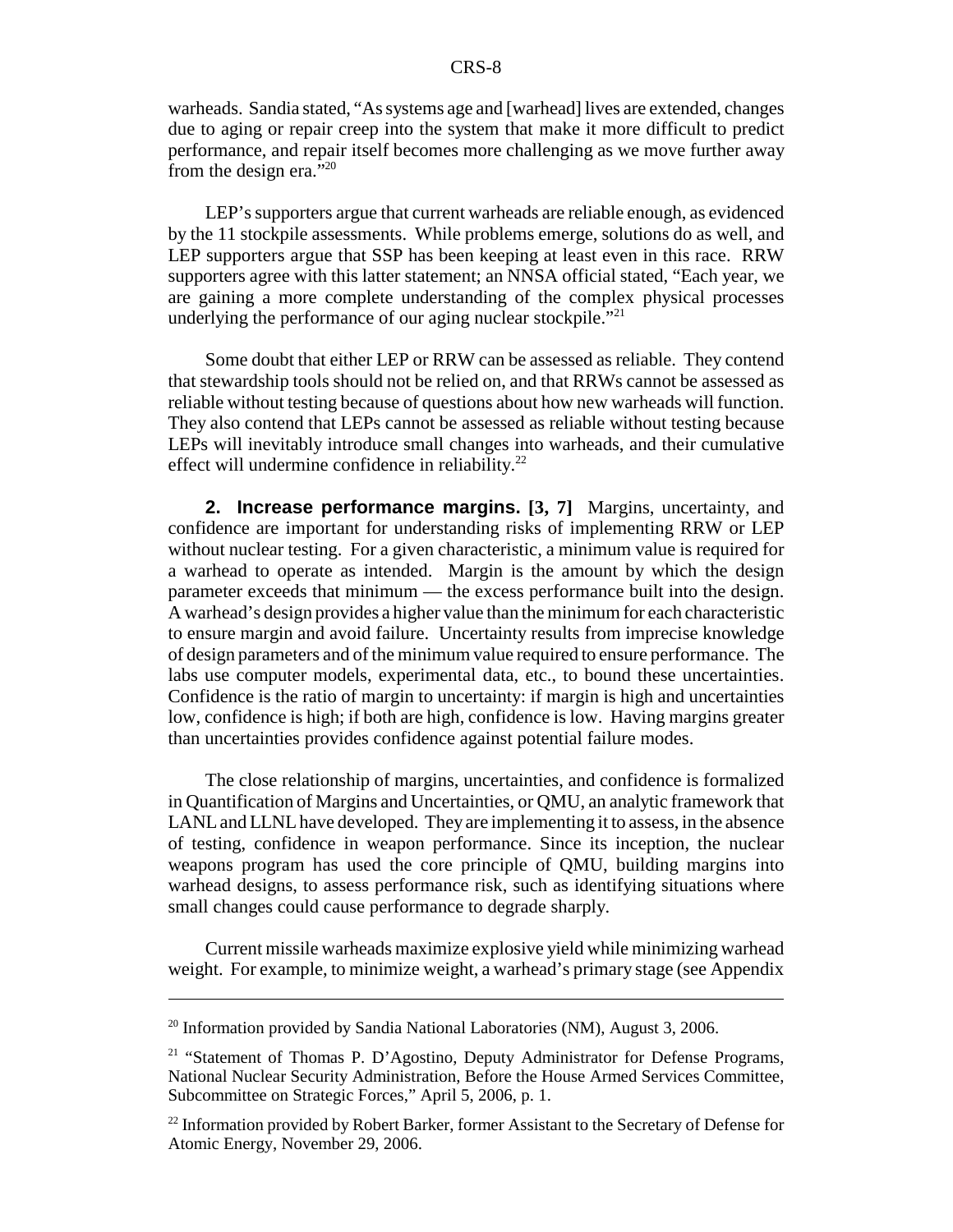A) has little yield above that needed to make the warhead work as intended. While this approach resulted in "thin" margins, nuclear testing helped provide confidence that warheads would work. For RRW, DOD traded off a reduction in yield per unit of weight to improve margin (as well as safety and use control). To gain confidence without testing, both teams used metrics that were derived statistically from the nuclear testing database but that can be obtained without nuclear testing, such as through calculations or hydrodynamic experiments.<sup>23</sup> Using existing nuclear test data, the labs found that if these metrics exceed certain values, there is very high confidence that the primary will work as intended. Knowing this, designers at both labs adjusted CCRDs so that primary margins greatly exceed the minimum required.

The design teams claim a key advantage for the competing designs: because the designs start fresh, designers can increase margin. The teams view added margin as the single most important goal of the designs, as it enables confidence without testing by compensating for unanticipated uncertainties. In contrast, they argue, one cannot increase margin in an LEP in the many cases requiring changes to the warhead because that would push the warhead beyond the design envelope validated by nuclear testing. As a result, they claim, one can only attempt to drive down uncertainty, but that path has proven costly and might in some cases be unsuccessful.

RRW's critics hold that SSP, the surveillance program, and LEP can maintain margins through careful remanufacture of nuclear explosive package components to minimize changes. They also state, to general agreement, that primary margin for some warheads could be increased with no change to a warhead through revised means of dealing with the boost gas.<sup>24</sup> Critics express concern that RRWs would increase uncertainty, offsetting the potential gain in margin that advocates claim for RRW. Precisely because the design is new, critics believe RRWs are likely to have "birth defects," while such defects have been wrung out of existing designs. Critics point to a 1996 Sandia study of stockpile surveillance that showed that the highest number of problems requiring corrective action occurred in the first three years after FPU, a lower but still substantial number of such findings occurred in years 4-11 after FPU, and very few occurred in years  $12{\text -}23$ .<sup>25</sup> (There are no public data on

 $2<sup>23</sup>$  These experiments use powerful high-speed x-rays and other diagnostic equipment to measure the geometry and density of a pit (made with surrogate material) as it implodes, allowing experimental determination of key values independent of computer models.

<sup>&</sup>lt;sup>24</sup> Boost gas is a mixture of tritium and deuterium gases injected into the pit to increase its explosive energy; see Appendix A. A study found, "Primary yield margins can be increased by appropriate changes specific to each stockpile system. These include changes to initial boost-gas composition, shorter boost-gas exchange intervals, or improved boost-gas storage and delivery systems. These modifications have been validated by nuclear test data for the appropriate systems, and they would not place burdens on the maintenance or deployment of the systems by the military." National Academy of Sciences, Committee on Technical Issues Related to Ratification of the Comprehensive Nuclear Test Ban Treaty, *Technical Issues Related to the Comprehensive Nuclear Test Ban Treaty,* Washington, National Academy Press, 2002, p. 31. See also JASON report JSR-99-305, *Primary Performance Margins,* McLean, VA, MITRE Corporation, 1999, p. 2. The Air Force and Navy would need to weigh the advantages and disadvantages of any specific future changes of this sort.

<sup>25</sup> Kent Johnson et al., *Stockpile Surveillance: Past and Future,* prepared by Lawrence (continued...)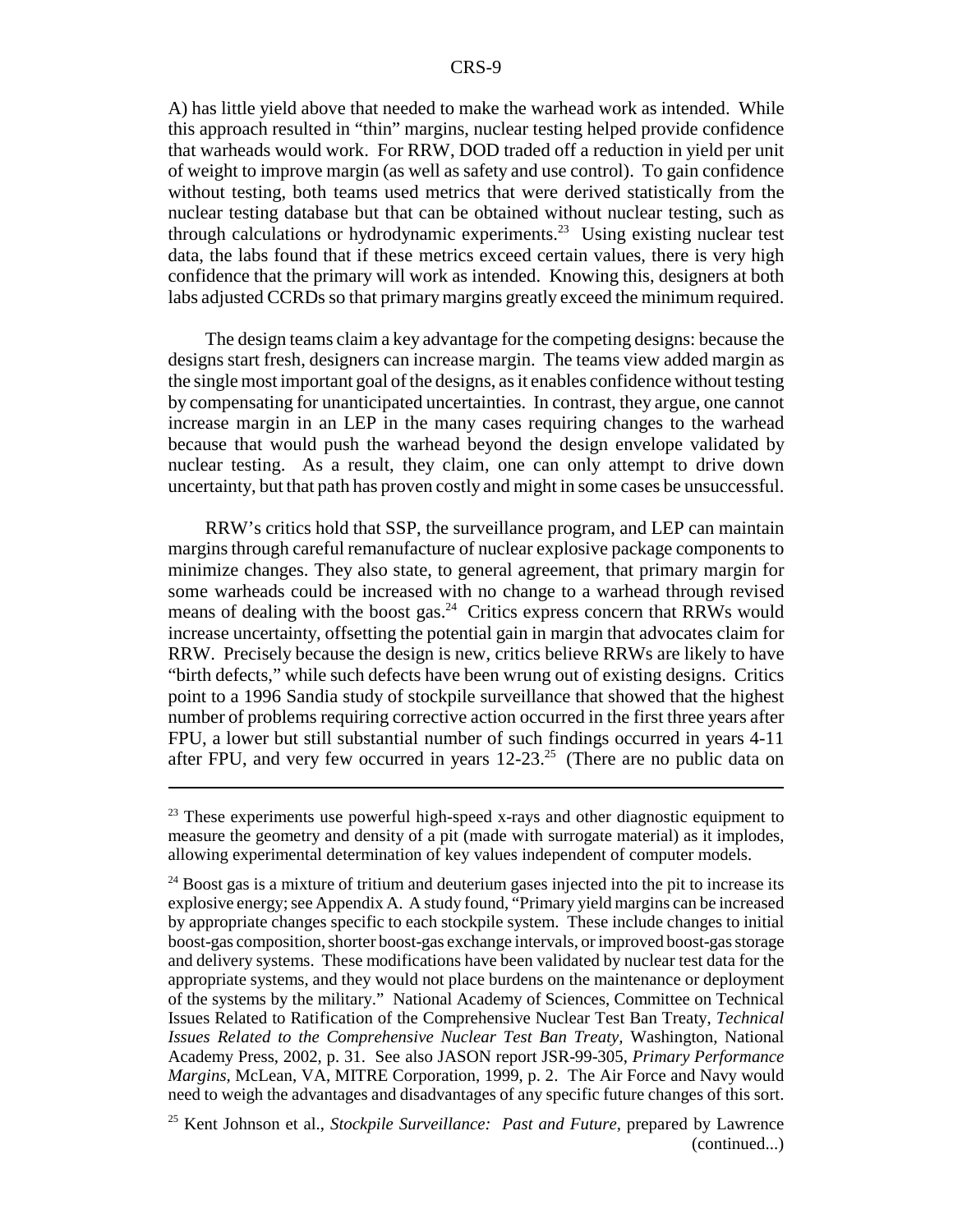whether that number remains low, or increases, after year 23 because the study has not been updated.) RRW's supporters respond that LEP can also introduce birth defects.

**3. Stay within the design parameters validated by past nuclear tests.** [2, 8] The two key issues for the functioning of a nuclear weapon are (1) does the primary boost with enough energy to give its design yield, and (2) does enough energy transfer from the explosion of the primary to drive the secondary successfully. Nuclear testing used to provide data to make judgments on these issues. In addition to improved margins, another basis for confidence in CCRDs is that while both teams explored diverse potential designs, they ultimately stayed close to past experience. In direct response to congressionally-mandated requirements, the NM team rejected certain design concepts because they fell outside design parameters validated by prior nuclear testing. Livermore states,

All RRW/CA components, or components very similar to the RRW/CA primary and secondary have been nuclear tested. For example, the primary uses a tested design with a modest and very well understood modification of the pit to provide added margin. Thus there is direct nuclear test proof that the RRW/CA design will perform properly. In addition, the RRW/CA design draws on over 100 other nuclear tests to assure confidence in various materials, components, and features in the design. In addition the RRW/CA team built on LEP and Stockpile Stewardship to develop certification tools that boosted confidence in its RRW design.<sup>26</sup>

LEP advocates hold that because existing warheads have undergone extensive testing in the course of their development, they necessarily stay within design parameters validated by such tests. Those who would resume testing reply to both positions by noting that SSP, on which RRW depends, has not been validated by nuclear testing, and that changes introduced by LEPs and by minor modifications during maintenance move existing warheads away from validated design parameters.

**4. Design warheads for ease of certification without nuclear testing.** [2, 6] A certification plan defines the scope of work required to certify a warhead design to DOD. In the past, the laboratories developed warheads through an iterative process of computation, small- to large-scale experiments, and nuclear testing. That information provided grounds for issuing a Major Assembly Release<sup>27</sup> for warheads at the end of their development. LEPs are also certified in the development cycle, about three to six months before first production, using SSP tools. The RRW design teams, applying lessons learned in certifying LEPs, began the certification process and design together, forcing greater attention from the outset

 $25$  (...continued)

Livermore National Laboratory, Los Alamos National Laboratory, and Sandia National Laboratories, Sandia Report SAND95-2751, UC-700, January 1996, p. 32.

<sup>&</sup>lt;sup>26</sup> Information provided by Lawrence Livermore National Laboratory, September 19, 2006.

 $27$  A Major Assembly Release is a statement from NNSA to DOD that a warhead (or major component) will meet all military requirements with any exceptions noted.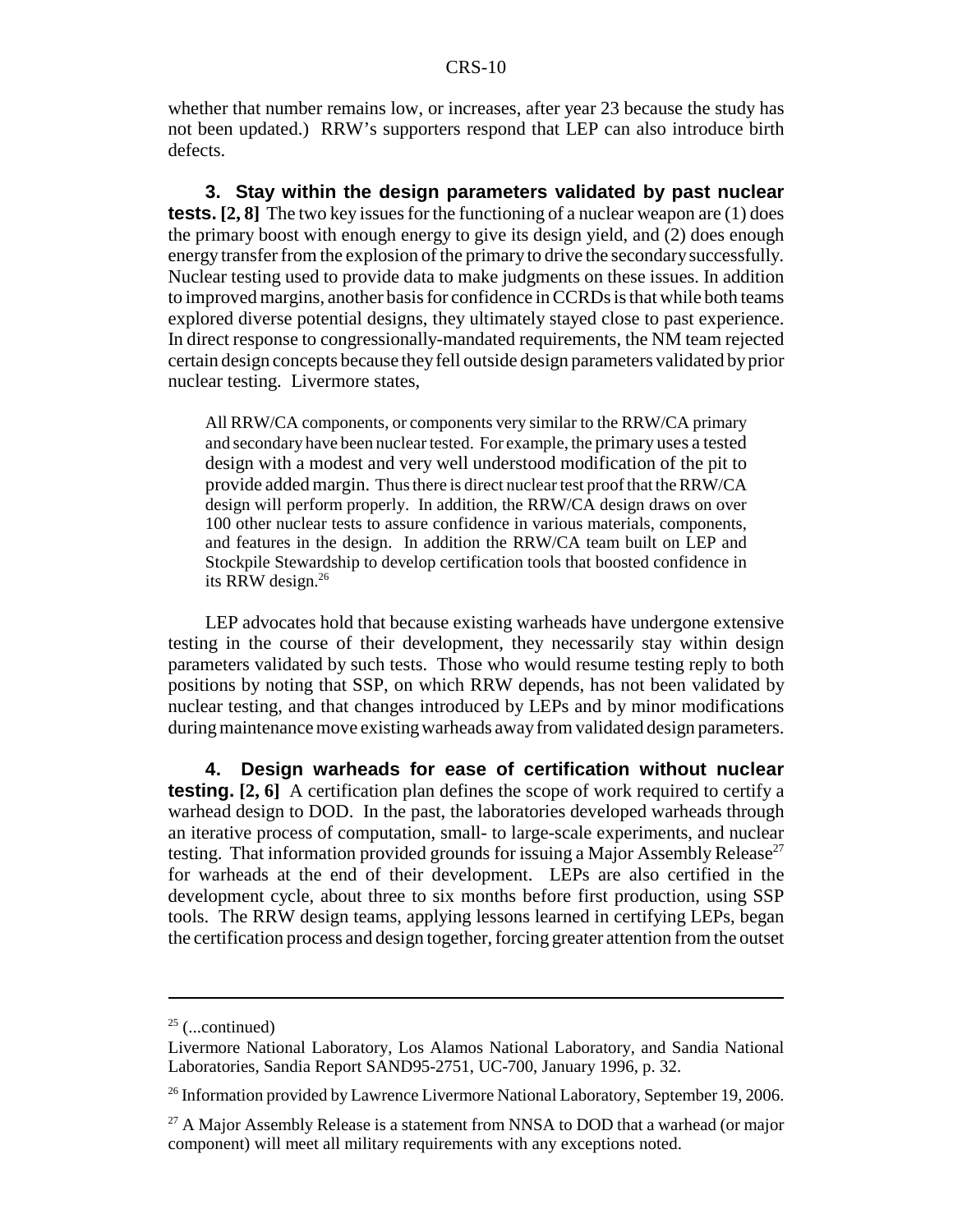to potential failure modes in order to increase confidence. The CA team states that it "made basic design choices that ease certification without testing."28 LANL states:

The NM design began with an exhaustive evaluation and statistical analysis of nuclear test data that led to design choices made to improve the margin for key primary and secondary performance parameters dramatically while avoiding known failure modes. These choices insured that RRW would be firmly within our nuclear test experience and provided robust performance even in the event of unanticipated failure modes. The resulting high margin-to-uncertainty ratios allow ready certification through our QMU (quantification of margins and uncertainties) approach.<sup>29</sup>

In addition, the teams used various SSP tools, such as hydrodynamic facilities (see note 23) to provide confidence that the warheads could withstand a diverse set of accident scenarios and threats. According to LANL,

hydrodynamic testing provides confidence in certifying that, even with new surety features, the design will function as intended. LANL fired its first hydrodynamic shot in support of its design on September 6, 2006, and early data analysis indicates that these features will perform as LANL's weapons codes had predicted.30

RRW supporters note that an LEP replaces defective or deteriorated components with new ones. Unlike RRW, NEP components in an LEP must be as close as possible to the originals, which often means using the original materials and manufacturing processes. Certification of warheads that have undergone an LEP is difficult, it is argued, because it involves certification that the current manufacturing process duplicates the original process, which can generally be done closely but not precisely. The RRW design, in contrast, starts with a new design that uses modern manufacturing processes that have been selected in part for ease of certification.

RRW is an attempt to create a warhead that can be certified without testing. Some outside experts question whether it can meet this standard as well as extending the life of current warheads through LEP. According to one, the issue for RRW

has simply to do with retaining the same, or higher, confidence in our warheads' performance if some of their parameters are altered from the values built into our current arsenal, based on a long test pedigree, and whose performance over time has been confirmed by the LEP surveillance/simulation/analysis programs. Can we meet that challenge successfully? This is the question that has to be addressed with careful analysis and independent scrutiny. We must determine how great an interpolation - not extrapolation - can be made from current design parameters, and how many parameters altered at the same time before we may be deceiving ourselves. In the end, what will it take to convince a responsible leader in the White House, or the Pentagon, or at [the U.S. Strategic Command],

<sup>&</sup>lt;sup>28</sup> Information provided by Lawrence Livermore National Laboratory, September 19, 2006.

 $^{29}$  Information provided by Los Alamos National Laboratory, October 24, 2006.

<sup>&</sup>lt;sup>30</sup> Information provided by Los Alamos National Laboratory, September 20, 2006.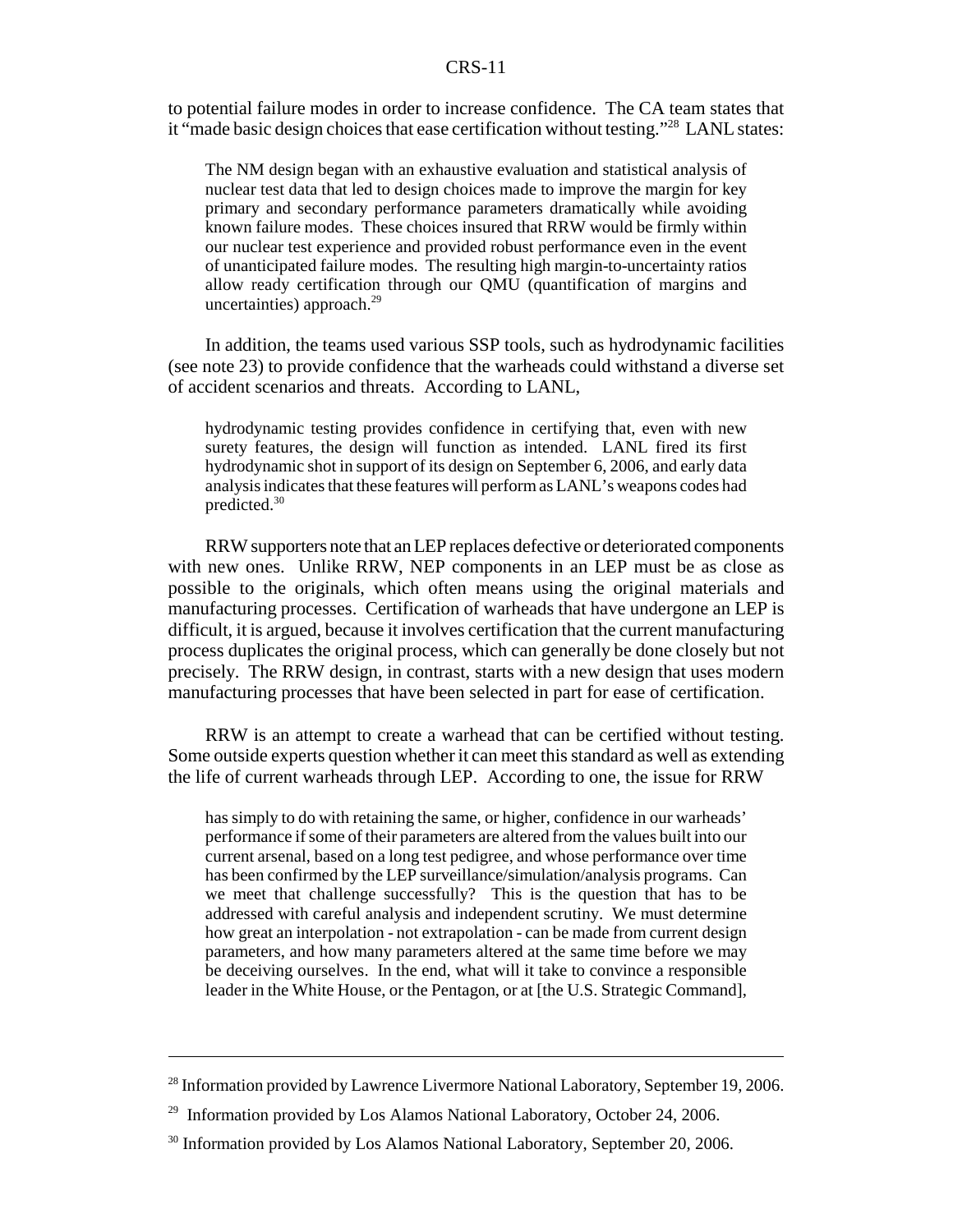to have confidence in such a new design without requiring new test data? This and this alone is the standard that RRW must meet.

Another outside expert was more critical:

The present nuclear weapon stockpile contains 8 or so nuclear weapon types. That population has enjoyed perhaps 100 successful yield tests. These weapons have benefited from a test base of perhaps 1,000 yield tests conducted during the 40 or so years when nuclear testing was allowed. Is the DoD really willing to replace tested devices with untested devices? Why are Livermore and Los Alamos designing devices that can't be yield-tested?<sup>31</sup>

Other critics argue that both RRW and LEP diverge from reality. They believe that confidence in the U.S. nuclear arsenal — by the United States, its friends, and its foes alike — is so central to U.S. security that we must conduct nuclear tests, regardless of political concerns, because only testing can maintain confidence.<sup>32</sup> Supporters of LEP and RRW respond that most nuclear tests used test devices that differed somewhat from deployed warheads, so the link between fielded warheads and nuclear tests is more complex than it might appear.

# **Warhead Characteristics: Safety and Use Control**

The design teams were asked to put as much safety and use control into their designs as practical. Both designs have new features that do not appear in any current warhead to counter various accident and attack scenarios. Lawrence Livermore National Laboratory (LLNL) and Los Alamos National Laboratory (LANL) have principal responsibility for the nuclear explosive package design, which includes inherent safety. Sandia National Laboratories has principal responsibility for the design of nonnuclear components, including those for use control and safety; integration of these components into the warhead; and mechanical and electrical interfaces between the warhead and the missile or bomber that carries it. The three laboratories share responsibility for warhead features for disablement.

**5. Increase the ability of warheads to prevent unintended nuclear detonation. [2, 3, 4, 5, 7]** While all stockpile weapons meet the safety requirements specified by DOD, nuclear detonation safety cannot be assured in an abnormal environment in which the nuclear safety design configuration is breached (the weapon is broken open), the nuclear explosive package remains operable, and energy capable of initiating a nuclear detonation is present. Warheads in the current stockpile that do not have design features to guarantee that they will survive this socalled "Trinity condition" without producing a nuclear yield must have a "Trinity exception," meaning that DOD accepts them into the stockpile with a specific exception for that condition. Both RRW designs have certain features so that they

<sup>&</sup>lt;sup>31</sup> Correspondence with Robert Peurifoy, former Vice President of Technical Support, Sandia National Laboratories, Albuquerque, NM, September 24, 2006.

<sup>&</sup>lt;sup>32</sup> Information provided by Kathleen Bailey, former Assistant Director for Nuclear and Weapons Control, U.S. Arms Control and Disarmament Agency, November 28, 2006.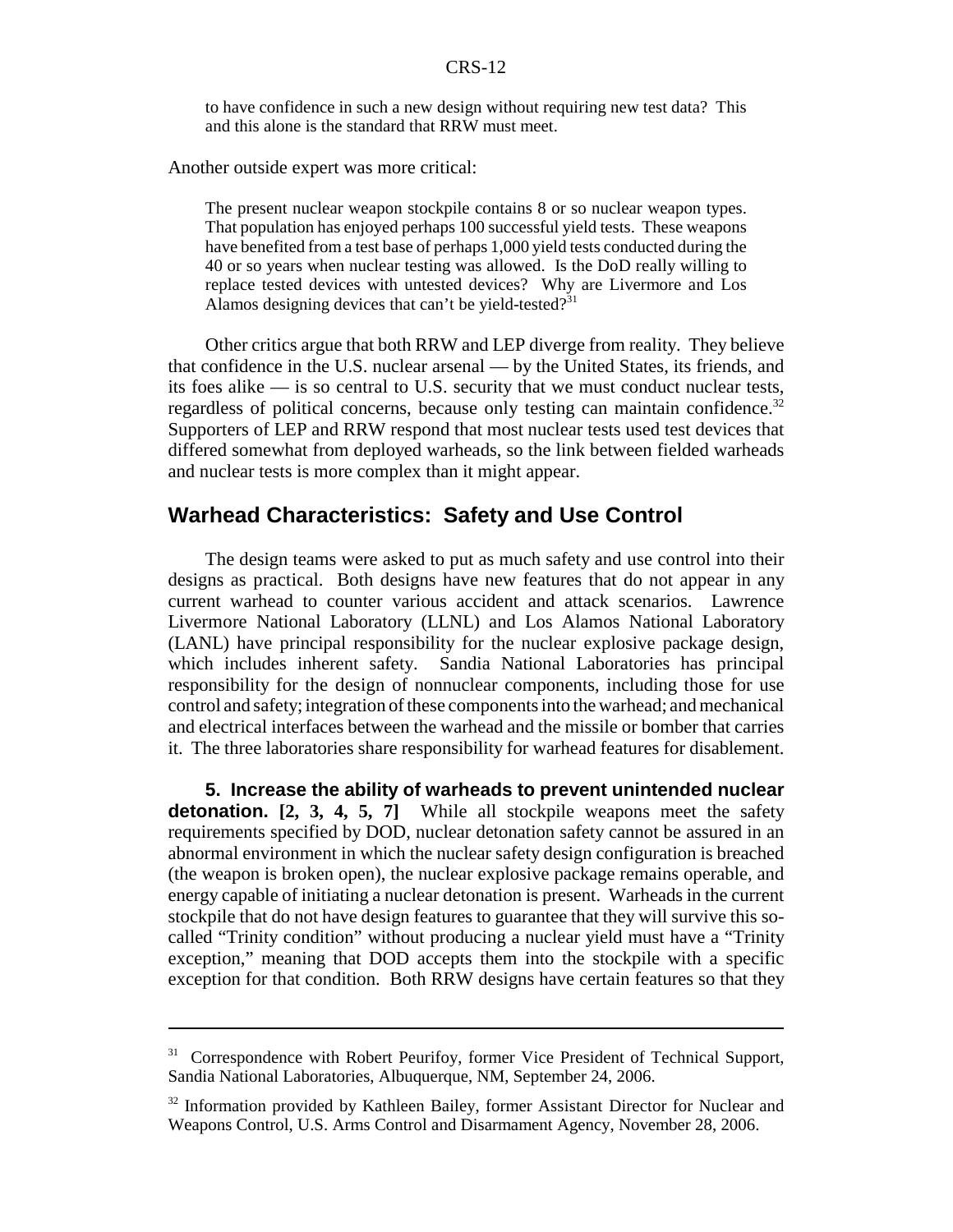do not require a Trinity exception. One way the NM design meets the Trinity condition is to use optical isolation, discussed under Goal 9.

LEP advocates see current warheads as safe enough. They view as farfetched such scenarios as Trinity that are used to justify RRW on grounds of reducing the risk of accidental detonation. Analysts can always develop scenarios in which a particular new weapon makes an immense difference. But the existence of a scenario does not require spending large sums to address it. Critics note that no U.S. warhead has ever detonated accidentally. While dozens of accidents have involved nuclear weapons, especially in the 1950s and 1960s, later warhead designs incorporated lessons learned, arguably reducing risk to an extremely low level.

**6. Increase the ability of warheads to prevent unauthorized nuclear detonation. [2, 3, 4, 5, 7]** Current weapon systems have use control features designed to meet Cold War threats. These features permit authorized use of a warhead in its intended mode of operation and deny unauthorized use. An example of use control, incorporated into warheads for decades, is the permissive action link, which requires insertion of a code to make the warhead work. More generally, use control is the entire release system stretching from the President to the warhead.

The 9/11 attacks changed use control requirements dramatically. As Ambassador Linton Brooks, the Administrator of NNSA, testified in 2005:

During the Cold War, the main security threat to our nuclear forces was from spies trying to steal our secrets. Today, the threat to classified material remains, but to it has been added a post-9/11 terrorist threat that is difficult and costly to counter. We now must consider the distinct possibility of well-armed and competent terrorist suicide teams seeking to gain access to a warhead in order to detonate it in place. This has driven our site security posture from one of "containment and recovery" of stolen warheads to one of "denial of any access" to warheads. This change has dramatically increased security costs for "gates, guns, guards" at our nuclear weapons sites. If we were designing the stockpile today, we would apply new technologies and approaches to warhead-level use control as a means to reduce physical security costs.<sup>33</sup>

In response to such concerns, the design teams were directed to incorporate the maximum safety and use control practical, and both designs offer a "menu" of new features to this end. LLNL states that the CA design provides an "unprecedented level of use control" that is "beyond the best in stockpile."34 LANL calls the NM design "revolutionary" in this regard. In contrast, RRW advocates note, new use control features could in general not be backfitted into current missile warheads because their designs are so tight that they could not accommodate even minor changes. (Gravity bombs are less constrained in weight because bombers can carry

<sup>&</sup>lt;sup>33</sup> "Statement of Ambassador Linton F. Brooks, Administrator, National Nuclear Security Administration, U.S. Department of Energy, Before the Senate Armed Services Committee, Subcommittee on Strategic Forces," April 4, 2005, p. 4.

<sup>&</sup>lt;sup>34</sup> "Key Points for RRW/CA," briefing slide, Lawrence Livermore National Laboratory, c. June 2006. An RB (reentry body) or RV (reentry vehicle) is an aeroshell, as described in note 13.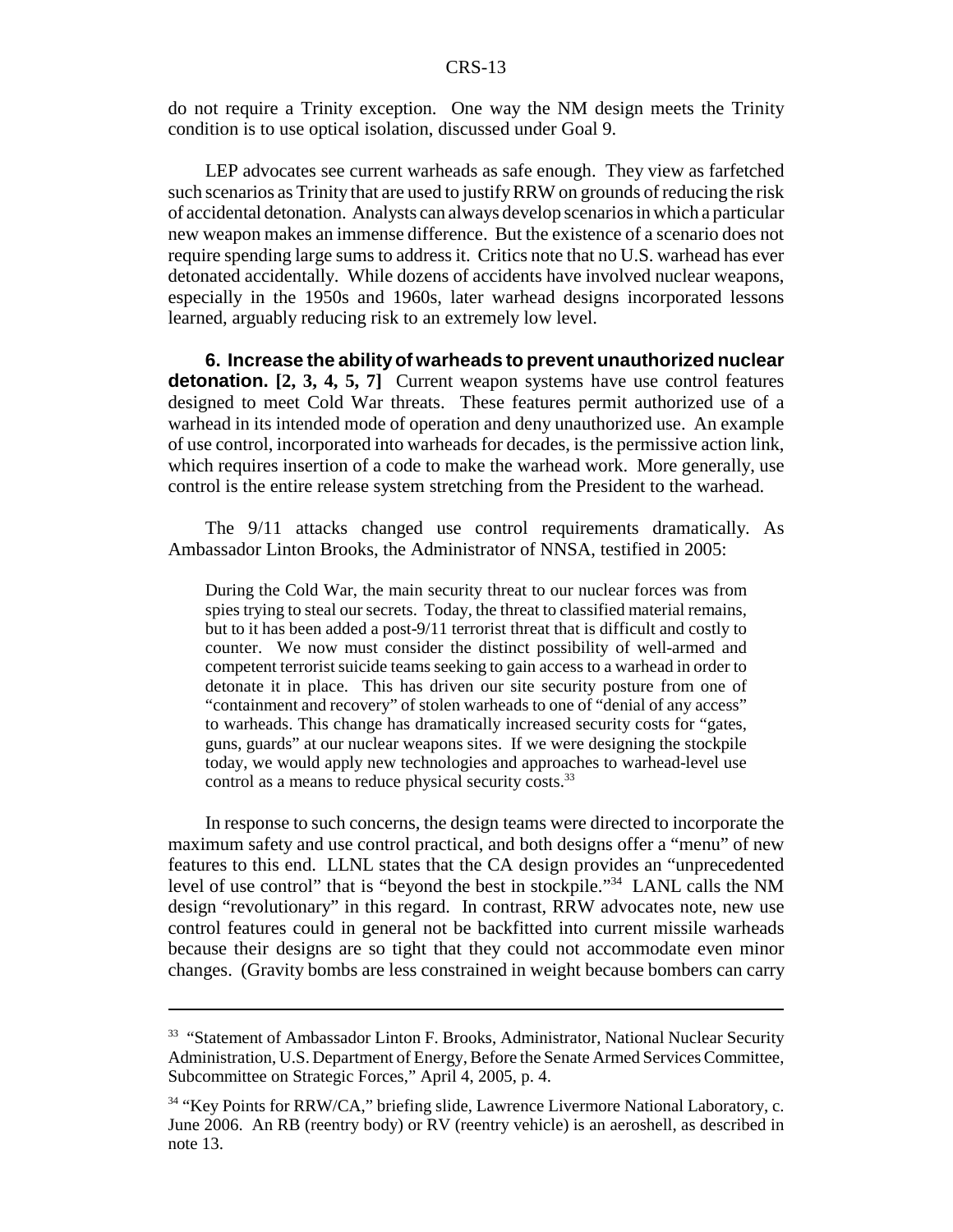much more payload than missiles.) At the same time, the new safety and use control features add cost and manufacturing complexity, and have the potential to reduce reliability by an amount the labs anticipate would be small. Some supporters question whether all possible features warrant inclusion.

Enhanced use control is very important to the Air Force, especially because ICBM warheads are more vulnerable outside of their silos. However, such features would not lead the Air Force to reduce physical security. It would be impossible to hide an operation that removes warheads from ICBMs and transports them back to the base, so the Air Force would use a large security force as a show of force even with RRWs. Enhanced use control features, though, would create more options for security forces in dealing with an accident or an attack. Accordingly, the Air Force would consider such features even though it expects that they would reduce reliability by a small amount; at issue are the relative costs and benefits of such a tradeoff. These features can be tested to see how they respond to different events, which can provide confidence in their value. The Air Force does not expect these features to affect field operations adversely, and the overall design of the RRW may make field operations easier. At this point in the development cycle, it is too early for the Air Force to know whether to recommend dropping any safety and use control features.<sup>35</sup>

Some critics believe current warheads and external physical security measures provide high use control, and question the need for more use control. There has never been an unauthorized detonation of a U.S. warhead, and means to reduce this risk have been introduced continually. Upgrading physical security or reducing the number of weapon storage sites can improve use control. Not every threat hypothesis requires a response: LEP's supporters see the risk of terrorists penetrating a heavilyguarded military base or DOE facility and detonating a nuclear weapon to be remote. Some ask if part of the funds to improve U.S. warhead security might increase U.S. security more if spent to secure Russian warheads and nuclear materials.<sup>36</sup>

Others feel that safety and use control must be increased as much as possible, and would be willing to resume nuclear tests to do so. They point to a 1997 statement by Siegfried Hecker, then Director of Los Alamos: "with a CTBT [Comprehensive Test Ban Treaty] it will not be possible to make some of the potential safety improvements for greater intrinsic warhead safety that we considered during the 1990 time frame."<sup>37</sup> C. Paul Robinson, then Director of Sandia, stated in 1999:

As technology advances, opportunities will arise for improving the safety design of nonnuclear systems of nuclear weapons, and we will, of course, pursue those

 $35$  Information provided by a senior Air Force official, interview with the author, September 26, 2006.

<sup>&</sup>lt;sup>36</sup> Personal communication, Rob Nelson, Senior Scientist, Union of Concerned Scientists, November 22, 2006.

<sup>37</sup> S.S. Hecker, "Answers to Senator Kyl's questions," attachment to letter from S.S. Hecker, Director, Los Alamos National Laboratory, to Honorable Jon Kyl, September 24, 1997, in U.S. Congress. Senate. Committee on Governmental Affairs. Subcommittee on International Security, Proliferation, and Federal Services. *Safety and Reliability of the U.S. Nuclear Deterrent.* Senate Hearing 105-267, 105<sup>th</sup> Congress, 1<sup>st</sup> Session, 1997, p. 84.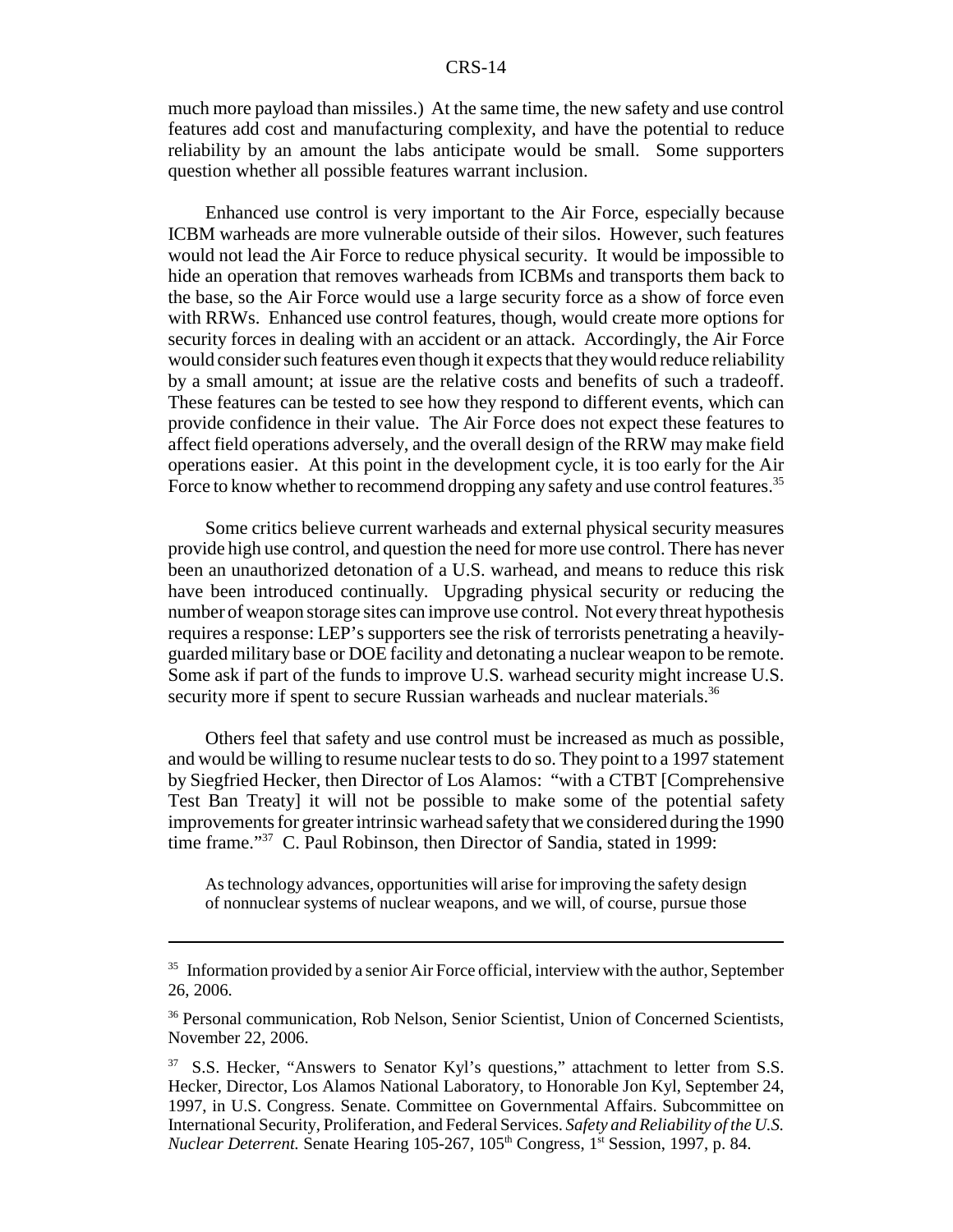opportunities. While improvements to safety and security systems for nuclear weapons can be developed and implemented without nuclear explosive testing, several attractive technical concepts for enhancement of these features will be foreclosed by the inability to test.38

RRW advocates claim that both CCRDs make revolutionary advances in safety and use control despite the lack of testing. At the same time, in response to the congressional goal of minimizing the likelihood of a return to testing, the designs exclude some innovative designs that might further increase safety and use control but that are not mature enough to be used without testing.

**7. Reduce the consequences of an accident or attempted unauthorized use that does not produce nuclear yield. [2, 3, 4, 5, 7]** Insensitive high explosive (IHE) is much less likely to detonate than is the conventional high explosive (CHE) used on W76 and W88 warheads for submarinelaunched ballistic missiles. Accidental detonation of IHE or CHE would almost surely not result in a nuclear detonation, but IHE would reduce the risk to production workers, military personnel, and the public from a nonnuclear explosion and the plutonium it would scatter. The first RRW would be used in place of some W76s. The designs seek to create the W76's military capabilities in a larger, heavier package; the competing RRW designs use some of that extra weight and volume for IHE. RRW's supporters point to the use of IHE as an advantage of RRW.

The reduced sensitivity of IHE comes at a price: IHE is less energetic than CHE, so a warhead requires more IHE than CHE to initiate the nuclear explosion. While the designs for the first RRW use IHE, the W76 uses CHE, so the W76 LEP must also use CHE. As a result, a requirement to use IHE would force a switch from W76 LEP to RRW. LEP supporters recognize that IHE would improve safety in some accident scenarios, but note that the W76 has not had a single accidental detonation of its high explosive since its deployment in 1978, and that the Navy has high confidence in the W76 LEP. Accordingly, they see the drawbacks of moving to RRW as outweighing the safety benefits of moving to IHE.<sup>39</sup>

# **Warhead Characteristics: Design for Manufacturing and Maintenance**

When the laboratories developed warheads now in the stockpile, they gave such characteristics as cost, ease of manufacture, and ease of dismantlement secondary consideration at best. While there was some consultation with the plants, the priority

<sup>&</sup>lt;sup>38</sup> "Prepared Statement by Dr. C. Paul Robinson," in U.S. Congress. Senate. Committee on Armed Services. *Comprehensive Test Ban Treaty*. Senate Hearing 106-490, 106<sup>th</sup> Congress, 1<sup>st</sup> Session, 1999, p. 130.

<sup>&</sup>lt;sup>39</sup> For further discussion, see U.S. Congress. House Committee on Armed Services, Panel on Nuclear Weapons Safety, *Nuclear Weapons Safety*, Committee Print No. 15, 101st Congress, 2nd session, p. 26-33, by Sidney Drell, Chairman, John Foster, Jr., and Charles Townes; and CRS Report RL32929, *Nuclear Weapons: The Reliable Replacement Warhead Program,* by Jonathan Medalia, section titled "Might RRW Enable an Increase In Warhead Safety?"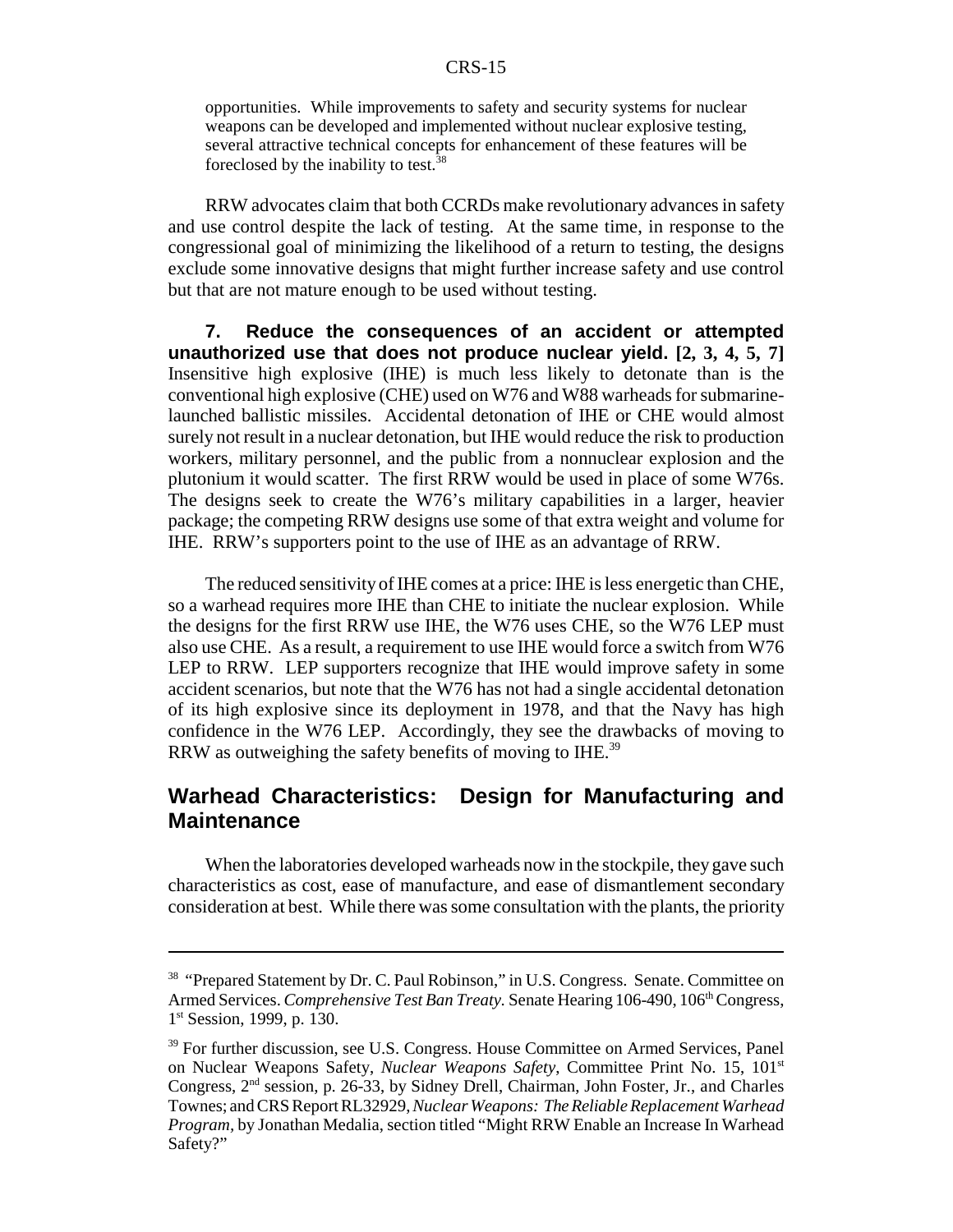was "physics first." In order to minimize weight, designers would use materials that were hazardous, difficult to machine, or that produced massive waste streams, and would call for hard-to-manufacture components and features. With the emergence of SSP in the early 1990s and LEPs in the mid-1990s, the labs began to work much more closely with the plants. With congressional RRW goals bearing on ease of manufacture, cost, reduced use of hazardous material, and the like, both design teams have collaborated intensively with the plants on how to make designs safer and easier to manufacture, and have included some such features in the designs. More broadly, teams and plants considered all aspects of a warhead's life cycle in developing the CCRDs. Note that many features under this heading lower costs, and that designing warheads for safety of manufacture often makes for easier manufacturing.

**8. Reduce the environmental burden imposed by warhead production. [3, 4, 7]** This goal seeks to reduce waste streams and potential harm to the environment, and to improve worker safety. But it is much more than "just green." It contributes to other goals, such as making manufacturing easier and reducing cost. For example, some current warheads use beryllium, which is toxic and difficult to machine; neither CCRD uses beryllium. Both teams claim that new RRW manufacturing processes will potentially reduce radioactive waste, and expect that RRW nuclear explosive packages will reduce hazardous material usage. In contrast, NEP components in LEPs must replicate, insofar as possible, original specifications, including use of hazardous materials.

RRW's critics recognize that RRW should be able to meet this goal, but argue that LEP might meet it in other ways. LEPs could retain existing pits, reducing hazardous material usage, while RRWs, at least for missiles, probably would require new pits. Nonnuclear components, whether for LEPs or RRWs, could use equally benign materials. NNSA could augment efforts to reduce waste in support of LEP.

**9. Design warheads for safety of manufacture. [2]** Both teams worked closely with the plants to minimize the production steps needed. Both designs are expected to eliminate roughly 1/3 of these steps through process simplification, which in turn is expected to reduce worker radiation exposure and the waste stream dramatically. Pantex states,

10 CFR 830 requires a more formal Documented Safety Analysis and documented weapon response from the design agencies, safety requirements/controls have increased at Pantex as a result. Tighter safety requirements can restrict throughput. The design of both CCRDs has, from the beginning, addressed safety concerns with a view to meeting Pantex safety requirements and optimizing production.40

The use of IHE in the Competing Candidate RRW Designs (CCRDs) shows how improved safety can facilitate manufacture. Pantex has "bays" and "cells" for assembling and disassembling warheads. Bays and cells are reinforced-concrete rooms; cells are designed for a higher level of containment and, therefore, for more dangerous operations. At Pantex, 39 assembly bays and 7 cells are authorized to perform nuclear explosive operations, so the requirement to use cells for operations

<sup>&</sup>lt;sup>40</sup> Information provided by Pantex Plant, September 19, 2006.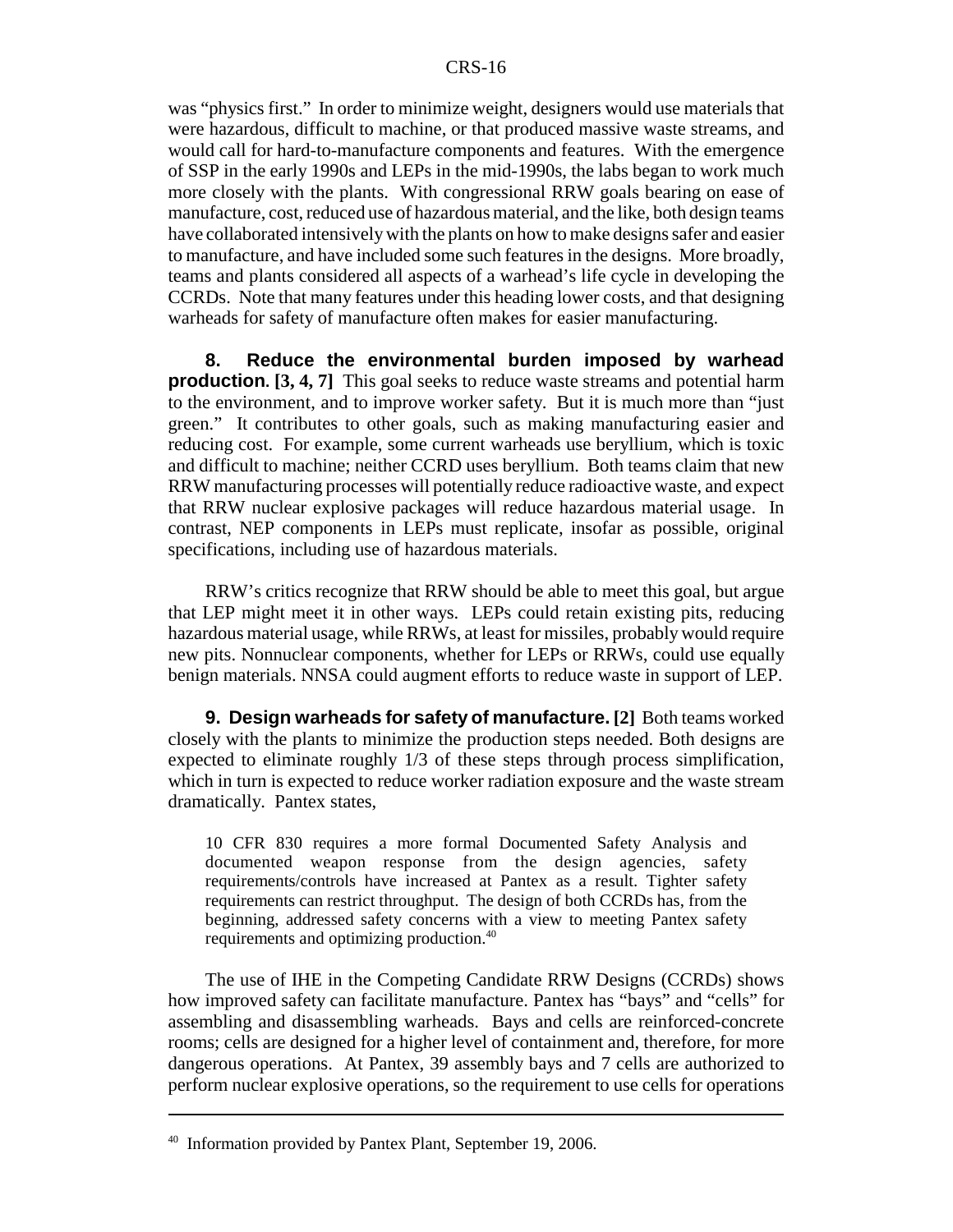involving CHE and plutonium limits throughput.<sup>41</sup> Because IHE is so much safer to handle, work with IHE and plutonium can be done in bays as well as cells.

RRW advocates state that LEPs require manufacturing with hazardous materials and complex processes that RRWs eliminate. LLNL states that its new process for fabricating RRW pits reduces radiation waste 10-15 percent and worker radiation exposure 15-20 percent, and that the CA design replaces hazardous materials used in several components with materials that are non-hazardous and commercially available. The risk of safety issues, in this view, is higher for LEPs than RRWs.

"Optical isolation" provides another example of how a new approach can improve ease and safety of manufacturing. An enormous concern at Pantex is that electrostatic discharge (ESD) — a spark, such as from static electricity or lightning — could detonate CHE in a primary, potentially killing workers and scattering plutonium. This concern has in the past caused Pantex to halt operations, sometimes for months. Guarding against it is difficult; for example, the steps to move a CHE component within Pantex take four hours because of the need to protect against ESD. The NM design includes a technique called "optical isolation," which would interrupt a direct electrical detonation path to a warhead's detonators. Pantex states that this approach, if successful, would "reduce or eliminate the need for ESD controls."42

Kent Fortenberry, Technical Director of the Defense Nuclear Facilities Safety Board,<sup>43</sup> provided CRS with the following comments on safety aspects of RRW:

Although the Board can point to areas where significant incremental improvements have been achieved in the safety of ongoing nuclear weapon operations, the RRW program represents the potential for a substantial step change improvement in safety.

The Board has not reviewed the details of the RRW design proposals. It is possible that certain design attributes could introduce new hazards or safety concerns. In fact, the Board is aware of at least one design feature that is undergoing additional development to address a potential safety impact. However, the current RRW design proposals contain attributes that should provide a marked increase in the safety of nuclear weapon manufacturing, surveillance, maintenance, and dismantlement. Examples include design attributes that eliminate hazardous materials, reduce and simplify processing steps, reduce the required disassembly and inspection operations, and reduce waste streams. Other examples include design attributes that have the potential to mitigate or eliminate the impact of abnormal or accident conditions such as fire, electrostatic discharge, lightning, mechanical impact, and other scenarios

 $41$  Pantex plans to add three cells by the RRW FPU date (now planned for FY2012) through a cell upgrade program. Information provided by Pantex Plant, September 19, 2006.

<sup>&</sup>lt;sup>42</sup> Information provided by Pantex Plant, September 19, 2006.

<sup>&</sup>lt;sup>43</sup> The Defense Nuclear Facilities Safety Board was created by Congress 1988 "as an independent oversight organization within the Executive Branch charged with providing advice and recommendations to the Secretary of Energy 'to ensure adequate protection of public health and safety' at DOE's defense nuclear facilities." U.S. Defense Nuclear Facilities Safety Board. "Who We Are," at [http://www.dnfsb.gov/about/index.html].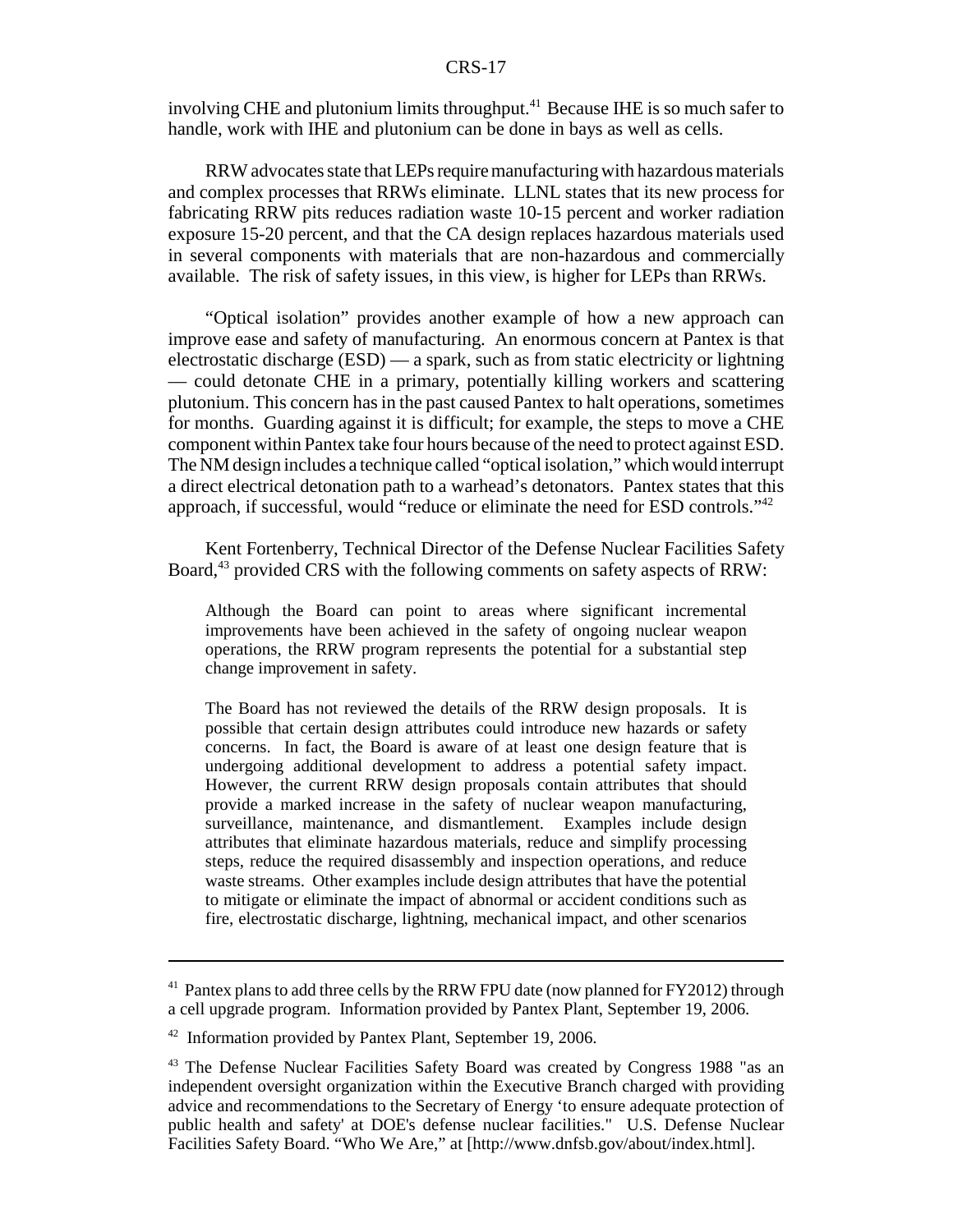that might create the potential for a high explosive violent reaction or inadvertent nuclear detonation.44

Critics hold that LEP might also increase safety. While all RRW components would have to be manufactured and assembled, critics maintain that LEPs manufacture and replace fewer components on average; some LEPs require complete, and others require partial, disassembly and reassembly.<sup>45</sup> Further, in this view, means other than RRW can improve safety. Safety of manufacture is constantly improving through better building maintenance, more worker training, and so on. Pantex states it has improved safety practices for handling high explosives, such as by reducing the number of times an explosive component must be lifted by hand, and has changed some solvents in response to an accident some years ago in which ESD was thought to have ignited a small fire in a flammable solvent.<sup>46</sup> Because of such steps and an increased focus on "safety culture," it may be argued, the plants have very good and improving safety records. For example, NNSA stated that Pantex has never had an ESD event causing death or serious injury, though it has had ESD events that interrupted production, and Pantex stated that the last time a Pantex worker was killed or seriously injured by an accident involving CHE was in 1977.<sup>47</sup>

**10. Design warheads for ease of manufacture. [4, 6, 7]** Pantex wanted the designs to minimize assembly and disassembly steps. Both teams treated this as a design priority. They found that relaxing the requirement for a high yield-to-weight ratio simplified manufacturing. Further, in past practice, manufacturing tolerances of parts were driven to be the best achievable. In contrast, tolerances for CCRD components are arrived at by simulations that relate tolerances to performance. Relaxing tolerances makes manufacturing easier, reduces the number of units rejected, increases throughput, and reduces waste, all of which lower cost. Los Alamos provided two examples of how CCRDs could facilitate manufacturing:<sup>48</sup>

In manufacturing pits in the current stockpile, pits in process were taken from manufacturing stations to separate work stations to be measured and certified, a time-consuming process. In contrast, the higher margin of CCRDs is expected to permit tolerances to be relaxed enough to enable gauging and certification of pits in process on production machines. This reduces manufacturing time, cost, and floor space.<sup>49</sup>

<sup>44</sup> Personal communication, Kent Fortenberry, Technical Director, Defense Nuclear Facilities Safety Board, September 14, 2006.

<sup>45</sup> Information provided by Pantex Plant, September 19, 2006.

<sup>46</sup> Information provided by Pantex Plant, September 15, 2006.

<sup>&</sup>lt;sup>47</sup> Information provided by NNSA Pantex Site Office, December 11, 2006, and by Pantex Plant, September 19, 2006.

<sup>48</sup> Discussion with Los Alamos staff, September 15, 2006.

<sup>&</sup>lt;sup>49</sup> [Note by CRS] Reduction in floor space for operations with nuclear materials is important because adding such space through new construction costs, by LANL's estimate, \$30,000 per square foot.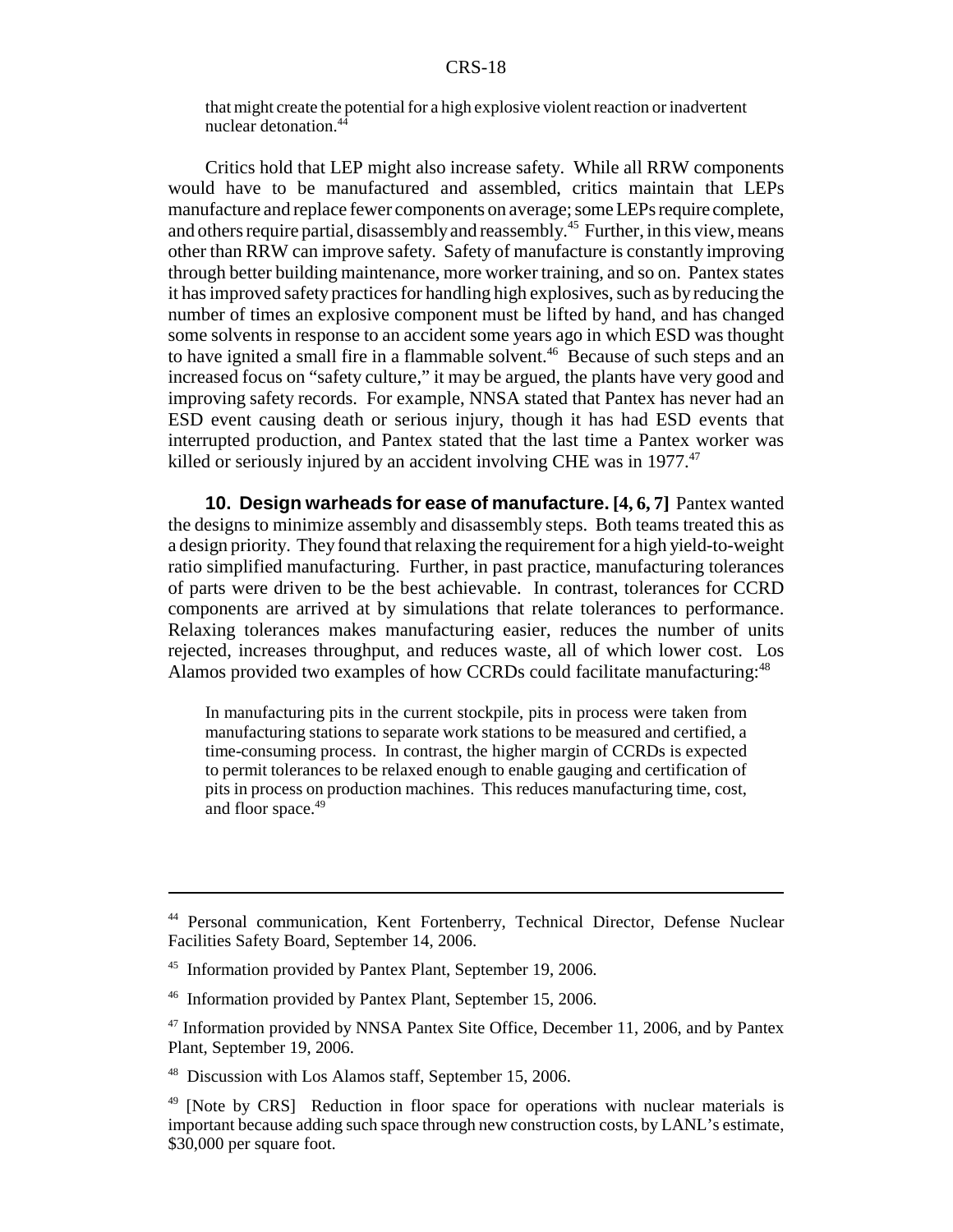The new process for manufacturing RRW pits will utilize a direct casting process that greatly reduces the required number of subsequent process steps.

The NM design also makes assembly and disassembly easier in other ways. It minimizes the use of adhesives, which add time and complexity to assembly because they must be cured for the proper time and at the proper temperature, and may prevent nondestructive disassembly. The NM design reduces part count, assembles nonnuclear components into subassemblies before delivery to Pantex, and reduces the number of assembly steps that must be performed in cells or bays. LLNL states that its new process for fabricating RRW pits holds the potential to increase manufacturing efficiency. It eliminates some manufacturing bottlenecks. It reduces the number of workstations and process steps by about 25 percent. LLNL has proposed replacing a major component that, for current warheads, was made on a mile-long production line with a new-design RRW component that could be manufactured commercially.50

Using less hazardous material makes manufacturing easier. For example, Pantex states, "before work can be done on explosives a Documented Safety Analysis must be established for safe operations. Developing and approving this basis constitutes a large portion of the workload at Pantex, and is simplified by the use of IHE."<sup>51</sup>

Critics argue that LEP may also offer manufacturing efficiencies. A study of November 2006, discussed below under Issues for Congress, has increased the estimate of pit life from 45-60 years to 85-100 years or more. This estimate, if used as the basis for stockpile decisions, would reduce the need for pit production for LEPs. The vast majority of warhead components are nonnuclear; manufacturing improvements for them can be made equally for LEP or RRW. Ease of manufacture for RRWs compared to LEPs depends on the warhead to be life-extended. If a warhead has IHE, good margins, limited hazardous material, and better than average safety and use control, and does not require a new pit, then the LEP may involve less manufacturing difficulty than an RRW. If the LEP involves CHE and other hazardous materials, no clear statement can be made about relative manufacturing effort.

**11. Design warheads for ease of maintenance. [6]** For current warheads, the practice has long been to remove 11 units of each warhead type per year from fielded weapon systems. These units are disassembled at Pantex and surveilled throughout the Complex, imposing a large burden on the Complex. This practice also imposes a burden on the Air Force and Navy because they must remove warheads from storage, silos, or submarines, send them to DOE, and replace them with spares. In contrast, both CCRDs envision two surveillance removals per year, achieving this reduction through improved surveillance and non-destructive evaluations and through calibrated shelf life units. The latter are identical to deployed warheads, but the plants retain them. They are calibrated to fielded warheads in the sense that they experience the same environments relevant to particular aging phenomena that fielded units experience. The documentation for each unit, from

<sup>&</sup>lt;sup>50</sup> Information provided by Lawrence Livermore National Laboratory, November 27, 2006.

<sup>&</sup>lt;sup>51</sup> Information provided by Pantex Plant, September 19, 2006.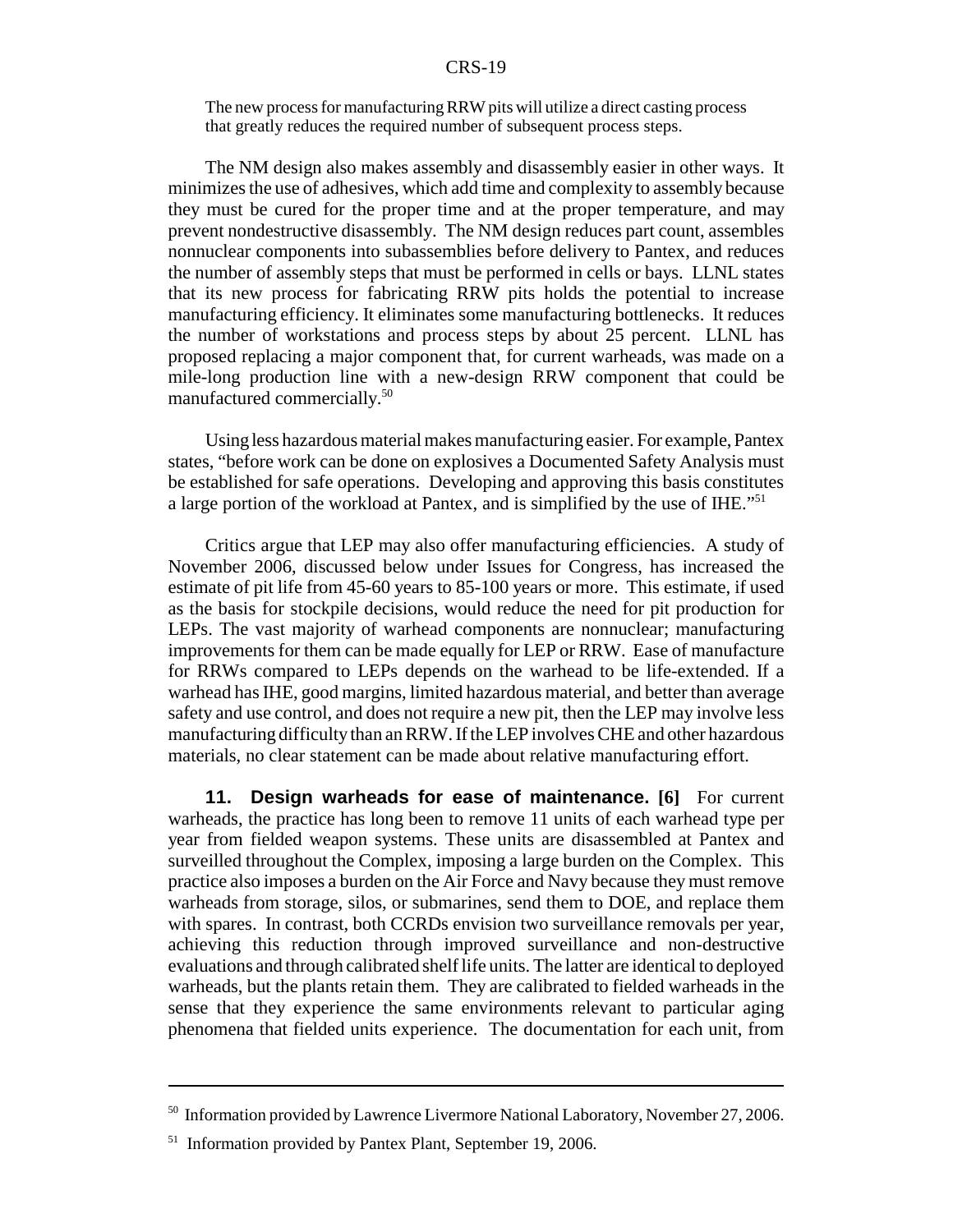manufacturing onward, will also be much more comprehensive than for warheads now in the stockpile.<sup>52</sup>

Laboratory sources indicate that both teams are also considering embedding sensors inside warheads to provide data on a warhead's environmental conditions, such as temperature, vibration, and hydrogen level, which help estimate performance and lifetime, and on deterioration, such as cracking or corrosion. Other sensors would report on a weapon's status, such as if valves are in their expected configuration. They would not replace surveillance, but would increase the amount and types of data that can be gathered by nondestructive means and reduce the disassembly required for surveillance. No decision has been made on using these sensors. CCRDs also have characteristics that make disassembly easier, such as modular design and minimal use of adhesives. Warheads are disassembled not only at the end of their service lives to remove them from the stockpile, but also for surveillance, repairs, and other maintenance, so ease of disassembly is important throughout a warhead's service life.

Critics assert that some RRW techniques for ease of maintenance might be applied to current warheads, such as replacing limited-life components (like batteries) in current warheads with limited-but-extended-life components being developed for RRWs. They note that the current stockpile has calibrated shelf life units, so this is not a new advantage for RRW. They fear that data from onboard sensors may not lead to correct diagnosis of warhead problems. Commenters pointed to an instance decades ago in which a part made of one material was destroyed by vapor normally released by another part, forcing a change of the material used to fabricate the first part. One commenter asks if embedded sensors would have understood the vulnerability of the original component. Robert Peurifoy, former Vice President of Technical Support, Sandia National Laboratories, Albuquerque, NM, states, "It is my opinion that the best way of searching for material incompatibilities is by conducting accelerated aging tests."53 The critics' greatest concern with the RRW surveillance plan is that while examining fewer warheads each year would reduce the surveillance burden, it would also reduce the sample size on which reliability estimates are based, reducing confidence in reliability.

**12. Increase warhead longevity. [1]** RRW may increase longevity somewhat. For example, some current warheads use exotic materials with undesirable aging properties, while CCRDs use some materials with longer expected life. Also, making surveillance and disassembly easier should make it easier to detect and repair problems.

Long service life, however, is not a prime concern of the program and does not appear to be an advantage of RRW over LEP. NNSA's vision of the Complex of 2030 calls for "a continuous design/deployment cycle that exercises design and

<sup>&</sup>lt;sup>52</sup> Information provided by Lawrence Livermore National Laboratory, July 27, 2006, and Los Alamos National Laboratory, September 15, 2006.

<sup>&</sup>lt;sup>53</sup> Email, September 1, 2006. These tests subject warheads from the stockpile, as well as components and materials, to high temperature and temperature cycling, generally for a year or more, to speed up the aging process so as to gain early warning of potential deterioration.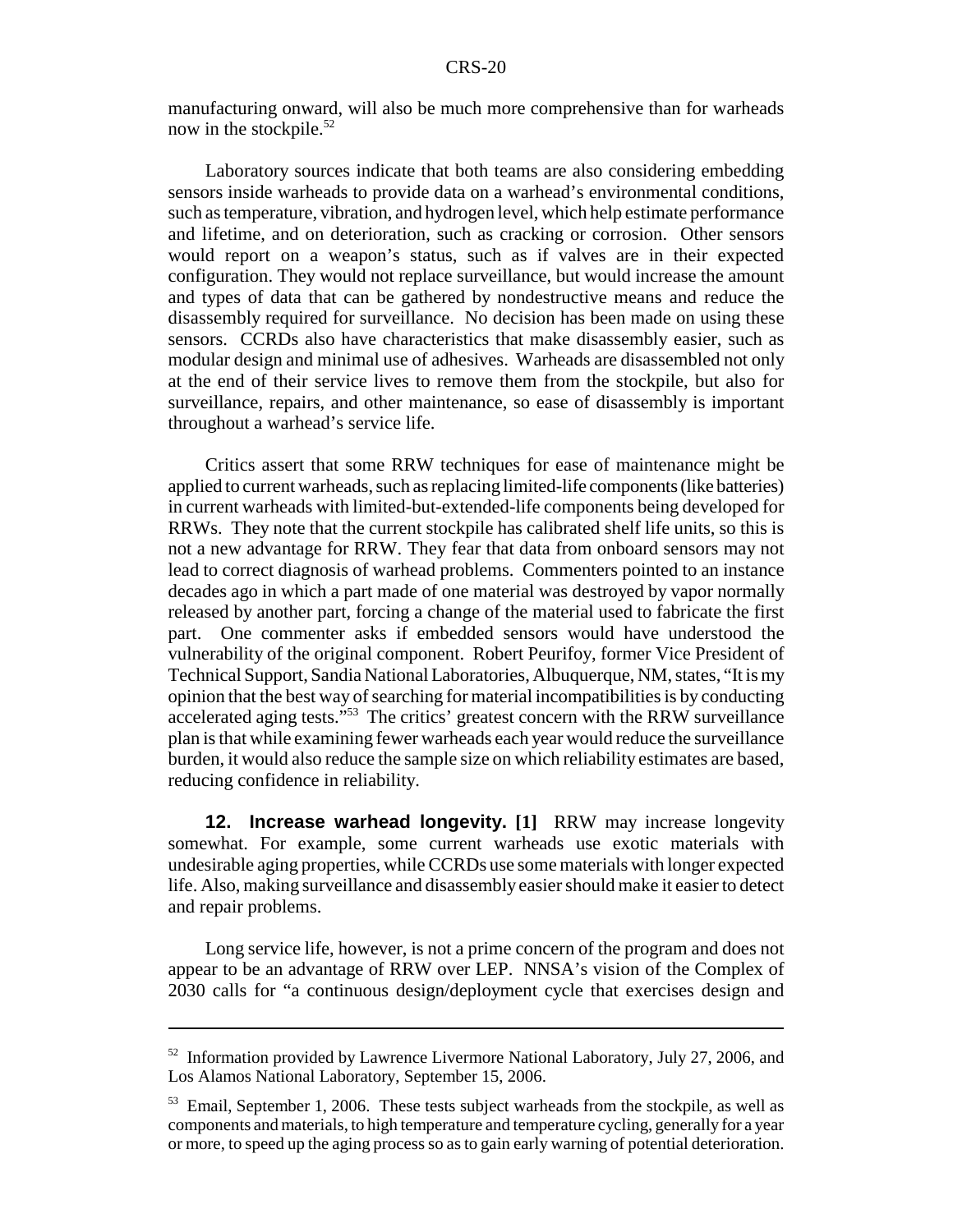production capabilities …"54 Under this plan, RRWs might stay in service for two or three decades, comparable to the originally-anticipated service lives of current warheads, rendering RRW longevity moot. LLNL states, "Supporters of RRW also do not claim that RRW will provide significant improvement in warhead longevity. Current warheads typically last two or three decades, and with LEP can be made to last two or three decades longer. RRW may make some improvement on that, especially for some key hard-to-manufacture components, but this is not a major feature of the program."<sup>55</sup> NNSA states:<sup>56</sup> "NNSA developed the LEP Program to extend the stockpile lifetime of a warhead or warhead components at least 20 years with a goal of 30 years." "The B61 LEP will extend the life of the B61 for an additional 20 years." "The W76 LEP will extend the life of the W76 for an additional 30 years." As noted, the Navy has high confidence in the W76 LEP.

Experts on both sides agree that SSP, surveillance, and LEPs have extended the life of current warheads and can continue to do so. They disagree on how long LEP will be able to maintain high confidence in current warheads, though the argument is hypothetical on both sides. Those favoring RRW argue that unexpected degradations might arise that will be beyond the ability of SSP to anticipate, and of LEP to resolve, in a timely manner. LEP's supporters feel that as SSP improves, the ability to predict problems and maintain warheads will also improve and the range of unanticipated problems that could cause LEP to fail will diminish.

# **Stockpile Characteristics**

**13. Fulfill current mission requirements of the existing stockpile. [2]** The first RRW would have the nuclear yield of the W76, or perhaps slightly less.57 It would be placed in the Mk5 aeroshell, now used only for the W88 warhead, instead of the Mk4, which carries the W76. The Mk5 provides somewhat more accuracy than the Mk4. The increased accuracy of the Mk5 would offset any loss of effectiveness stemming from a slight yield reduction of the RRW, so that the RRW/Mk5 unit could fulfill mission requirements of the W76/Mk4.

**14. Avoid requirements for new missions or new weapons. [5, 6, 8]** Even though congressional language leaves unclear if RRW is to be a new warhead, it is clear that the selected RRW design would replace existing warheads with newdesign warheads that can perform current missions using existing aeroshells and missiles. At the same time, the CCRDs are not tailored for new missions that have been of concern to some in Congress. They do not rely on new physical principles for the nuclear explosion, and are not designed to produce new nuclear effects such as electromagnetic pulse. The design goal for RRW is to match the yield of the W76, which it replaces. While yield might decrease slightly, it will still be about that of

<sup>54</sup> U.S. Department of Energy. National Nuclear Security Administration. Office of Defense Programs. *Complex 2030: An Infrastructure Planning Scenario for a Nuclear Weapons Complex Able to Meet the Threats of the 21st Century,* DOE/NA-0013, October 2006, p. 9.

<sup>&</sup>lt;sup>55</sup> Information provided by Lawrence Livermore National Laboratory, September 19, 2006.

<sup>56</sup> Department of Energy, *FY 2007 Congressional Budget Request,* Volume 1, p. 79.

<sup>&</sup>lt;sup>57</sup> Information provided by Los Alamos National Laboratory, September 20, 2006.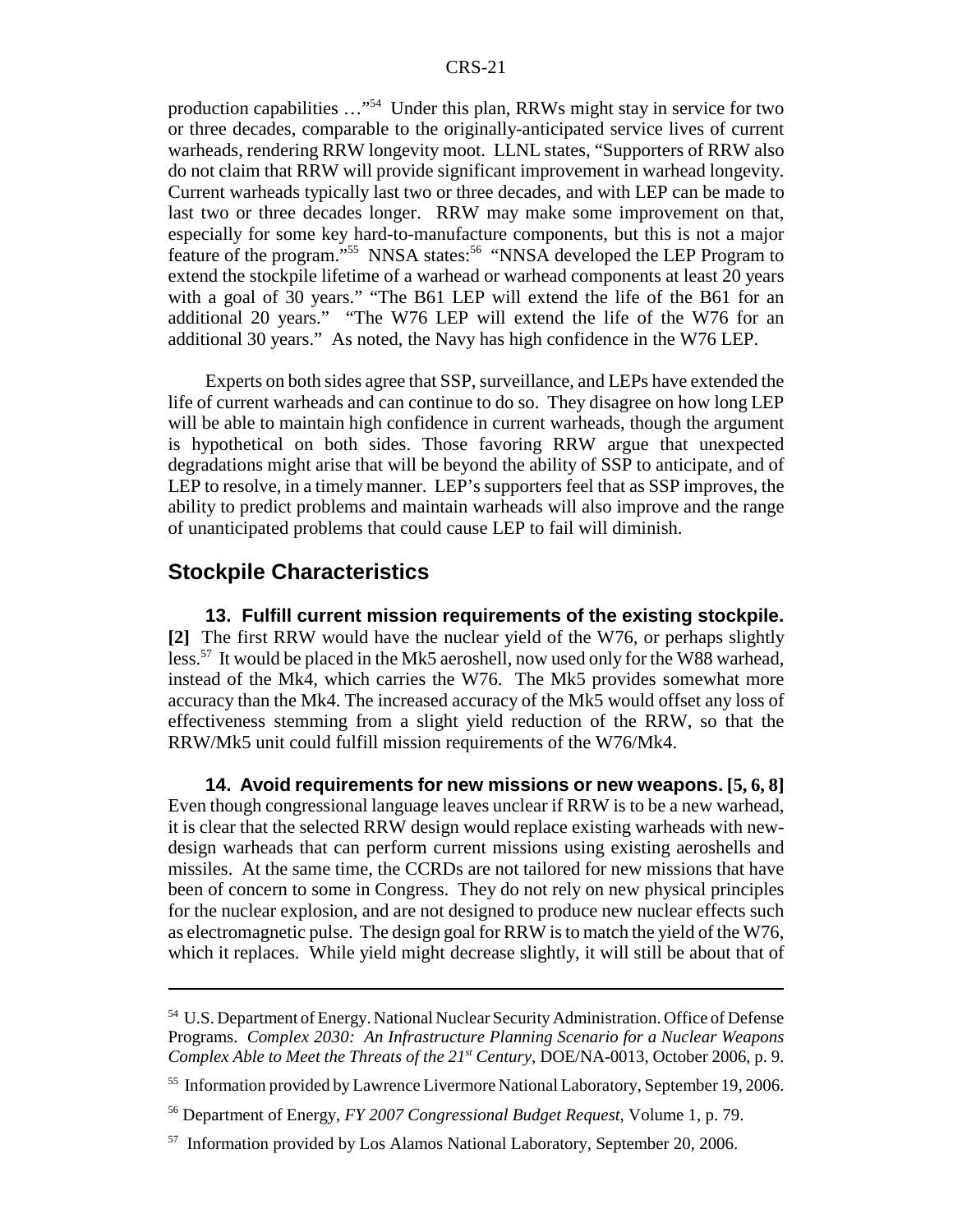the W76. RRW will not be a low-yield "mini-nuke." Nor will it be a "bunker buster," or earth penetrator, and indeed the competing designs do not incorporate the ruggedness needed for that purpose.

LEP's supporters point out that retaining existing warheads through LEPs would avoid new ones. Whether existing warheads would be used for new missions would be a political and military decision.

Others favor having the ability to modify existing warheads, or to develop new ones, for new missions. In this view, the ability to respond to potential future threats is essential, and can most surely be met through resumed nuclear testing.<sup>58</sup>

**15. Focus initial efforts on replacement warheads for submarinelaunched ballistic missiles (SLBMs). [3]** Several rationales are stated for this goal. (1) The W76 is the most numerous warhead in the stockpile, so its failure would severely weaken the U.S. deterrent force. Using RRWs, life-extended W76s, and W88s would reduce that risk. (2) The W76 is old, first deployed in 1978. (3) If the current number of W76s is retained, production schedules would place the first RRW in competition with the W76 LEP for Complex resources. Planning for the first RRW to substitute for some W76 LEP production could lessen that competition.

The RRW designs respond to this goal by packaging the military capabilities of the W76 into a design that can be used in the Mk5. The designs were required to maintain the same weight, center of gravity, and other characteristics of the W88 so RRWs could be used in the Mk5. DOD insisted on this approach to avoid the time and expense of building and flight testing new aeroshells or missiles for the Navy.

Supporters of LEP argue that W88s hedge against failure of the W76. They state that the W76 LEP, with the first production unit scheduled for FY2007, will provide an SLBM warhead with an established pedigree, and note that NNSA expects that the LEP will extend the warhead's life by 30 years.<sup>59</sup> They ask why the Navy would want to use a new, untested warhead to replace one that has been in the inventory for nearly three decades, that is supposed to be effective for decades more, and for which maintenance and handling procedures are well understood. DOD and DOE have both invested heavily in the LEP so that, in this view, completing the full W76 LEP production is the most cost-effective way to provide SLBM warheads needed for the stockpile. Barry Hannah, Chairman of the RRW POG, stated,

The W76 LEP that is currently underway is an excellent program in terms of technology, schedule, and cost. I believe it meets the Navy's needs. While it makes many changes and some upgrades to components, it also includes changes

<sup>58</sup> Information provided by Robert Barker, former Assistant to the Secretary of Defense for Atomic Energy, November 29, 2006.

<sup>59</sup> U.S. Department of Energy. Office of Chief Financial Officer. *FY 2007 Congressional Budget Request.* Volume 1, National Nuclear Security Administration. DOE/CF-002, February 2006, p. 79, at [http://www.mbe.doe.gov/budget/07budget/Content/Volumes/ Vol\_1\_NNSA.pdf].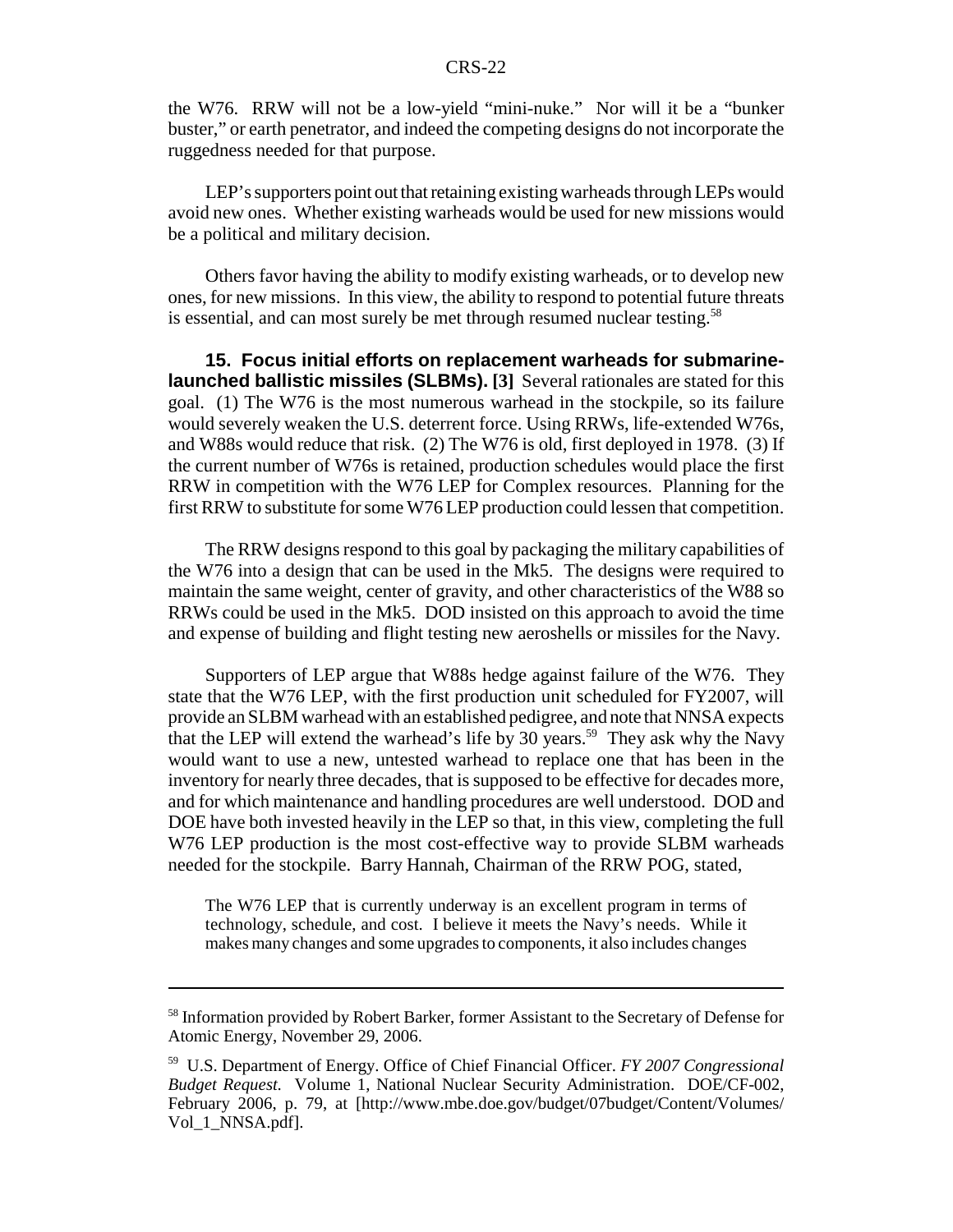that increase margins in order to compensate for problems or uncertainties that component changes or age-related degradation might introduce.<sup>60</sup>

**16. Complement or replace LEP. [2]** Supporters hold that RRWs would complement LEPs very well. Current warheads were designed with the help of an extensive nuclear test program, were designed to meet Cold War requirements, and have been repeatedly certified without nuclear testing to be safe and reliable, but they cannot be modified to meet the many congressional goals discussed here. In contrast, RRWs would not be tested, would be designed to meet post-Cold War requirements, arguably could be certified without nuclear testing to be safe and reliable, and could, as a result of using a new design, meet congressional goals.

DOD, NNSA, and political leaders could in the future decide to replace current warheads instead of having them undergo LEPs. Any such decision would hinge on the success of the RRW program and LEP, the perceived need for nuclear weapons, and the willingness of Congress and the Administration to support such replacement. It is thus premature to speculate on whether RRWs will replace current warheads.

The Air Force raises questions about the effectiveness of LEPs, and makes the following assertions:

- LEPs are complicated. Current warheads were not designed to be refurbished, so disassembly is difficult.
- Some LEP components are made with archaic processes and hazardous materials.
- LEPs are time-consuming. The Air Force was convinced by 1992 that the W87 ICBM warhead needed certain changes, and the Secretary of the Air Force sent a letter to the Secretary of Energy in that year asking DOE to make the changes. It took until 1999 for DOE to deliver the FPU to the Air Force.
- It is preferable not to rely on old warheads, though the first B61 has been in the stockpile since 1968. Warheads deteriorate over time, and a warhead in good condition now might, it is argued, suffer severe corrosion and become unreliable in 10 or 15 years.
- Margins in some current warheads were thin by design, and a series of changes could erode confidence that the margin remained sufficient.
- The foregoing factors raise questions about whether DOD can have confidence in the ability of the Complex to execute LEPs as a long-term sustainment strategy.<sup>61</sup>

<sup>&</sup>lt;sup>60</sup> Information provided by Dr. Barry Hannah, SES, Branch Head, Reentry Systems, Strategic Systems Program, U.S. Navy, telephone conversation with the author, October 23, 2006.

 $61$  This paragraph is based on information provided by a senior Air Force official, interview with the author, September 26, 2006.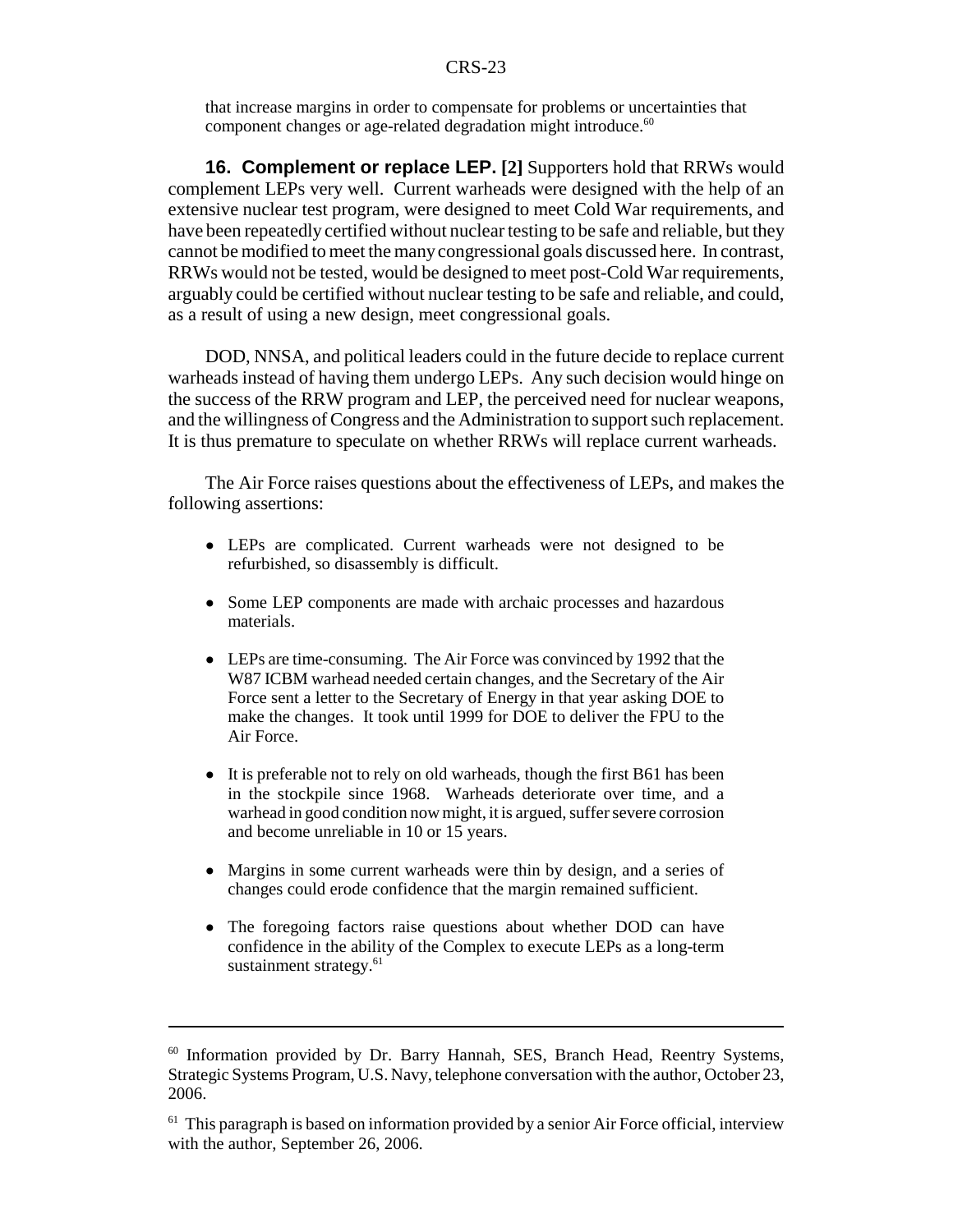Critics expect that LEP will enable NNSA to maintain current warheads for many years. As noted under Goal 15, a Navy official shared this view in the case of the LEP for the W76. Critics recognize that it may be costly to bring back out-ofdate processes and hazardous materials, but argue that cost must be weighed against the cost of designing, producing, and deploying perhaps thousands of RRWs and against the uncertainties arising because RRWs will not undergo nuclear tests.

**17. Reduce the number of nondeployed warheads. [2, 4, 5, 6]** The President approves the number of U.S. warheads annually in the Nuclear Weapons Stockpile Memorandum. The number of deployed warheads depends on perceived military and political needs. DOD also retains many nondeployed warheads to hedge against technical and geopolitical risk. The former arises from the prospect that an existing warhead type might develop a defect that NNSA would have difficulty remedying. Geopolitical risk arises from the prospect that the Complex could not manufacture new warheads fast enough to respond to such threats as a major expansion of an adversary's nuclear forces.

RRW's supporters claim that RRW would permit a reduction in nondeployed warheads for several reasons: RRWs would be less likely to develop defects because of increased margins; defects could be corrected more easily because RRWs would be designed for ease of surveillance and disassembly; a modified Complex could produce RRWs in time to respond to threats because they would be designed for ease of manufacture, and fewer types of warheads would be needed as backups. Regarding the latter point, at least two warhead types are currently available for each delivery system. This approach hedges against the prospect that a failure of one warhead type would render an entire delivery system unusable until the problem was fixed, impairing the U.S. deterrent. Each warhead, however, is designed for use on only one type of delivery vehicle. In contrast, RRWs designed for one delivery system could be used on another. While the first RRW is designed for use on SLBMs, RRW supporters point out that it is designed so it could fit into ICBM aeroshells<sup>62</sup> with slight modifications, such as adjusting ballast. Using this approach, an RRW intended for SLBMs could back up ICBM warheads, and vice versa, and an RRW for cruise missiles could back up gravity bombs, and vice versa.

LEP supporters reject the argument that many nondeployed warheads are needed to hedge against technical problems. In their view, surveillance and life-extension programs have shown a continually-improving ability to find and fix problems. They expect that too few RRWs would be built to arm both the intended and alternate delivery vehicles because building enough to arm both would be at odds with the goal of fewer nondeployed warheads. But LEP supporters believe it makes sense to retain nondeployed warheads to hedge against geopolitical risks not detected in time by intelligence. In their view, a modified Complex building RRWs could not compensate for that risk if the nondeployed stockpile were to be reduced sharply. They also express concern that having fewer warhead types would magnify the consequences of a failure of one such type.

 $62$  These aeroshells are the Mk12A, which carries the W78, and the Mk21, which carries the W87.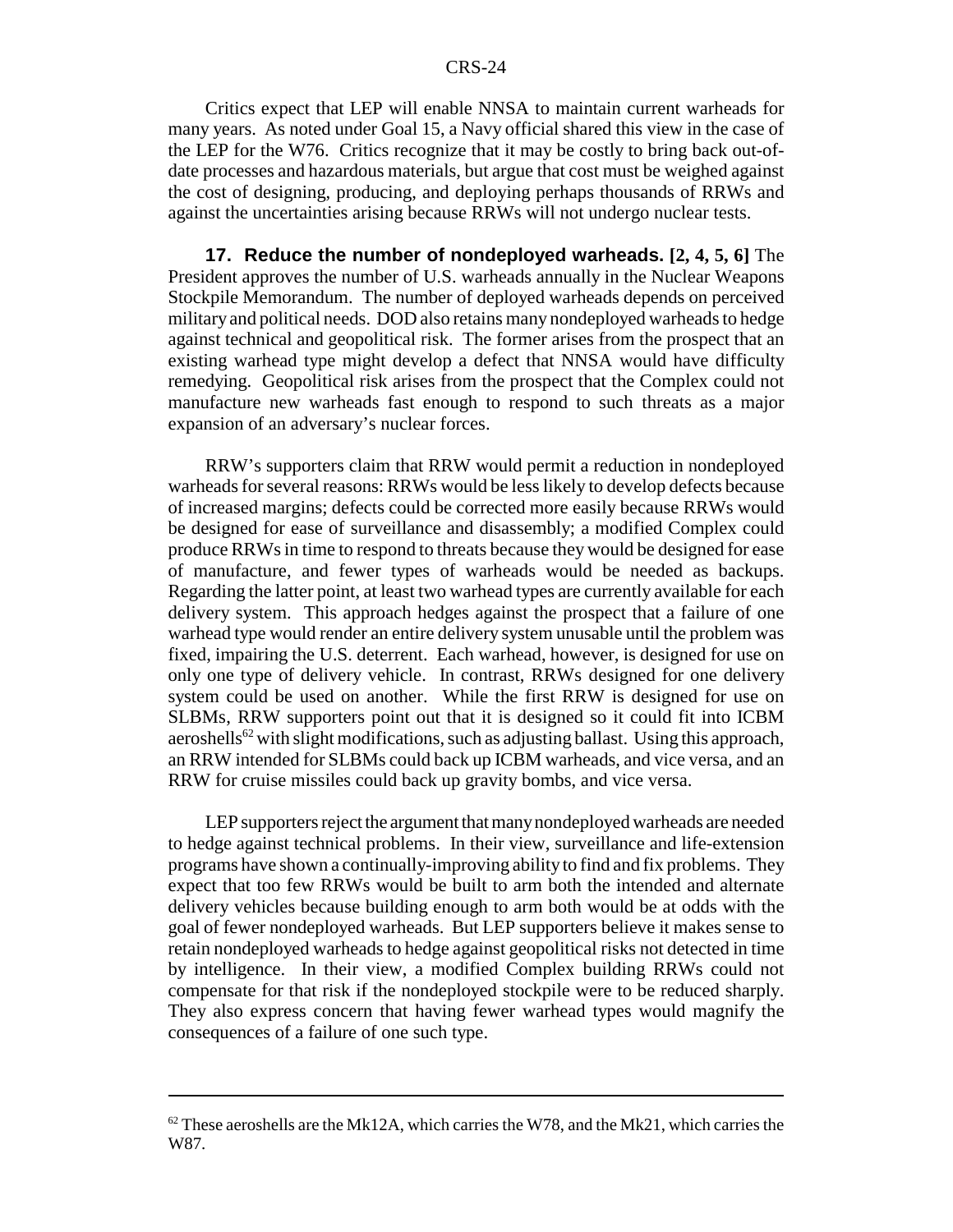# **Nuclear Weapons Complex**

Congress has been concerned for decades about the size, efficiency, and cost of the Complex. At issue are how to RRW and LEP will bear on upgrading the Complex and maintaining its skill base.

**18. Support upgrading of Complex capabilities. [2, 3, 4, 5, 6]** For decades, analysts have noted the poor condition of the production plants, which have many buildings dating from World War II. Secretary of Defense Donald Rumsfeld wrote, "Since the end of the Cold War, ... our nuclear infrastructure has atrophied. ... it needs to be repaired to increase confidence in the deployed forces, eliminate unneeded weapons, and mitigate the risks of technological surprise."63 He noted that the Nuclear Posture Review of 2001 called for a responsive infrastructure as part of its New Triad. General James Cartwright, Commander, U.S. Strategic Command, stressed the importance of this proposed upgrade: "an efficient and more responsive nuclear weapons infrastructure ... is the essential element needed to ensure our weapons are safe, secure, and reliable, to ensure we can respond to both technological and political surprise, and to reduce our current stockpile of nuclear warheads."<sup>64</sup>

Thomas D'Agostino, NNSA Deputy Administrator for Defense Programs, said, "We have worked closely with the DoD to establish goals for 'responsiveness,' that is, timelines to address stockpile problems or deal with new or emerging threats. For example, our goal is to understand and fix most problems in the stockpile within 12 months of their discovery."<sup>65</sup> To meet these goals, the Secretary of Energy Advisory Board's Task Force on the Nuclear Weapons Complex Infrastructure, and NNSA in its "Complex 2030," have proposed alternative plans.<sup>66</sup> While they differ in specifics, both would consolidate fissile material, eliminate some redundancies in R&D facilities, and consolidate elements of the current Complex. Both assume Complex reconfiguration completed around 2030, and a Complex-in-transition supporting a stockpile-in-transition. Even if the United States proceeds with RRW, the Complex would, for decades, need to support current warheads and RRWs simultaneously.

Opinions differ on the link between RRW and a responsive infrastructure. RRW's supporters maintain that RRW would permit a more efficient Complex.

<sup>63</sup> U.S. Secretary of Defense. "Nuclear Posture Review Report: Foreword." January 10, 2002, p. 3, at [http://www.defenselink.mil/news/Jan2002/d20020109npr.pdf].

<sup>64</sup> General James Cartwright, Commander, U.S. Strategic Command, "Statement Before the Strategic Forces Committee, Senate Armed Services Committee, on Global Strike Plans and Programs," March 29, 2006, p. 13-14; available at [http://armed-services.senate.gov/ statemnt/2006/March/Cartwright%20SF%2003-29-06.pdf].

<sup>65 &</sup>quot;Statement of Thomas P. D'Agostino ...," April 5, 2006, p. 4.

<sup>&</sup>lt;sup>66</sup> For the Task Force plan, see U.S. Department of Energy. Secretary of Energy Advisory Board. Nuclear Weapons Complex Infrastructure Task Force. *Recommendations for the Nuclear Weapons Complex of the Future,* 2005. For NNSA's plan, see U.S. Department of Energy. National Nuclear Security Administration. Office of Defense Programs. *Complex 2030: An Infrastructure Planning Scenario for a Nuclear Weapons Complex Able to Meet the Threats of the 21st Century,* DOE/NA-0013, October 2006.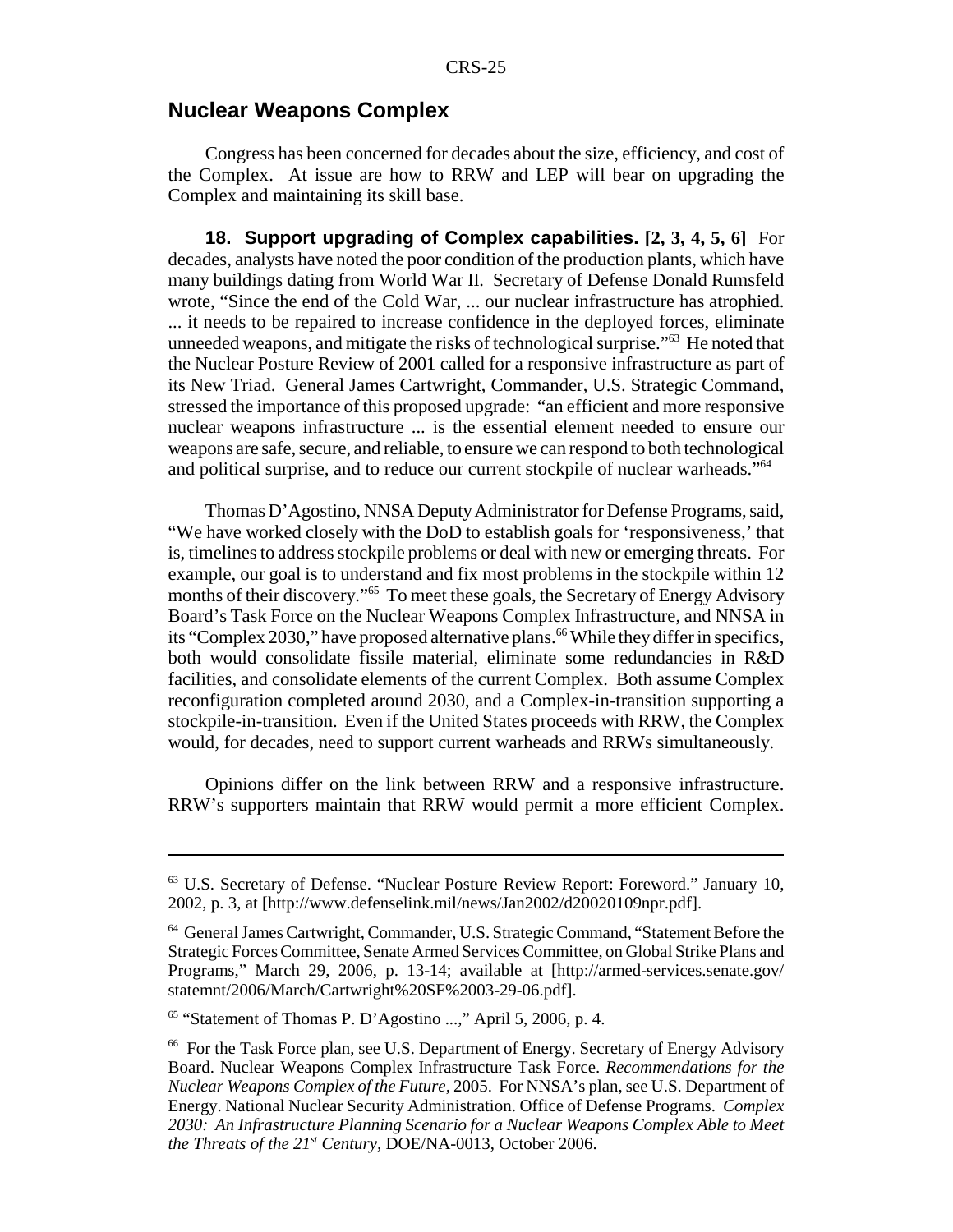They assert that it would take fewer steps to make NEP components for RRWs than for LEPs, simplifying production. Looser tolerances would result in fewer rejected parts. Modular designs and elimination of conventional high explosives would permit greater throughput at Pantex. Reducing hazardous materials, it is argued, would enable more manufacturing to be done away from the most costly floor space and might permit more work to be contracted out. Each design eliminates at least one hazardous materials production unit, enabling fewer and smaller facilities to treat waste from production. In contrast, supporters claim, LEP locks the Complex into existing designs, materials, and processes.

LEP's supporters note that NNSA routinely upgrades the Complex, such as by introducing new manufacturing processes, to support LEP. Further, it has for several years received funds for the Facilities and Infrastructure Recapitalization Program, with an FY2007 request of \$291.2 million, to improve the Complex. While RRW might permit a more capable Complex by increasing efficiency, LEP might require less new capability and capacity. For example, LEP's supporters question the advantage of dismantling thousands of warheads while building facilities able to manufacture large numbers of RRWs to respond to a threat. They ask if it might be more responsive to maintain existing warheads than to add that capacity. Further, they argue, if DOD needed a few new-design warheads to attack specified targets, the laboratories could probably build them using their current facilities.

Some recognize the need to modernize the aging production plants but question if modernizing the Complex around RRW is the right approach. They argue that narrowing the range of materials that the Complex can handle, such as by eliminating CHE and some toxic materials, make the infrastructure less capable and thus less responsive. They fear that streamlining the Complex with fewer warhead types and modular warhead design reduces the diversity of its workload while increasing the risk of a failure affecting much of the nuclear stockpile.

**19. Exercise skills of the Complex. [2, 3]** DOE, NNSA, and Complex staff feel strongly that it is imperative to exercise the complete set of skills in the Complex in order to maintain them, and state that the RRW program will do this while LEP does not. According to DOE,

The complete set of skills is required to protect against technological surprise as well as to have the capability to design a weapon with new military characteristics, should it be required. The RRW design program looks at the overall weapon design, not just those few components that get replaced in an LEP. Additionally, the RRW has provided the opportunity to develop safety, security, and use control features; this cannot be done for an LEP which is limited to extending the life of the existing design. $67$ 

According to Sandia,

By exercising all of the skills and capabilities required to design, test, qualify, and produce complete systems on a regular basis, those skills are ready and available to address higher-priority problems on a moment's notice. The

<sup>&</sup>lt;sup>67</sup> Information provided by NNSA, August 11, 2006.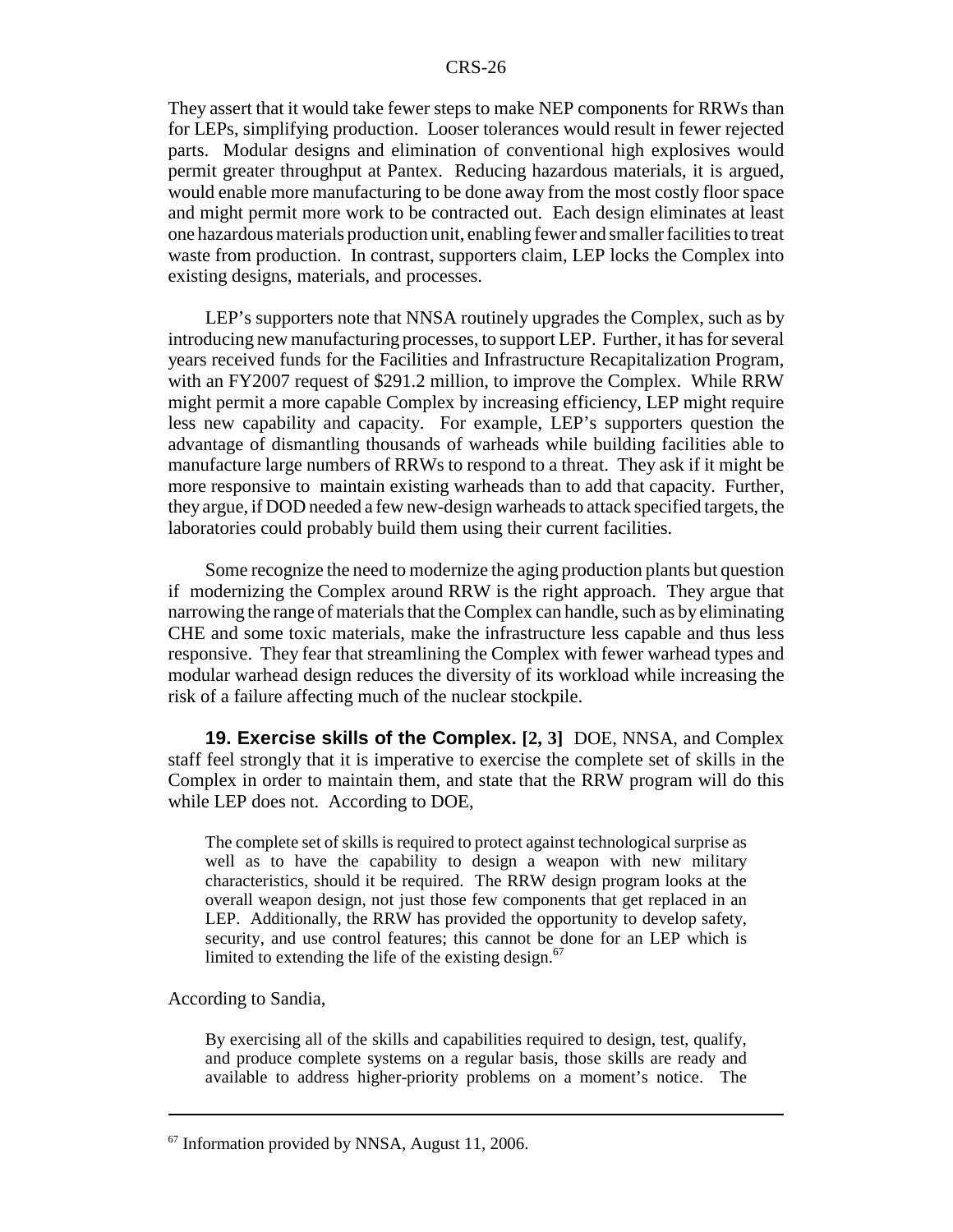Complex must exercise all of the skills required, not just the science, modeling, and simulation skills, to have them available. These skills include but are not limited to a strong scientific foundation, systems analysis, engineering analysis, design definition, systems engineering, component design, test and evaluation, component production, and weapon assembly and disassembly. Like an athlete, you cannot exercise 20 percent of the skill base and expect to function at 100 percent on game day. You have to practice all parts of your craft or you will not be able to perform up to expectation when a problem arises unexpectedly.<sup>68</sup>

Livermore provided the following response, with which Los Alamos concurs:

One of the central goals of RRW is to enable the nuclear weapons complex to be more responsive to future unforeseen problems. ... Because RRWs are designed to be easier to manufacture, certify, and maintain, they can make the complex more responsive. When problems arise, the complex will have the demonstrated capability to replace problem warheads with more reliable and maintainable warheads. Thus risk mitigation can be borne by the infrastructure rather than by the large inventory of reserves. Whatever problems arise, a complex and work force that is experienced and capable of producing and fielding warheads that meet the needs of the day rather than dedicated to perpetuating the designs of another era has a better chance of being able to respond.<sup>69</sup>

NNSA prefers a continuous cycle of design and deployment, as noted, in part to exercise Complex capabilities, rather than conducting LEPs of RRWs in the future. Similarly, a SEAB Task Force argued for an ongoing program of RRW design and production on a five-year cycles.<sup>70</sup> In discussions with CRS in September 2006, a task force member argued that this approach, by using the latest design and production methods rather than sustaining old technologies, would aid recruitment, retention, and capability development in the Complex workforce. LANL claims that RRW would exercise design skills better than LEP. Because RRW is a new design, designers must confront the full range of tradeoffs simultaneously, balancing yield, weight, ease of manufacture, cost, use control, safety, reduction of hazardous material, etc. In contrast, LANL argues, an LEP constrains choices for the nuclear explosive package because replication is required to minimize divergence from parameters that were validated by nuclear testing.

LEP's advocates offer several responses: (1) LEP also exercises design, assessment, and production expertise. Design expertise is needed to ensure that a minor change introduced by an LEP will not create a problem, such as a material incompatibility, elsewhere in the warhead. Production expertise is needed in the manufacture of replacement components and in exchanging new for old components. Certification expertise is needed to ensure that a life-extended warhead will meet safety, reliability, and other conditions required for its use in the stockpile. (2) Most warhead problems, they claim, will be discovered after several decades, and current

<sup>&</sup>lt;sup>68</sup> Information provided by Sandia National Laboratories (NM), July 25, 2006.

<sup>&</sup>lt;sup>69</sup> Information provided by Lawrence Livermore National Laboratory, July 26, 2006.

<sup>70</sup> U.S. Department of Energy. Secretary of Energy Advisory Board. Nuclear Weapons Complex Infrastructure Task Force. *Recommendations for the Nuclear Weapons Complex of the Future.* July 13, 2005, p. 13.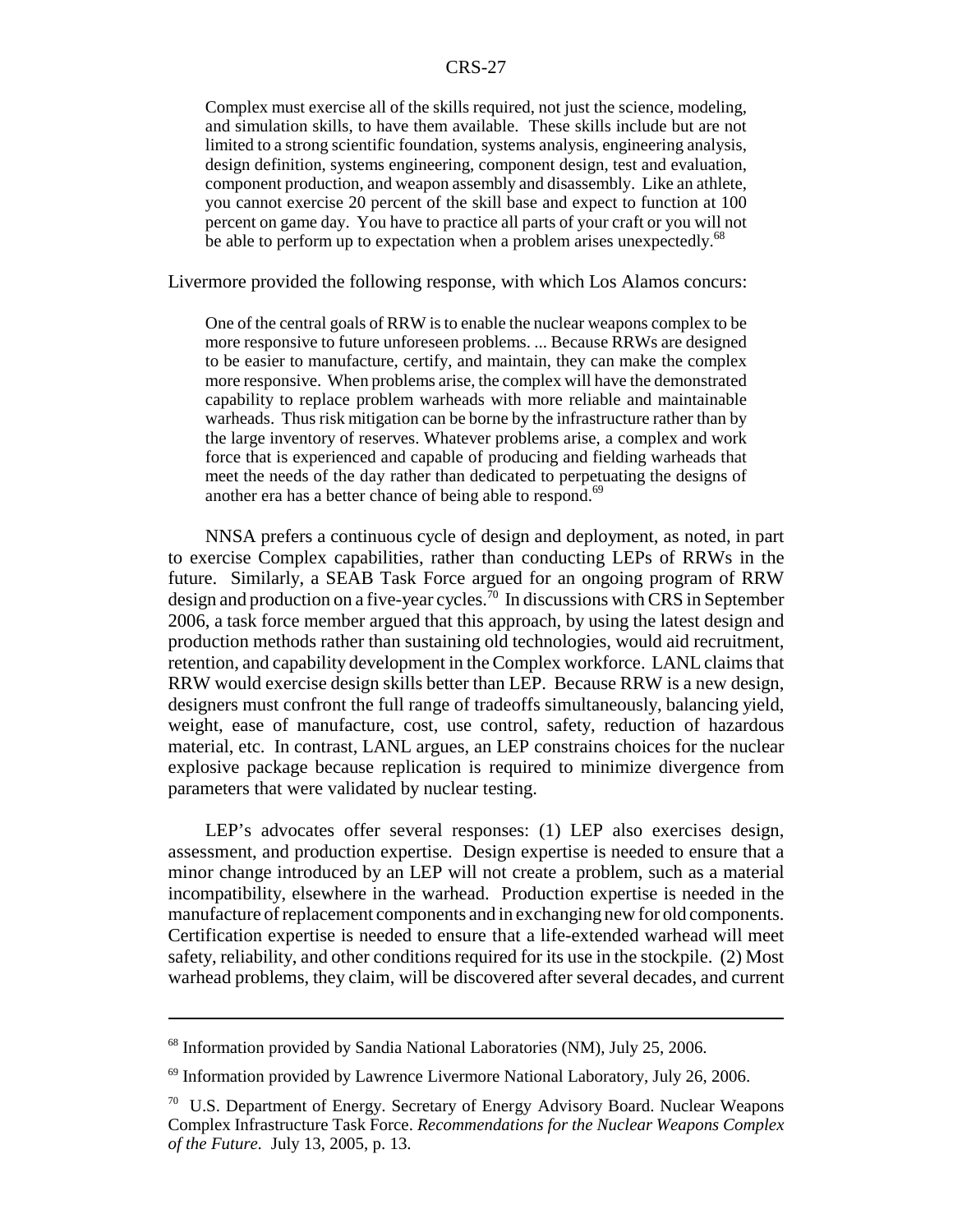warheads are very well understood, so the unforeseen problems are less likely for LEP than for RRW. (3) Retaining and maintaining many inactive warheads provides a more timely hedge than counting on a Complex in transition to produce enough RRWs. (4) An advantage claimed for RRW is that it would be easier to maintain over the long term. It is inconsistent for RRW supporters to argue that RRWs will have long service lives and that RRWs should be replaced on an ongoing basis.

LEP proponents argue that NNSA could maintain the ability to design and produce new warheads by designing new warheads, producing them in small quantities, and not deploying them, thereby avoiding reliability risks and production costs of introducing new warheads into the stockpile. RRW supporters respond that it would be costly to design new warheads and develop production and certification processes for small builds as a skill maintenance program. They see this approach as far less effective than a program to deliver actual warheads to DOD. LEP proponents point out that it would be less costly to build small rather than large lots, and that large builds would impose on DOD the cost to replace many warheads and on DOE the cost to dismantle or store returned warheads.

# **Cost**

**20. Reduce life cycle cost. [2, 4, 5, 6, 7, 8]** There are no estimates for the total cost of the RRW program, or even for developing, manufacturing, and deploying the first RRW. Because the program is in early stages, there are many unknowns that will affect cost, such as design and production details and the number to be procured. Nonetheless, RRW's supporters assert that many aspects of the competing RRW designs are intended to reduce cost.

- The designs emphasize ease of manufacture and assembly, and use of safer and less costly materials.
- RRW should lower surveillance costs. The legacy stockpile consists of eight basic designs and many modifications within each design. Surveillance data for each are required. An RRW-based stockpile, it is argued, would have far fewer basic designs and modifications. Further, surveilling each warhead type would be less costly. The plan is to withdraw fewer units for surveillance, and embedded sensors, if used, could report on a warhead's condition without requiring disassembly.
- ! Enhanced use-control features would permit a modification of physical security practices, perhaps slowing the growth of security costs.
- Increased design margins should make RRWs more tolerant of design or manufacturing flaws, or of changes due to aging or other causes. As a result, designers might be able to judge that a corrective action was not needed to fix certain problems, lowering maintenance cost.
- Ease of disassembly and reduction of hazardous materials would reduce cost of final dismantlement and any disposal of components when an RRW is to be retired.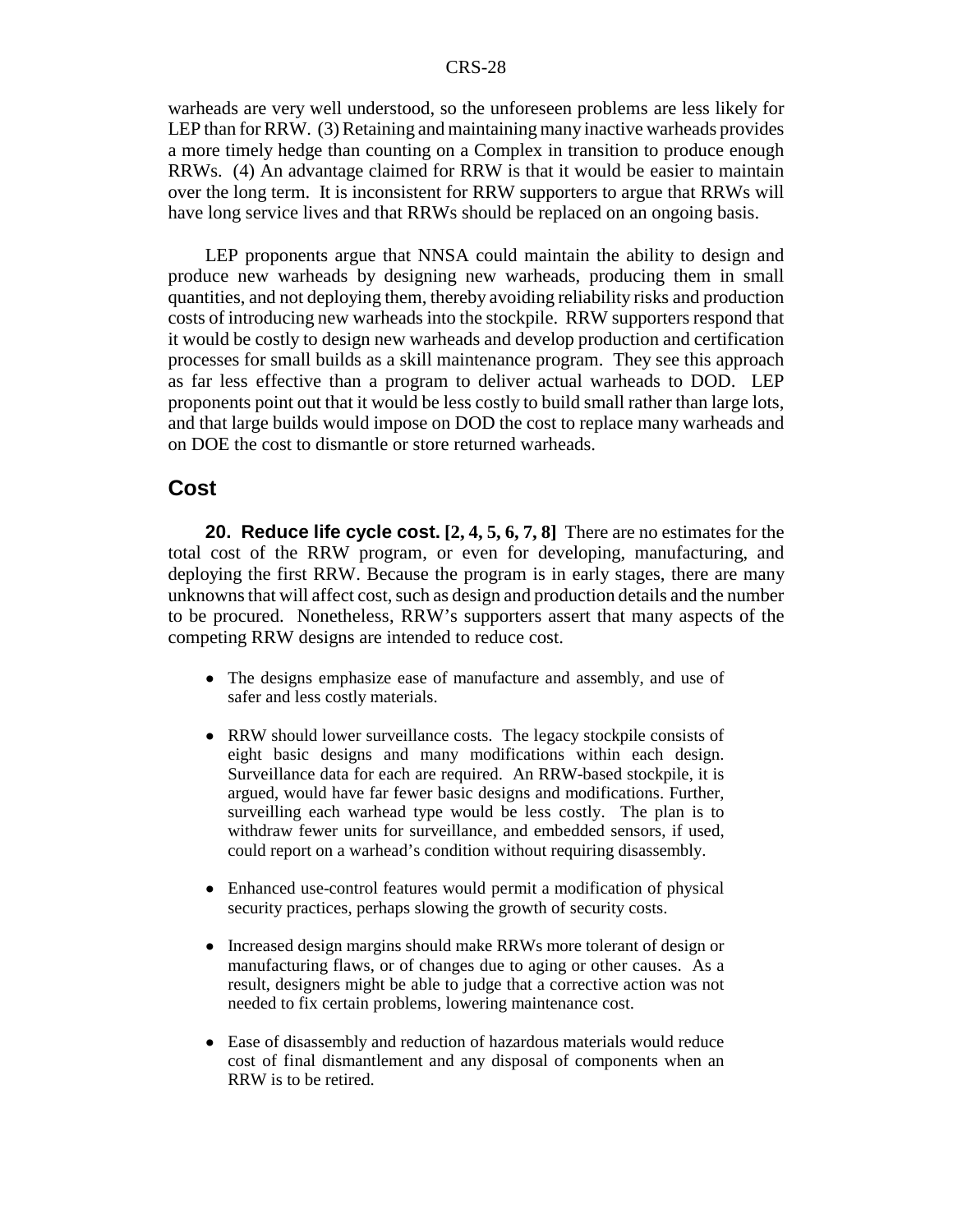- RRW costs should be more predictable than those of LEPs because LEPs must use some archaic technologies that will become increasingly difficult to maintain, while RRWs would have all-new components.
- RRW, by permitting DOD to have fewer nondeployed warheads, would result in fewer units undergoing LEPs or routine maintenance.

LEP supporters counter that LEP costs are more predictable because LEP would maintain warheads with which the Complex has considerable experience. They argue that extending the life of existing warheads would reduce manufacturing costs, avoid costs of training and equipment needed to handle new warheads, and postpone for decades the retirement of thousands of warheads. They note that LEPs consume a small fraction of the total stockpile stewardship budget, for example \$312.7 million (requested), or 4.9 percent, for FY2007. The postponement of the W80 LEP will lower projected LEP costs for FY2008-FY2011. Another program, Stockpile Systems, involves routine maintenance of warheads. Its FY2007 budget is \$325.5 million (requested). LEP supporters doubt that RRW could reduce these costs by much, especially because they expect the large body of relevant experience to hold down costs for maintaining or life-extending current warheads.

Advocates of LEP wonder how many decades it would take for the savings that RRW might yield to offset the large investment costs. They see any savings from fewer nondeployed warheads as being at risk if more RRWs must be built to respond to unforeseen threats. They note that adjusting costs and savings for net present value, which takes into account the time value of money by placing heavier weight on costs and savings early in a project's life, would further delay reaching that point.<sup>71</sup> A second LEP of a current warhead years hence might cost less cost than the first because the certification procedures, manufacturing processes, equipment, and materials needed for the first LEP could be used in subsequent LEPs if the items to be repaired were identical. They argue that RRW maintenance costs would be nonnegligible if RRW, like other new products, had "birth defects" in design or manufacture. They doubt that RRW's improved use-control features would lead Congress and the Administration to reduce physical security.

It does not appear that reducing the number of nondeployed warheads in storage would generate large savings for DOD. In response to a CRS question to the Air Force about the annual cost of maintaining its non-deployed warheads, the Air Force responded, "Most AF costs are associated with overall manpower, support equipment and facilities. The majority of these overhead costs do not vary directly in proportion to the quantity of weapons on hand."72 A senior Air Force official stated that storage of nuclear weapons is a fixed cost, with the size of the security force driven by

 $71$  For further information on net present value, see U.S. Department of Defense. Office of the Under Secretary of Defense for Acquisition, Technology, and Logistics. "Contract Pricing Reference Guides," at Defense Procurement and Acquisition Policy website, [http:// www.acq.osd.mil/dpap/contractpricing/vol2chap9.htm].

 $72$  U.S. Air Force, "Answers to Questions from CRS on RRW," September 25, 2006.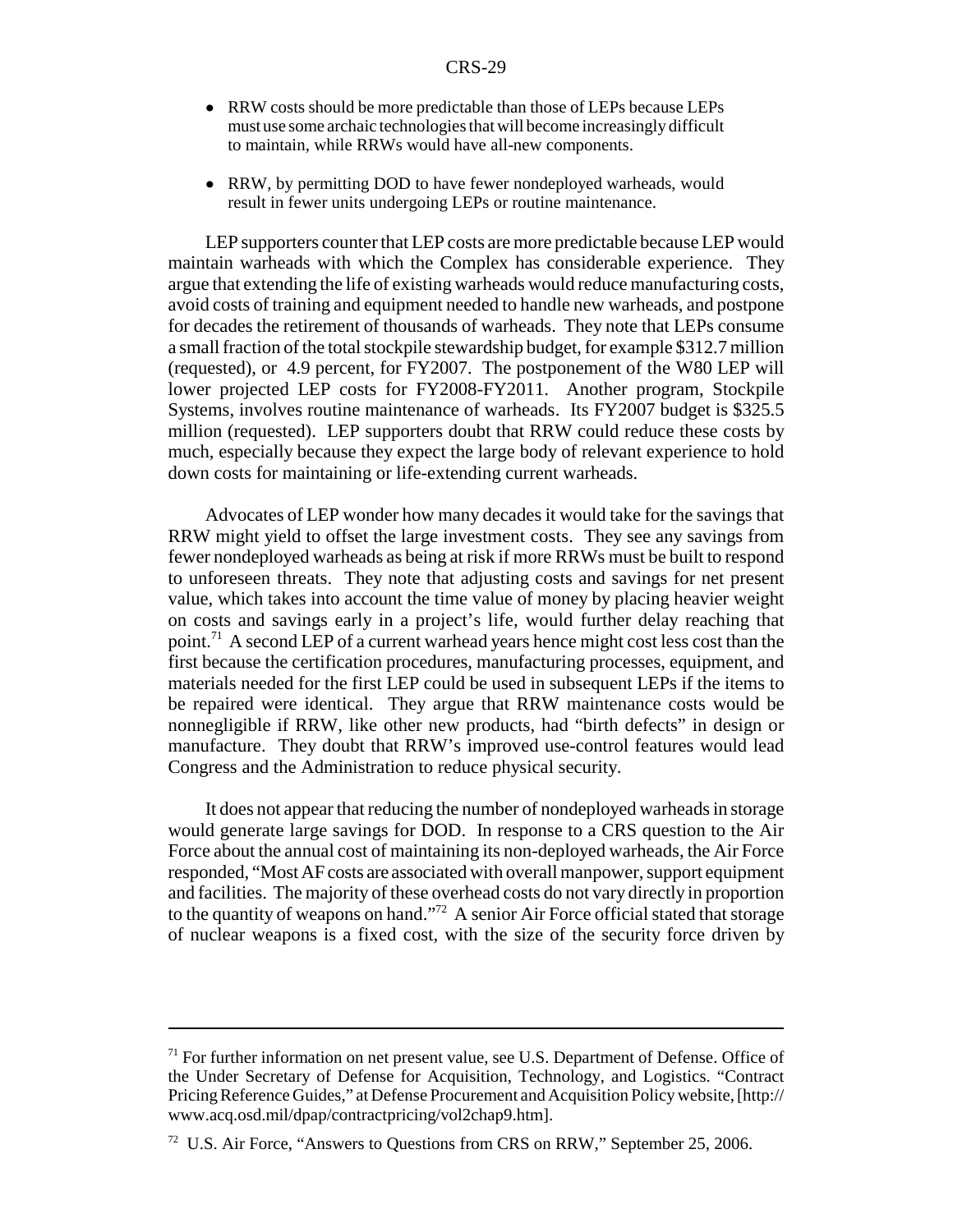storing nuclear weapons, not by the number of weapons. Nor did this individual see RRW resulting in fewer storage sites.73

Cost will be a critical factor in the decision on LEP or RRW. Yet there are serious questions about the validity of any 30-year life-cycle projection, especially one with such great unknowns: what engineering details must be solved to move from a preliminary to a final RRW design, how many warheads must the Complex support, how would the Complex support a mixed force for decades while LEPs were being phased out and RRWs were being phased in, and what will the reconfigured Complex look like. Nonetheless, cost studies can be of value even if they are preliminary, or can provide only relative costs, or note uncertainties that must be resolved to produce a firmer cost estimate. The cost section of the RRW report that Congress mandated in the FY2006 National Defense Authorization Act (P.L. 109- 163, Section 3111) will thus merit close attention.

# **Issues for Congress**

Several issues that bear on the future of the U.S. nuclear weapons enterprise cut across many of the goals listed above. This discussion presents some of them, along with questions that Congress may wish to consider.

**How much is enough?** Many of the 20 goals are of the "more is better" variety: more reliability, more longevity, more safety, more security, more ease of manufacture. Yet each goal, while beneficial, imposes costs. Incorporating multiple safety and use control features into RRWs would add costs. Some goals impose design constraints that make it harder to reach other goals. Safety and use-control features add to the complexity of CCRDs, which might slightly reduce reliability. In some cases, the benefits sought may be questioned. While the CCRDs avoid the Trinity exception, Congress may wish to ask how much weight should be given to that scenario. It has never led to an accidental nuclear detonation, but past performance does not guarantee future results. In other cases, benefits might be adequately achieved by means other than warhead design, such as features and systems external to the warhead. Congress may want to review some of the key design tradeoffs and whether current warheads are good enough. For example, the CCRDs demonstrate how much safety and use control can be obtained; as a separate matter, it is up to Congress, along with NNSA, the Air Force, Navy, and others to decide how much safety and use control they want and what tradeoffs they are willing to accept to obtain it.

**Will the Department of Defense accept RRWs?** DOD has seemed split in its support for RRW. DOD's 2006 Quadrennial Defense Review gave it a mild endorsement:

The Department is working with the Department of Energy to assess the feasibility and cost of the Reliable Replacement Warhead and, if warranted,

 $73$  Information provided by a senior Air Force official, interview with the author, September 26, 2006.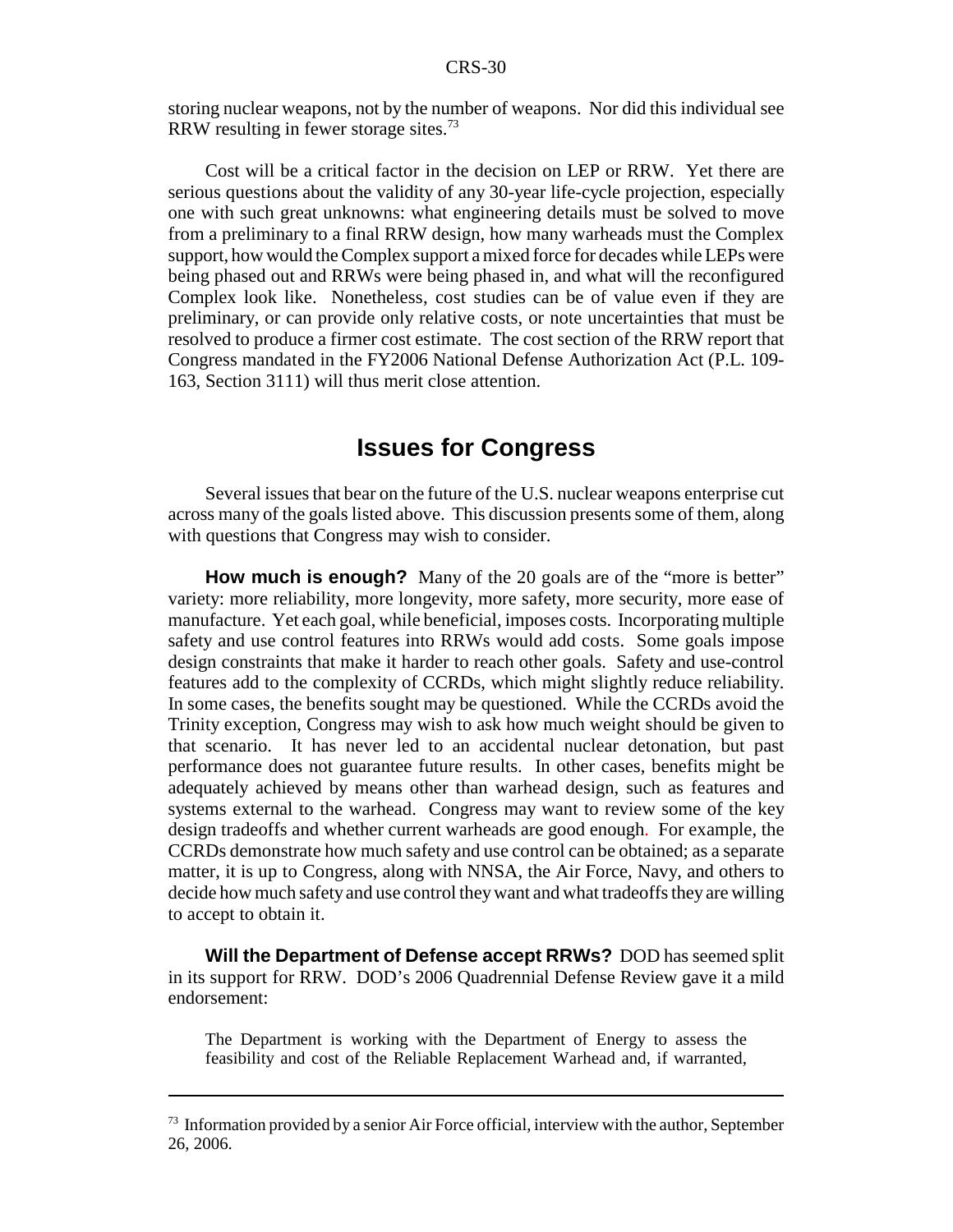begin development of that system. This system could enable reductions in the number of older, non-deployed warheads maintained as a hedge against reliability problems in deployed systems, and assist in the evolution to smaller and more responsive nuclear weapons infrastructure.<sup>74</sup>

In contrast, the U.S. Strategic Command (USSTRATCOM), which operates U.S. nuclear forces, strongly supports RRW. General James Cartwright, USMC, Commander of USSTRATCOM, testified in 2006:

USSTRATCOM supports the Reliable Replacement Warhead (RRW) as the key to transforming our aging Cold War nuclear weapons stockpile. RRW will enhance our long-term confidence in the stockpile and reduce the need to retain high numbers of hedge weapons while exercising the people, science, technology base and facilities required for sustaining the nuclear weapons enterprise.<sup>75</sup>

Some concerns raised by DOD components are that handling and maintenance procedures, aeroshells, and links between missile and warhead that have been developed for current warheads might have to be changed if RRWs are introduced. Current warheads have been tested and are certified to work, and LEPs are expected to extend warhead life by 20 to 30 years. Why incur the added burden imposed by RRW? Others feel that RRWs will reduce this burden once they are deployed. Congress may wish to determine if DOD leadership strongly supports RRW at present, and if not why not.

**Will LEP or RRW better maintain warheads for the long term without nuclear testing, or is a return to testing required?** As noted earlier, RRW advocates argue that minor changes from LEPs may reduce confidence in current warheads over the long term, whereas RRW designs should provide high confidence because they stay well within parameters defined by nuclear test data and have wider margins than current warheads. LEP advocates respond that current warheads have extensive nuclear test pedigrees, SSP has greatly improved understanding of weapons science, and NNSA states that LEPs can extend the life of current warheads by 20 to 30 years. In contrast, they feel that RRW breaks the link between testing and certification. Still others maintain that neither LEP nor RRW can provide confidence that warheads will work. In this view, both break the link to testing, LEP because of the many changes inevitably introduced and RRW because it will not be validated by testing. The only way to have confidence in the stockpile, this position holds, is to resume nuclear testing. A fourth possible view is that either LEP or RRW, despite their differences, could maintain weapons for the long term. At any rate, a mixed RRW-LEP force would be inevitable for some years if the United States moved to an all-RRW stockpile; having two types of warheads designed decades apart to meet different requirements would lower the risk that a

<sup>74</sup> U.S. Department of Defense. *Quadrennial Defense Review Report,* February 6, 2006, p. 49.

<sup>&</sup>lt;sup>75</sup> General James Cartwright, Commander, U.S. Strategic Command, "Statement Before the Strategic Forces Committee, Senate Armed Services Committee, on Global Strike Plans and Programs," March 29, 2006, p. 18; available at [http://armed-services.senate.gov/statemnt/ 2006/March/Cartwright%20SF%2003-29-06.pdf].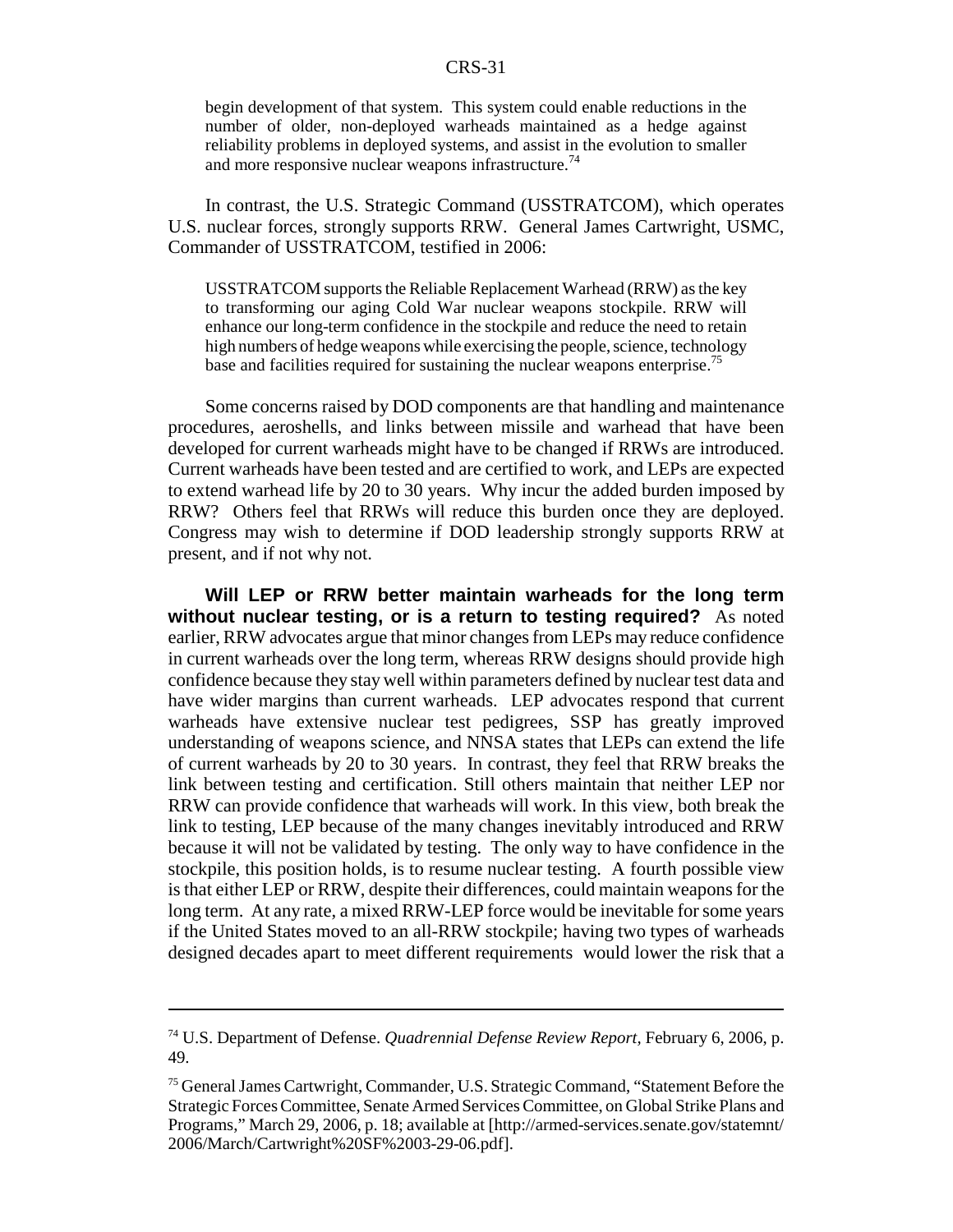single failure could put at risk much of the stockpile. CRS is aware of no advocates for this fourth position.

Congress may wish to examine competing methods for maintaining a reliable stockpile, problems that might arise in deploying a mixed LEP/RRW force and how they might be addressed, and ramifications of maintaining a test moratorium or of resuming testing.

**Might there be gaps between current RRW designs and actual RRWs?** It is easy to think of the current designs as actual warheads. However, the designs are preliminary, with considerable detailed design work remaining. Some components might prove difficult to manufacture. Design defects might emerge. Congress may wish to ask NNSA about where gaps between the current designs and actual warheads might arise, and what the historical record indicates.

**How do pit issues bear on the choice between RRW and LEP?** A pit is the fissile core of a modern thermonuclear weapon. It typically consists of a hollow plutonium shell and other metal shells surrounded by chemical explosives. The plutonium shell is by far the most difficult and costly pit component to make, and is the only one discussed here.

For many years, Rocky Flats Plant (CO) was the only site that made pits certified for the stockpile, but it stopped making pits in 1989. NNSA has not made certified pits since then. At present, the PF-4 (plutonium facility-4) building in LANL's Technical Area 55 (TA-55) is producing W88 pits at a low rate, with a capacity of 10 pits per year expected by the end of  $FY2007<sup>76</sup>$  The first pits are expected to be certified in FY2007. NNSA plans to complete work in FY2012 to increase PF-4's RRW pit production capacity to 50 certified pits per year, but does not plan to increase PF-4's capacity beyond that level.<sup>77</sup>

Pit life bears on the choice between RRW and LEP. Plutonium decays radioactively in ways that may eventually impair pit performance. Until recently, NNSA's best estimate of pit life was 45-60 years. However, a November 2006 study extended that estimate considerably. The study, by the JASON scientific advisory group, reviewed an assessment of pit life by LANL and LLNL and found:

The assessment demonstrates that there is no degradation in performance of primaries of stockpile systems [i.e., warheads] due to plutonium aging that would

<sup>76 &</sup>quot;Statement of Thomas P. D'Agostino, Deputy Administrator for Defense Programs, National Nuclear Security Administration, Before the House Armed Services Committee, Subcommittee on Strategic Forces," April 5, 2006, p. 7.

 $77$  To deliver these pits, PF-4 would need a production rate of 80 per year. This excess capacity would allow for pits rejected because of defects, disassembled for inspection during production, retained for future surveillance, and held as spares. Information provided by NNSA, September 19, October 4, and November 2, 2006, and U.S. Department of Energy. "Notice of Intent to Prepare a Supplement to the Stockpile Stewardship and Management Programmatic Environmental Impact Statement — Complex 2030," in U.S. National Archives and Records Administration. Office of the Federal Register. *Federal Register,* Vol. 71, No. 202, October 19, 2006, p. 61734.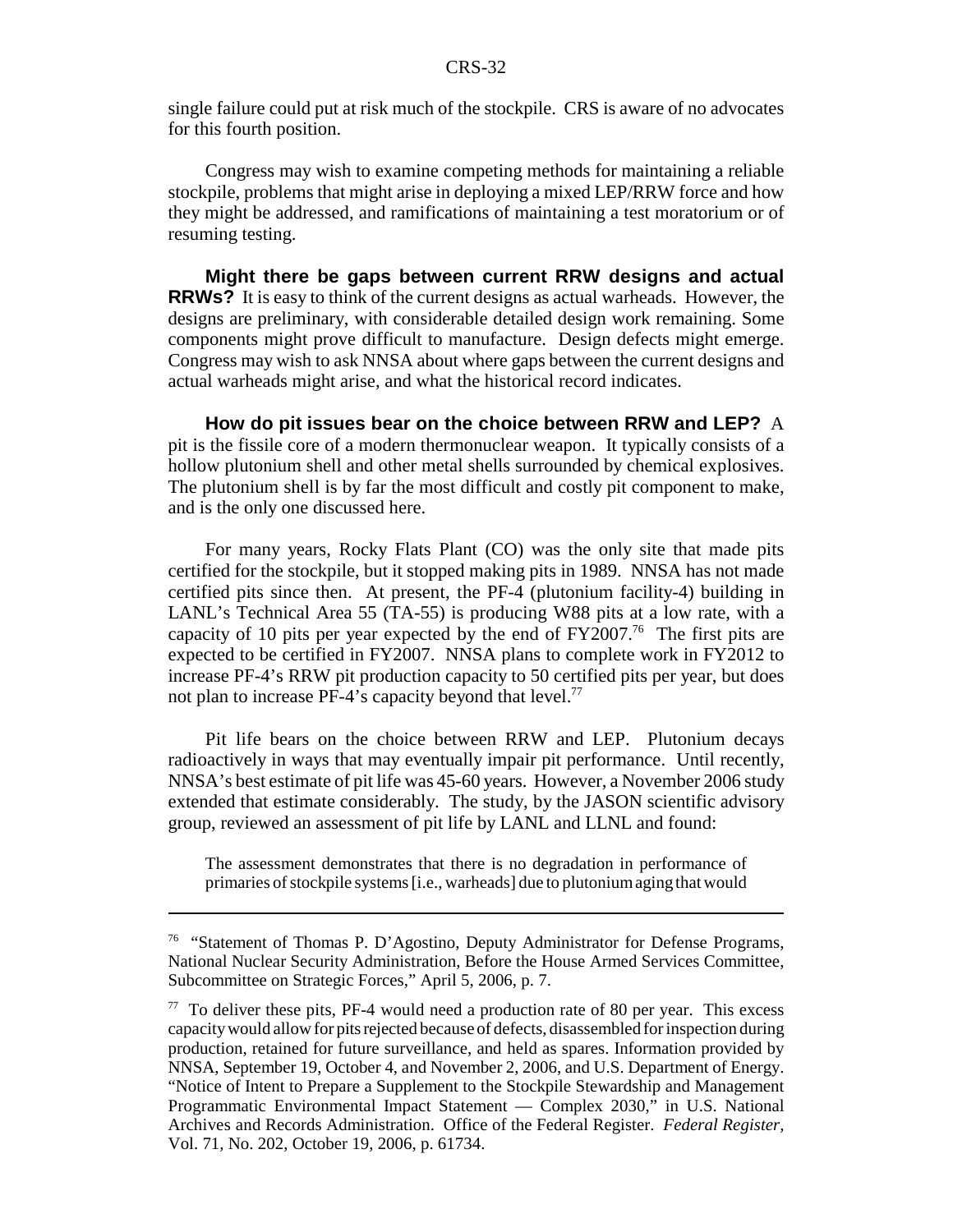be cause for near-term concern regarding their safety and reliability. Most primary types have credible minimum lifetimes in excess of 100 years as regards aging of plutonium; those with assessed minimum lifetimes of 100 years or less have clear mitigation paths that are proposed and/or being implemented.<sup>78</sup>

This pit life "extension" would seem to favor LEP. Pits of current warheads are difficult and costly to build, involve hazardous materials, and require elaborate safety and security precautions. It is difficult to certify a remanufactured pit of current design without nuclear testing; for example, LANL has spent several hundred million dollars and many years to certify the nuclear performance of the W88 pits that PF-4 is manufacturing. If existing pits could remain in the stockpile for decades to come, then there would be high confidence in them. DOD could have high confidence in life-extended warheads, and fewer pits would have to be manufactured for many decades, reducing LEP costs.

RRW's supporters respond that RRW offers many advantages over LEP, such as in safety, use control, and skill maintenance, as discussed earlier, independent of pit life. They argue that wide margins will increase DOD's confidence in RRW pits, and that RRW pits will cost less to manufacture than pits for LEPs.

Pit life also bears on an issue that Congress has grappled with for years, pit production capacity and the need for a new production facility. In the FY2006 budget cycle, Congress deleted funds for a Modern Pit Facility, with a capacity of 125 pits per year. NNSA argues that it needs more capacity than PF-4 offers. To that end, its preferred Complex, "Complex 2030," includes a Consolidated Plutonium Center (CPC) with a capacity of 125 pits per year. John Harvey, Director of NNSA's Policy Planning Staff, explained why that capacity is needed despite the pit life findings:

First, even with longer lifetimes, as the stockpile ages, we will need to replace considerable numbers of pits in stockpiled warheads. Second, even if pits were to live forever, we will require substantial production capacity in order to introduce, once feasibility is established, significant numbers of RRW warheads into the stockpile by 2030. We should not assume that RRW could employ pit reuse and still provide important efficiencies for stockpile and infrastructure transformation. Finally, at significantly smaller stockpile levels than today, we must anticipate that an adverse change in the geopolitical threat environment, or a technical problem with warheads in the operationally-deployed force, could require us to manufacture and deploy additional warheads on a relatively rapid timescale.<sup>79</sup>

LEP supporters challenge each point. (1) The JASON study implies that NNSA would not need to replace large numbers of pits of current warheads for many decades. (2) LEP supporters recognize that the competing RRW designs use pits of new design and would require pits of new manufacture, and that production of 50 pits per year would hold deployment of RRWs to an extremely slow pace. However, they see this reasoning as self-justifying: the assumption that RRW will be introduced

<sup>78</sup> R.J. Hemley et al., *Pit Lifetime,* JSR-06-335, MITRE Corp., November 20, 2006, p. 1, available at [http://www.nukewatch.org/facts/nwd/JASON\_ReportPuAging.pdf].

<sup>79</sup> Email to "possibly interested folks," November 29, 2006.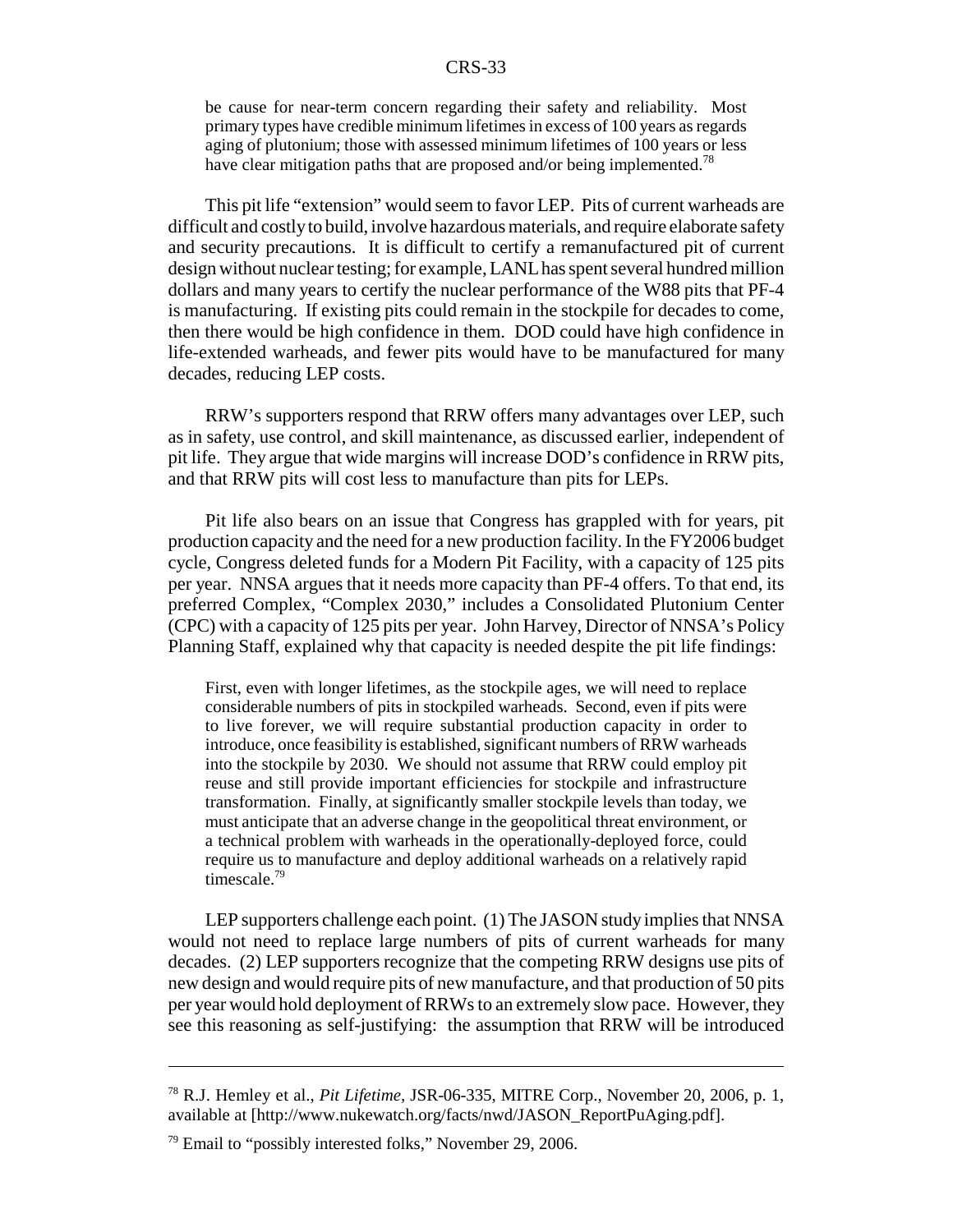justifies a new pit facility, and a new pit facility makes it possible to introduce RRWs at an acceptable pace. In the view of LEP supporters, LEP, especially if existing pits are retained, permits the United States to delay a decision on RRW for decades. (3) LEP supporters see this argument as circular. RRW permits a reduction in the stockpile, while the possibility of a technical or geopolitical problem requires a larger pit capacity to build more RRWs if needed. Instead, LEP supporters would retain current warheads and maintain them with LEP and Stockpile Systems programs, thereby avoiding the need for RRW and a new pit facility while hedging against technical risks and geopolitical threats. They see these reductions in cost and risk as outweighing any benefits that might arise from having fewer nondeployed warheads.

RRW supporters advance other reasons for a new pit facility. More capacity would permit production of more than one pit type at a time, so NNSA could respond to problems that require rebuilding pits out of the planned sequence and to threats that require new-design pits. In contrast, it would be hard to manufacture several pit types concurrently in PF-4, and if a problem were discovered in a pit type in the stockpile, PF-4 might be unable to replace pits in time to prevent withdrawing some weapon systems from deployment. Since PF-4 was completed in 1978, it might prove less costly to build a new facility than to upgrade PF-4, as a recent example from industry indicates.<sup>80</sup> They doubt that PF-4 could accommodate increasingly stringent safety and security requirements, and note that TA-55 has problems meeting current standards.<sup>81</sup> Pit production capacity is critical for RRW regardless of pit aging. Since the first RRW will use new pits, production of 50 pits per year would make for a slow deployment of RRWs; converting the stockpile to RRWs would take decades.

RRW supporters argue that using certified pits from retired warheads in RRWs would permit faster introduction of RRWs whether NNSA uses PF-4 or CPC. LANL saw pit reuse as desirable for RRW in theory because it would avoid most problems and capacity limits of pit production and would save large sums. Nonetheless, it ruled out pit reuse for missile warheads because existing pits could not accommodate all the safety and use-control features in the RRW designs and because they would be harder to certify than RRW pits. Pit reuse might, however, be possible for an RRW bomb. Because bombs are larger and heavier than warheads, they permit a wider range of design tradeoffs to improve margin, safety, and use control. Reusing pits would make all the limited pit production capacity of PF-4 available for the first RRW, rather than having to divide it between two warhead types.<sup>82</sup>

<sup>80</sup> A *Wall Street Journal* article found that Toyota was able to achieve a considerably lower cost per vehicle by building an automobile assembly plant from scratch, as compared to an older General Motors plant. Lee Hawkins, Jr., and Norihiko Shirouzu, "A Tale of Two Auto Plants — Pair of Texas Factories Show How Starting Fresh Gives Toyota an Edge over GM," *Wall Street Journal,* May 24, 2006, p. B1.

<sup>81</sup> See, for example, U.S. Defense Nuclear Facilities Safety Board. "Memorandum for J. Kent Fortenberry, Technical Director, from C.H. Keilers, Jr., subject Los Alamos Report for Week Ending August 25, 2006," August 26, 2006, 1 p., at [http://www.dnfsb.gov/ pub\_docs/lanl/wr\_20060825\_la.pdf].

 $82$  Information provided by a senior Air Force official, interview with the author, September 26, 2006.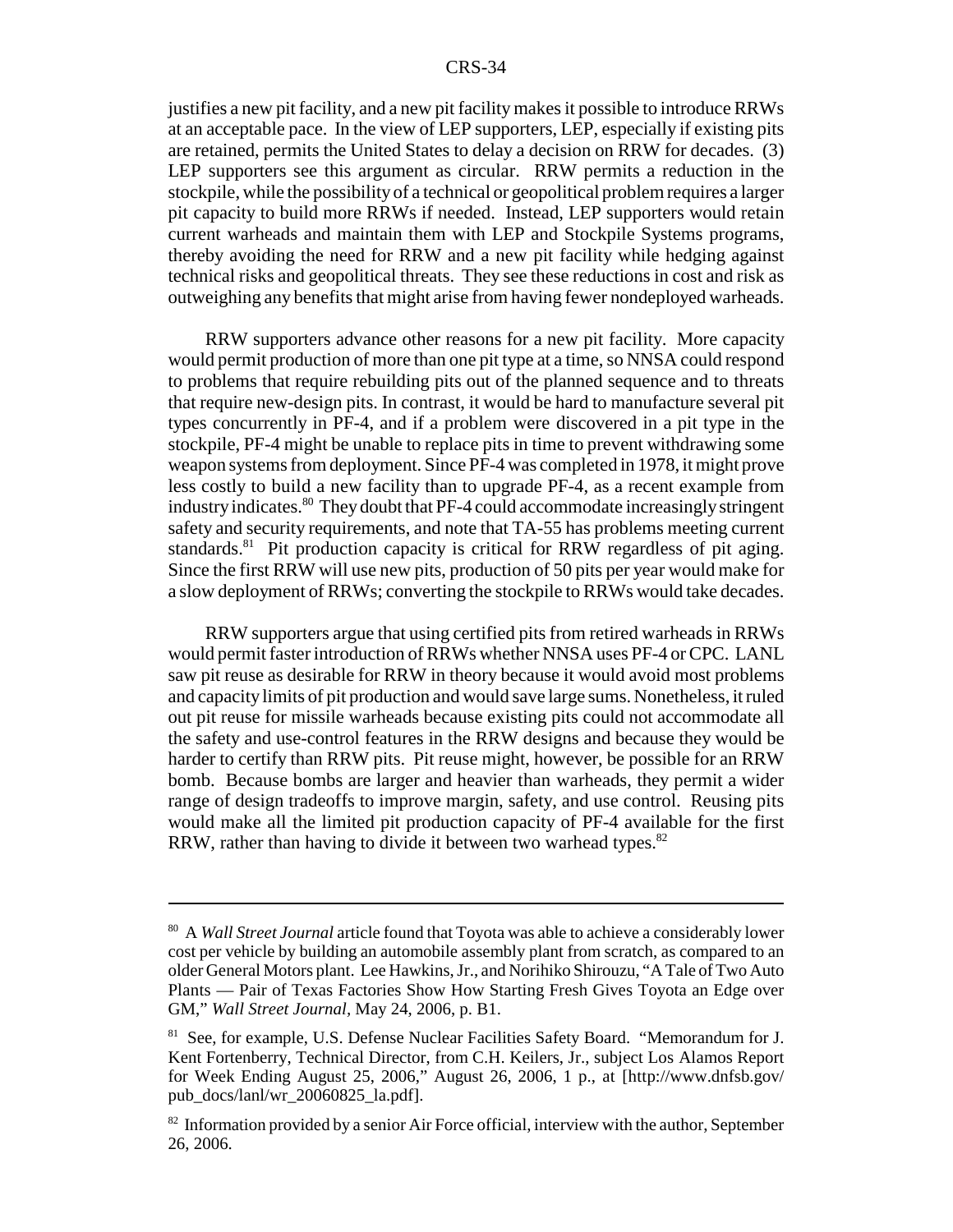Some opponents of a new pit facility hold that PF-4's capacity could be increased beyond 50 per year. Some equipment could be removed, including that used to fabricate plutonium-238 components for powering deep space probes. Production equipment now in PF-4 was set up as a pilot project. Reconfiguring it and adding new equipment could arguably support larger-scale production, though pit production would likely have to be suspended to accommodate that effort.

**Risks of RRW vs. Risks of LEP.** Warheads put into the stockpile in the past have had unanticipated problems. RRWs could have a similar experience, just as there are recalls with cars and with laptop batteries. Significant Finding Investigations (SFIs) illustrate issues that need to be addressed. Significant Findings are defects discovered during surveillance of a warhead. If a defect is serious, an SFI is launched by the laboratory responsible for that defect to determine its cause and remedy.83 A review of SFIs completed in the mid-1990s showed that significant defects were found one to two decades after the first production unit of a warhead entered the stockpile. There are two conflicting interpretations. One is that the defects arose because of aging, such as deterioration of plastics or explosives. Another is that it may take two decades to find the final few percent of significant defects in a warhead type. That is, some flaws may be there all along, and it takes time and improved knowledge to discover them.

Congress may wish to inquire about each interpretation. Regarding RRW, why deploy it now, after the bugs have been shaken out of current warheads? Why spend large sums deploying a new warhead when it will arguably have reduced reliability with respect to SFI-type issues that may take decades to identify? Might RRW, which involves a new approach to design, introduce new risks and defects into the stockpile? Regarding current warheads, what assurance can there be that SFIs and surveillance have wrung out all the defects? Might serious defects be found in the future because they develop with age or because advances in weapons science reveal them? Congress might direct NNSA to update the 1996 SFI review to learn how warhead aging and responses have developed in the past decade.

**What actions might the 110th Congress take?** The choice between LEP, RRW, or some combination will set the course for U.S. nuclear weapons for decades to come. However, the  $110<sup>th</sup>$  Congress will not need to make a final decision. That decision will come due if NNSA requests funds to begin full-scale development, which by current plans is expected to be around FY2010. In the meantime, unless it is prepared to reject RRW, Congress would be well served to gather additional information to bound the many unknowns. Cost is important to the decision, yet long-term cost projections are notoriously unreliable. There are technical uncertainties, such as whether the winning RRW design can be turned into a functioning warhead. The future Complex has yet to be determined, along with how it might differ depending on whether the United States pursues LEP or RRW and how it would handle a transition to an all-RRW stockpile. Stockpile numbers decades out are unknowable, yet a Complex would spend money unnecessarily if

<sup>&</sup>lt;sup>83</sup> See U.S. Department of Energy. Office of Inspector General. Office of Audit Services. *Audit Report: Management of the Stockpile Surveillance Program's Significant Findings Investigations.* DOE/IG-0535, December 2001, p. 1.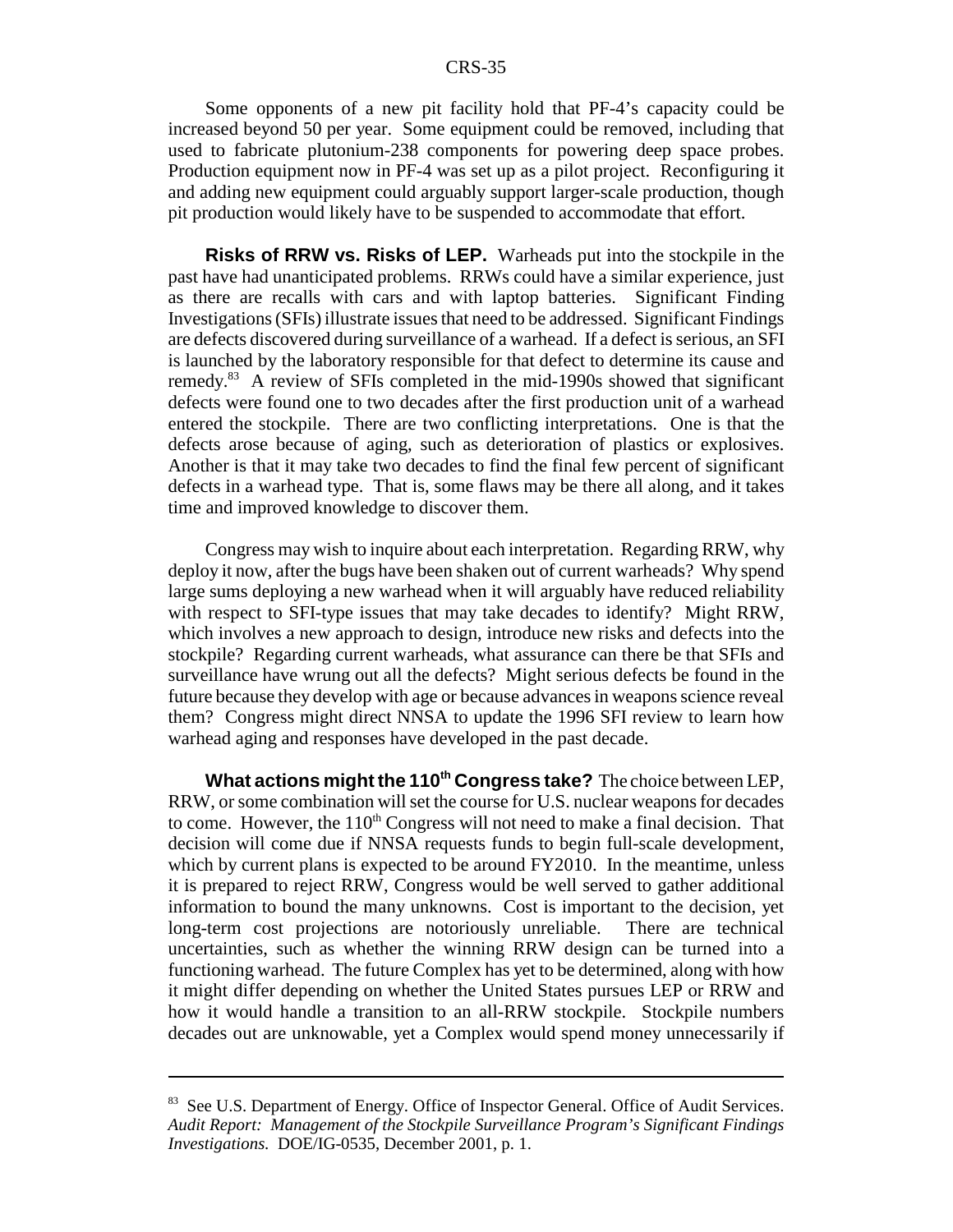sized too large and could not support requirements if sized too small. A commenter noted that while claims are made that RRW is cheaper, safer, more reliable, etc., than LEP, or vice versa, in many cases "no numbers exist to substantiate the claim. The proponents of either approach, in many cases, while implying a measurable effect are really saying 'believe me.'"84 Congress may wish to use the time before it faces a decision on full-scale development to gather data on technical and strategic issues, cost, and Complex alternatives.

<sup>&</sup>lt;sup>84</sup> Personal communication, September 7, 2006.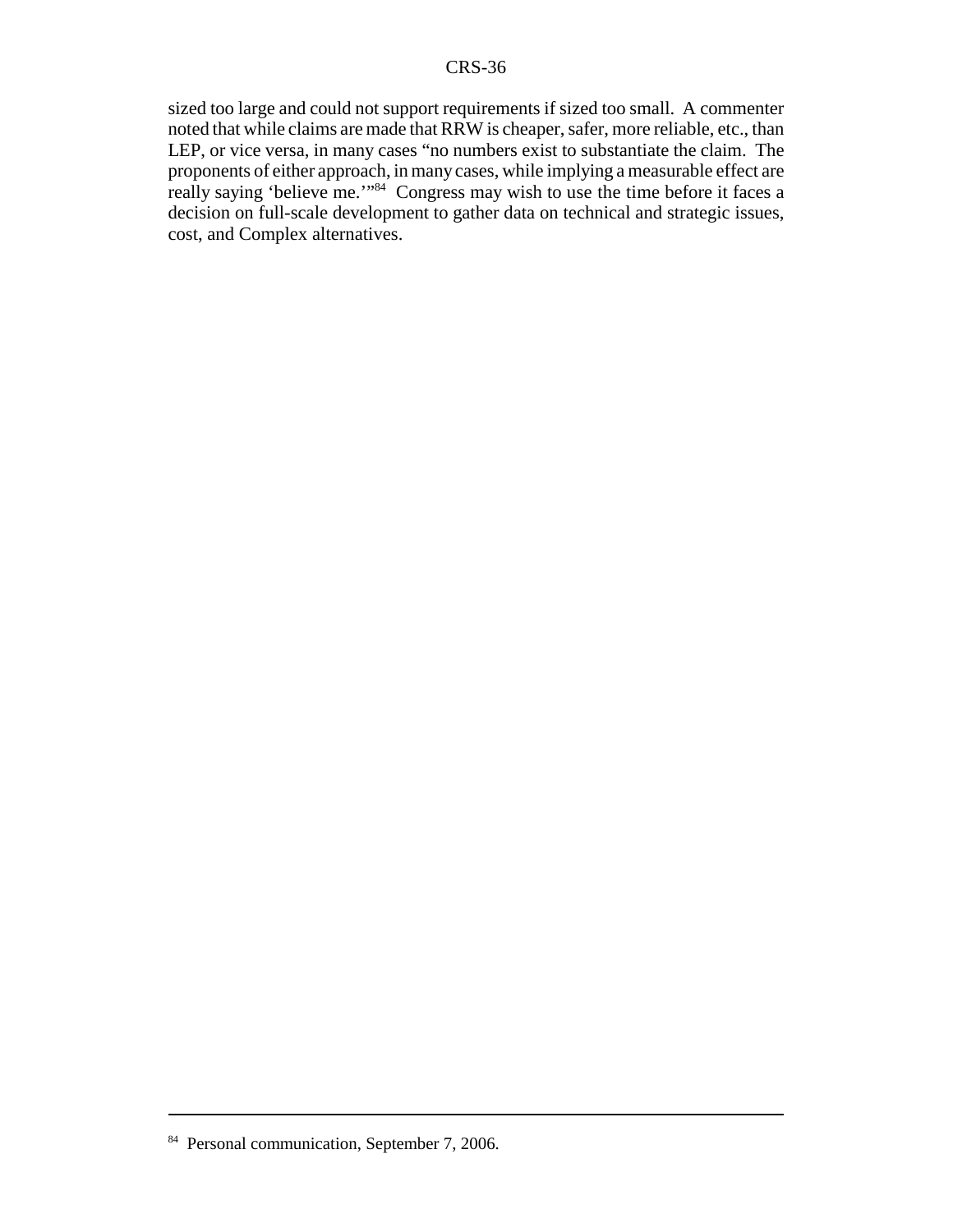# **Appendix A: Nuclear Weapons, Nuclear Weapons Complex, and Stockpile Stewardship Program**

This report refers to nuclear weapons design, operation, and production throughout. This Appendix describes key terms, concepts, and facilities as an aid to readers not familiar with them.

Current strategic (long-range) and most tactical nuclear weapons are of a twostage design.<sup>85</sup> The first stage, the "primary," is an atomic bomb similar in principle to the bomb dropped on Nagasaki. The primary provides the energy needed to trigger the second stage, or "secondary."

The primary has at its center a "pit," a hollow core containing fissile material (typically plutonium) and containment shells of other metals. It is surrounded by chemical explosive shaped to generate a symmetrical inward-moving (implosion) shock front. When the explosive is detonated, the implosion compresses the plutonium, increasing its density so much that it becomes supercritical and creates a runaway nuclear chain reaction. Neutrons drive this reaction by splitting (fissioning) plutonium atoms, releasing more neutrons. But the chain reaction can last only the briefest moment before the force of the nuclear explosion drives the plutonium outward so that it becomes subcritical and can no longer support a chain reaction. To increase the fraction of plutonium that is fissioned — boosting the yield of the primary — a neutron generator injects neutrons into the fissioning plutonium. Another system injects "boost gas" — a mixture of deuterium and tritium (isotopes of hydrogen) gases — into the pit. The intense heat and pressure of the implosion cause this gas to undergo fusion. While the fusion reaction generates energy, its purpose is to generate a great many neutrons.

A metal "radiation case" channels the energy of the primary to the secondary, which contains fission and fusion fuel. The energy ignites the secondary, which releases most of the energy of a nuclear explosion. The primary, radiation case, and secondary comprise the "nuclear explosive package." Thousands of "nonnuclear" components are also needed to make the nuclear explosive package into a militarily usable weapon, such as an arming, firing, and fuzing system, an outer case, and electrical and physical connections linking a bomb to an airplane or a warhead to a missile.

Nuclear weapons were designed, tested, and manufactured by the nuclear weapons complex, which is composed of eight government-owned contractoroperated sites: the Los Alamos National Laboratory (NM) and Lawrence Livermore National Laboratory (CA), which design nuclear explosive packages; Sandia National Laboratories (NM and CA), which designs nonnuclear components; Y-12 Plant (TN), which produces uranium components and secondaries; Kansas City Plant (MO),

<sup>85</sup> U.S. Department of Energy, *Final Programmatic Environmental Impact Statement for Stockpile Stewardship and Management,* DOE/EIS-0236, Sept. 1996, summary volume, p. S-4. That page contains further information on nuclear weapon design and operation.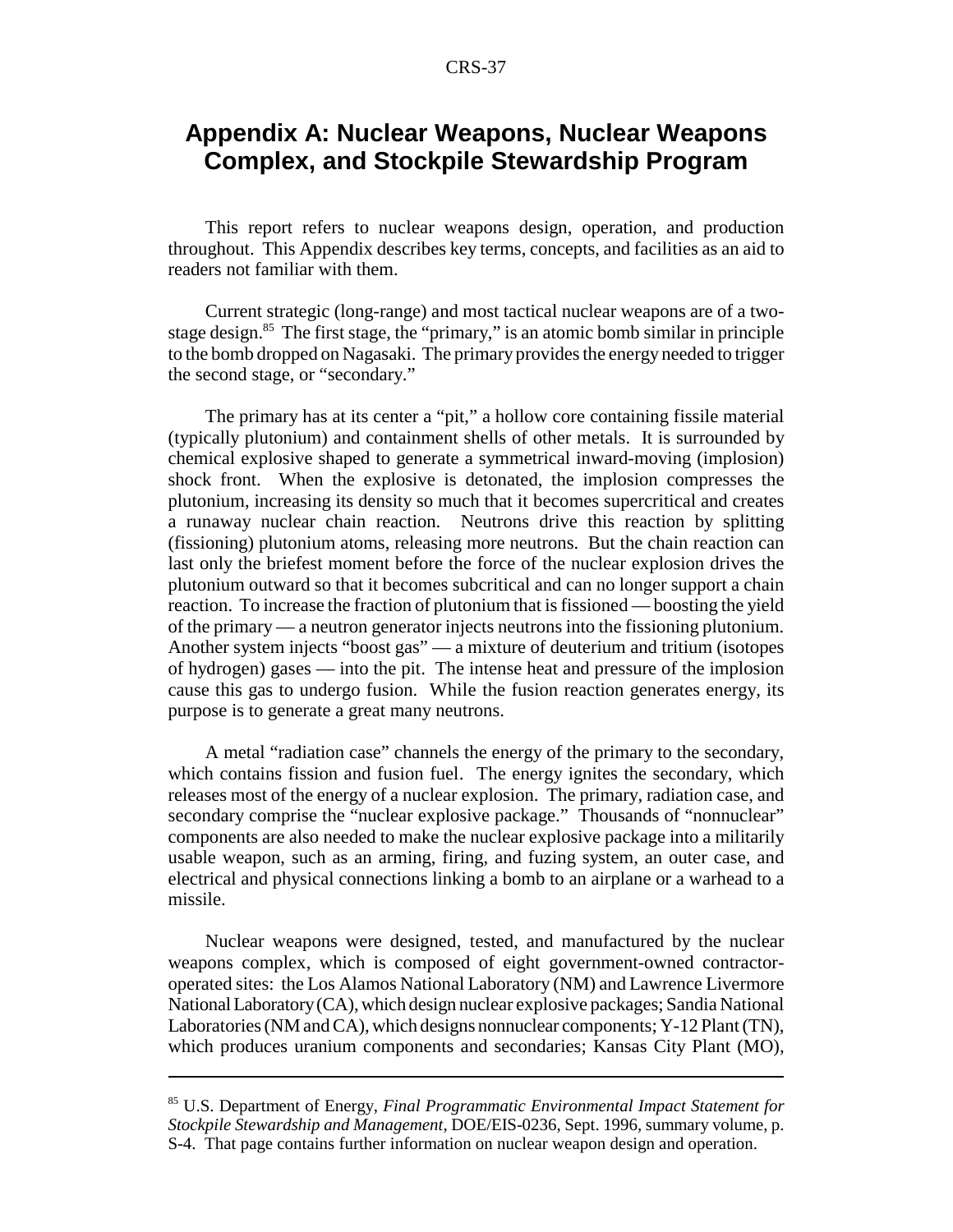which produces many of the nonnuclear components; Savannah River Site (SC), which processes tritium from stockpiled weapons to remove decay products; Pantex Plant (TX), which assembles and disassembles nuclear weapons; and the Nevada Test Site, which used to conduct nuclear tests but now conducts other weaponsrelated experiments that do not produce a nuclear yield. These sites are now involved in disassembly, inspection, and refurbishment of existing nuclear weapons. The National Nuclear Security Administration (NNSA), a semiautonomous part of the Department of Energy, manages the nuclear weapons complex and program.

NNSA maintains nuclear weapons and associated expertise through the Stockpile Stewardship Program (SSP), which Congress created in the FY1994 National Defense Authorization Act (P.L. 103-160, section 3138). The legislation specified that the goal of SSP is "to ensure the preservation of the core intellectual and technical competencies of the United States in nuclear weapons" through "advanced computational capabilities," "above-ground experiments" (experiments not requiring nuclear testing), and construction of large experimental facilities. SSP has three main elements. Directed Stockpile Work involves work directly on nuclear weapons in the stockpile, such as monitoring their condition, maintaining them through refurbishment and modifications, R&D in support of specific warheads, and dismantlement. It includes the Life Extension Program and the RRW program. Campaigns provide focused scientific and engineering expertise in support of Directed Stockpile Work, in such areas as pit manufacturing and certification, computation, and study of the properties of materials. Readiness in Technical Base and Facilities funds infrastructure and operations at the nuclear weapons complex sites. While the legislation did not specify that SSP was not to involve nuclear testing, that goal seems clear from the history, and has become a goal of the program. NNSA does not rule out the possible need for testing, such as if a problem were to emerge in a warhead type that could not be remedied in any other way.

# **Appendix B: Congressional Language Setting Goals**

Congress has set forth many goals for the RRW program.

**[1]** That program originated as a funded activity in the conference report on the FY2005 Consolidated Appropriations Act, when conferees stated that \$9.0 million "is made available for the Reliable Replacement Warhead program to improve the reliability, longevity, and certifiability of existing weapons and their components."86 This was RRW's Washington debut; NNSA had not requested funds for it, and the relevant congressional reports had not mentioned it.

**[2]** P.L. 109-163, the FY2006 National Defense Authorization Act, Section 3111, sets seven requirements for the program. (The text includes quotation marks

<sup>86</sup> U.S. Congress. Committee of Conference. *Making Appropriations for Foreign Operations, Export Financing, and Related Programs for the Fiscal Year Ending September 30, 2005, and for Other Purposes, conference report to accompany H.R. 4818, 108<sup>th</sup>* Congress, 2nd Session, H.Rept. 108-792, 2004, p. 951.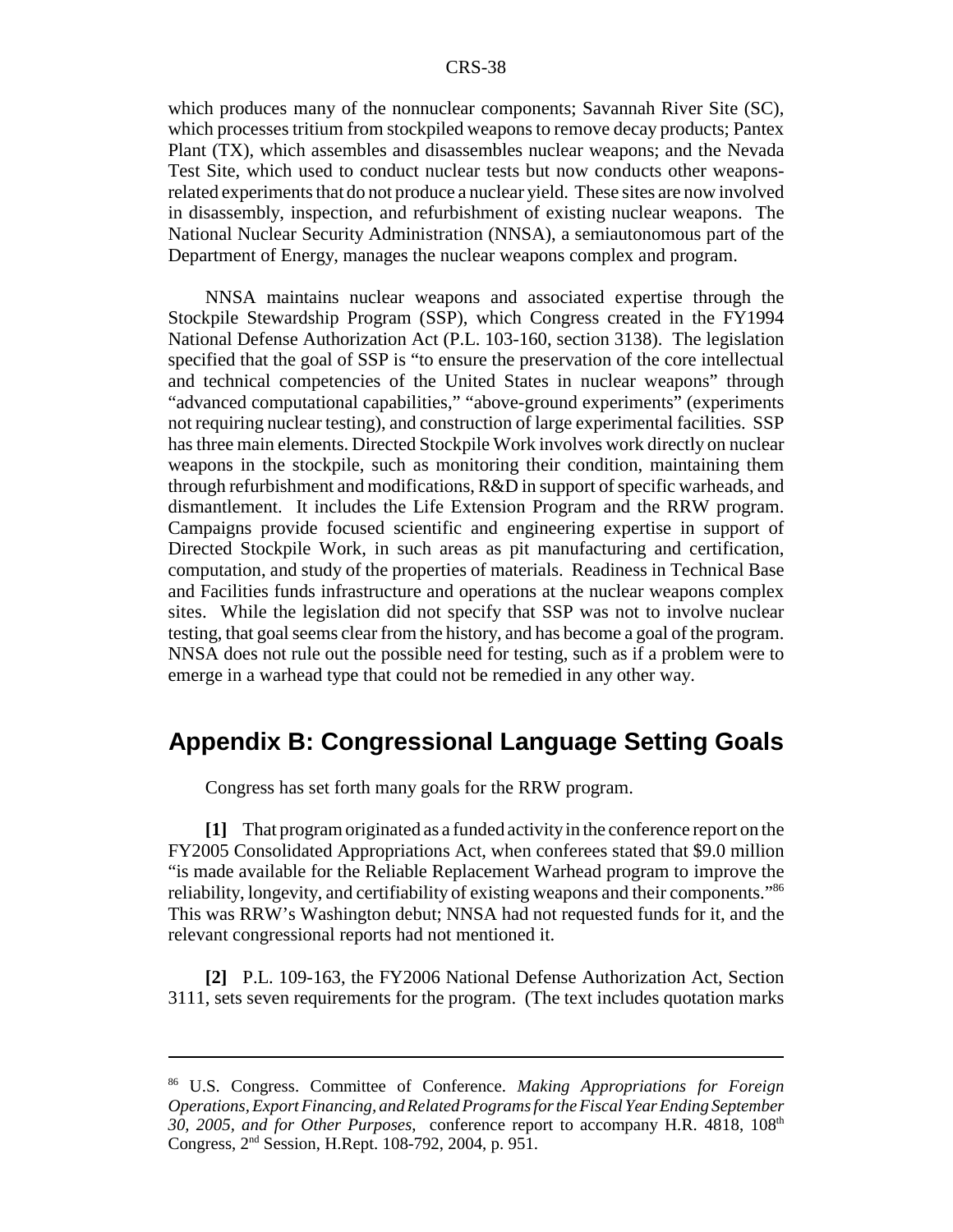because the requirements add a new Section 4204a, Reliable Replacement Warhead Program, to the Atomic Energy Defense Act, Division D of P.L. 107-314.)

``(a) Program Required. — The Secretary of Energy shall carry out a program, to be known as the Reliable Replacement Warhead program, which will have the following objectives:

- ``(1) To increase the reliability, safety, and security of the United States nuclear weapons stockpile.
- $\Gamma(2)$  To further reduce the likelihood of the resumption of underground nuclear weapons testing.
- ``(3) To remain consistent with basic design parameters by including, to the maximum extent feasible and consistent with the objective specified in paragraph (2), components that are well understood or are certifiable without the need to resume underground nuclear weapons testing.
- $\lq(4)$  To ensure that the nuclear weapons infrastructure can respond to unforeseen problems, to include the ability to produce replacement warheads that are safer to manufacture, more cost-effective to produce, and less costly to maintain than existing warheads.
- $\Gamma$ (5) To achieve reductions in the future size of the nuclear weapons stockpile based on increased reliability of the reliable replacement warheads.
- ``(6) To use the design, certification, and production expertise resident in the nuclear complex to develop reliable replacement components to fulfill current mission requirements of the existing stockpile.
- $\lq(7)$  To serve as a complement to, and potentially a more cost-effective and reliable long-term replacement for, the current Stockpile Life Extension Programs.

**[3]** For FY2006, the House Armed Services Committee set forth many goals for RRW. Those not in the preceding text include the following:

The committee understands that by designing and replacing components and warheads in our existing arsenal, the nuclear weapons complex can take full advantage of modern design techniques, more environmentally safe materials, and efficient manufacturing processes in a way that can make our arsenal more reliable, safe, and secure. ... the committee encourages the Department of Defense and the Department of Energy to focus initial Reliable Replacement Warhead efforts on replacement warheads for Submarine Launched Ballistic Missiles. ... A second objective of this program is to further reduce the likelihood of the resumption of nuclear testing by increasing warhead design margin and manufacturability. ... [A sixth goal is] ensuring that the human capital aspect is not neglected. The nuclear complex is rapidly losing its design and production expertise, a concern highlighted by several studies in the past decade. The Reliable Replacement Warhead program will help train and sustain the weapons designers and engineers whose expertise is essential in ensuring the stockpile remains, reliable, safe and secure into the future.<sup>87</sup>

**[4]** The Senate Armed Services Committee set goals in its FY2006 report:

The committee understands from the testimony of the Administrator of the National Nuclear Security Administration (NNSA) that the goals of this program

<sup>87</sup> U.S. Congress. House. Committee on Armed Services. *National Defense Authorization* Act for Fiscal Year 2006. H.Rept. 109-89, on H.R. 1815, 109<sup>th</sup> Congress, 1<sup>st</sup> Session, 2005, p. 464.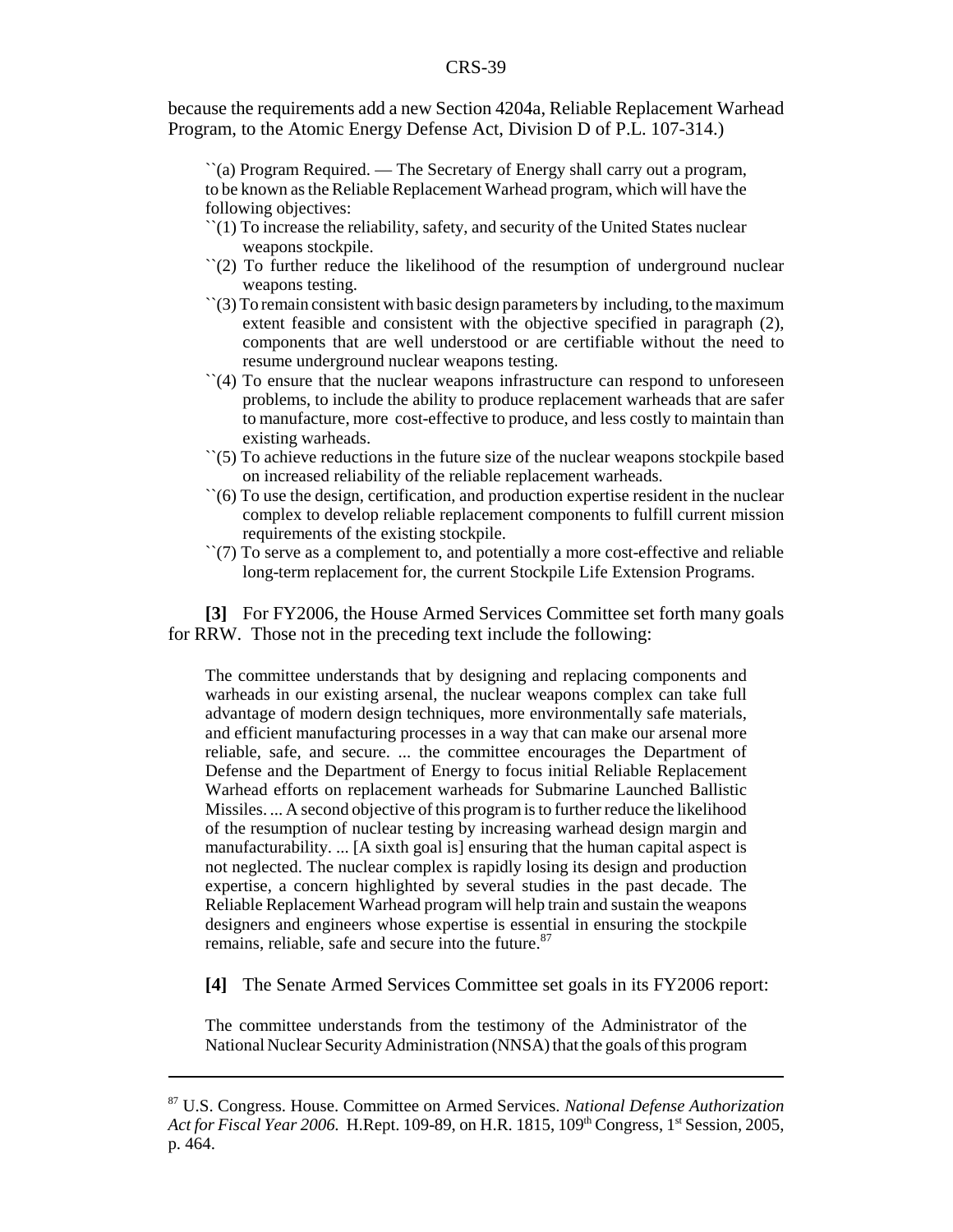are: (1) to increase the security and reliability of the nuclear weapons stockpile; (2) to develop replacement components for nuclear warheads that can be more easily manufactured with more readily available and more environmentally benign materials; (3) to develop replacements that can be introduced into the stockpile with assured high confidence regarding their effect on warhead safety and reliability; (4) to develop these replacements on a schedule that would reduce the possibility that the United States would ever be faced with the need to conduct a nuclear test in order to diagnose or remedy a reliability problem in the current stockpile; (5) to reduce infrastructure costs needed to support the stockpile, while increasing the responsiveness of that infrastructure; and (6) to increase confidence in the stockpile to a level such that significant, additional reductions in numbers of non-deployed `hedge' warheads can be made.

The committee supports these goals and this modest investment [\$9.4 million] in feasibility studies ... with the goal of substantially increasing the safety, security, and reliability of the nuclear weapons stockpile and with the ultimate objective of achieving the smallest stockpile consistent with our nation's security.<sup>88</sup>

**[5]** Most House Armed Services Committee Democrats presented their goals for the program in a statement of additional views in the committee's FY2006 report:

In our opinion, the RRW program is only worth $[y]$  of support if it:

- $\cdot$  Truly reduces or eliminates altogether the need for nuclear testing;
- A Leads to dramatic reductions in the nuclear arsenal, including complete dismantlement of the weapons and safe disposal of fissile components;
- A Does not introduce new mission or new weapon requirements, particularly for tactical military purposes;
- $\cdot$  Reduces the reliance of the U.S. on nuclear weapons and deemphasizes the military utility of nuclear weapons;
- $\cdot$  Significantly reduces the cost of maintaining our nuclear weapon complex, to include avoiding the need to build a modern pit facility;
- A Increases nuclear security and decreases the risk of unauthorized or accidental launch and/or detonation; and
- · Leads to ratification and entry into force of the Comprehensive Test Ban Treaty.<sup>89</sup>

**[6]** The House Appropriations Committee, in its report on FY2006 energy and water development appropriations, listed various requirements for RRW:

The Committee is supportive of the Administration taking an accelerated approach to implement a new nuclear weapons paradigm that ensures the continued moratorium on nuclear testing and results in a dramatically smaller nuclear weapons stockpile in the near future. The RRW weapon will be designed for ease of manufacturing, maintenance, dismantlement, and certification without nuclear testing, allowing the NNSA to transition the weapons complex away

<sup>88</sup> U.S. Congress. Senate. Committee on Armed Services. *National Defense Authorization Act for Fiscal Year 2006.* S.Rept. 109-69 to accompany S. 1042, 109<sup>th</sup> Congress, 1<sup>st</sup> Session, 2005, p. 482.

<sup>89</sup> U.S. Congress. House. Committee on Armed Services. *National Defense Authorization* Act for Fiscal Year 2006. H.Rept. 109-89, on H.R. 1815, 109<sup>th</sup> Congress, 1<sup>st</sup> Session, 2005, p. 512.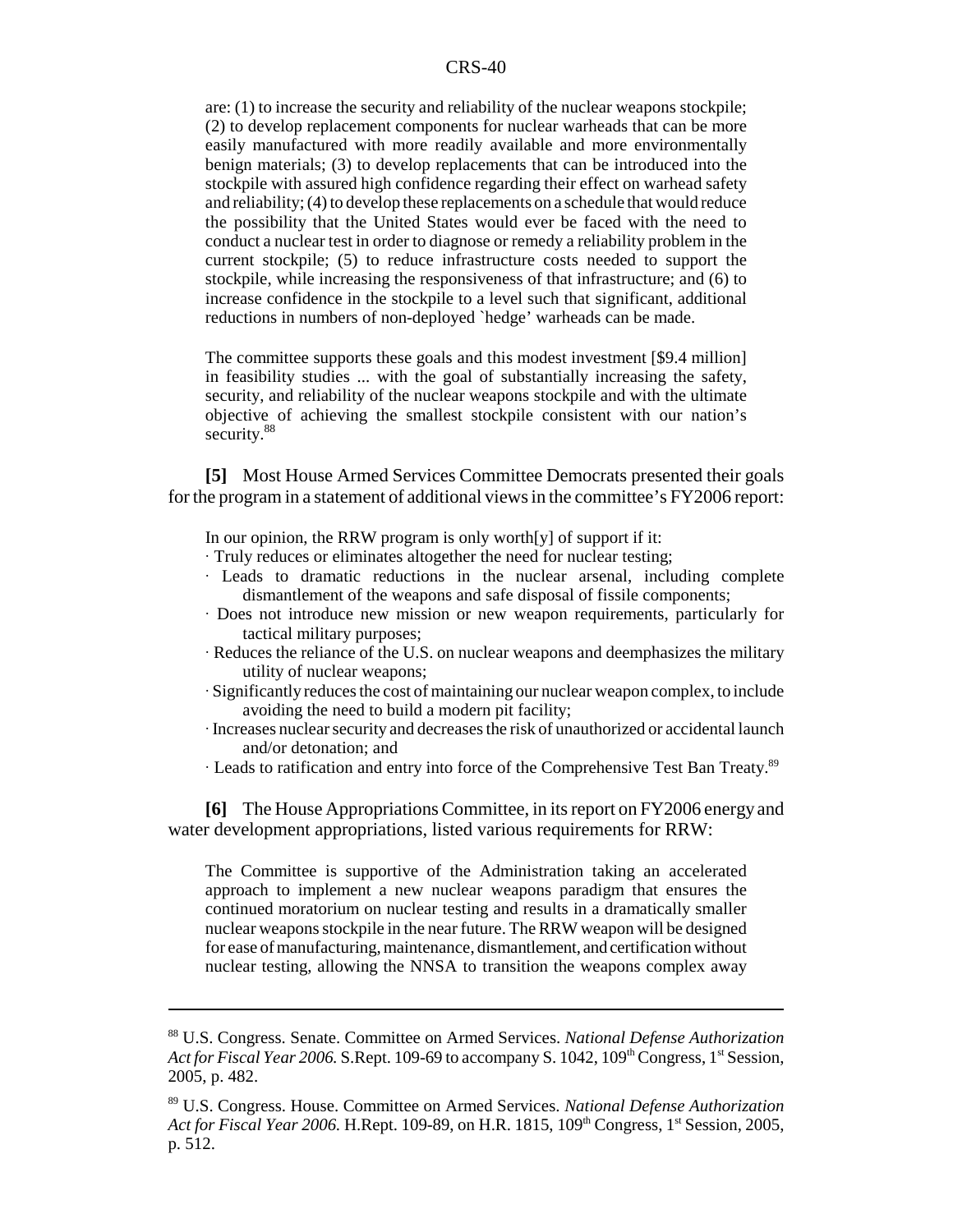from a large, expensive Cold War relic into a smaller, more efficient modern complex. A more reliable replacement warhead will allow long-term savings by phasing out the multiple redundant Cold War warhead designs that require maintaining multiple obsolete production technologies to maintain the older warheads. The Committee's qualified endorsement of the RRW initiative is based on the assumption that a replacement weapon will be designed only as a re-engineered and remanufactured warhead for an existing weapon system in the stockpile. The Committee does not endorse the RRW concept as the beginning of a new production program intended to produce new warhead designs or produce new weapons for any military mission beyond the current deterrent requirements. The Committee's support of the RRW concept is contingent on the intent of the program being solely to meet the current military characteristics and requirements of the existing stockpile.<sup>90</sup>

**[7]** The Senate Appropriations Committee's report on FY2006 energy and water development appropriations stated:

NNSA is undertaking the RRW Program to understand if warhead design constraints imposed on Cold War systems (e.g. high yield to weight ratios that have typically driven `tight' performance margins in nuclear design) are relaxed, could replacement components for existing stockpile weapons be more easily manufactured with more readily available and more environmentally benign materials, and whose safety and reliability could be assured with high confidence, without nuclear testing. This effort does not call into question the safety or reliability of the current stockpile but acknowledges the long-term sustainability of the legacy stockpile will be difficult. Implementation of RRW should also result in reduced life-cycle costs for supporting the stockpile.<sup>91</sup>

**[8]** The FY2006 energy and water conference report stated:

The conferees reiterate the direction provided in fiscal year 2005 that any weapon design work done under the RRW program must stay within the military requirements of the existing deployed stockpile and any new weapon design must stay within the design parameters validated by past nuclear tests. The conferees expect the NNSA to build on the success of science-based stockpile stewardship to improve manufacturing practices, lower costs and increase performance margins, to support the Administration's decision to significantly reduce the size of the U.S. nuclear stockpile. $92$ 

The FY2007 committee reports were released after the preliminary RRW designs were completed, and did not add requirements for RRW design.

<sup>90</sup> U.S. Congress. House. Committee on Appropriations. *Energy and Water Development Appropriations Bill, 2006.* H.Rept. 109-86 to accompany H.R. 2419,  $109<sup>th</sup>$  Congress,  $1<sup>st</sup>$ Session, 2005, p. 130.

<sup>91</sup> U.S. Congress. Senate. Committee on Appropriations. *Energy and Water Appropriations Bill, 2006.* S.Rept. 109-84 to accompany H.R. 2419, 109<sup>th</sup> Congress, 1<sup>st</sup> Session, 2005, p. 155.

<sup>92</sup> U.S. Congress. Committee of Conference. *Making Appropriations for Energy and Water Development for the Fiscal Year Ending September 30, 2006, and for Other Purposes.* H.Rept. 109-275 to accompany H.R. 2419,  $109<sup>th</sup>$  Congress,  $1<sup>st</sup>$  Session, 2005, p. 159.